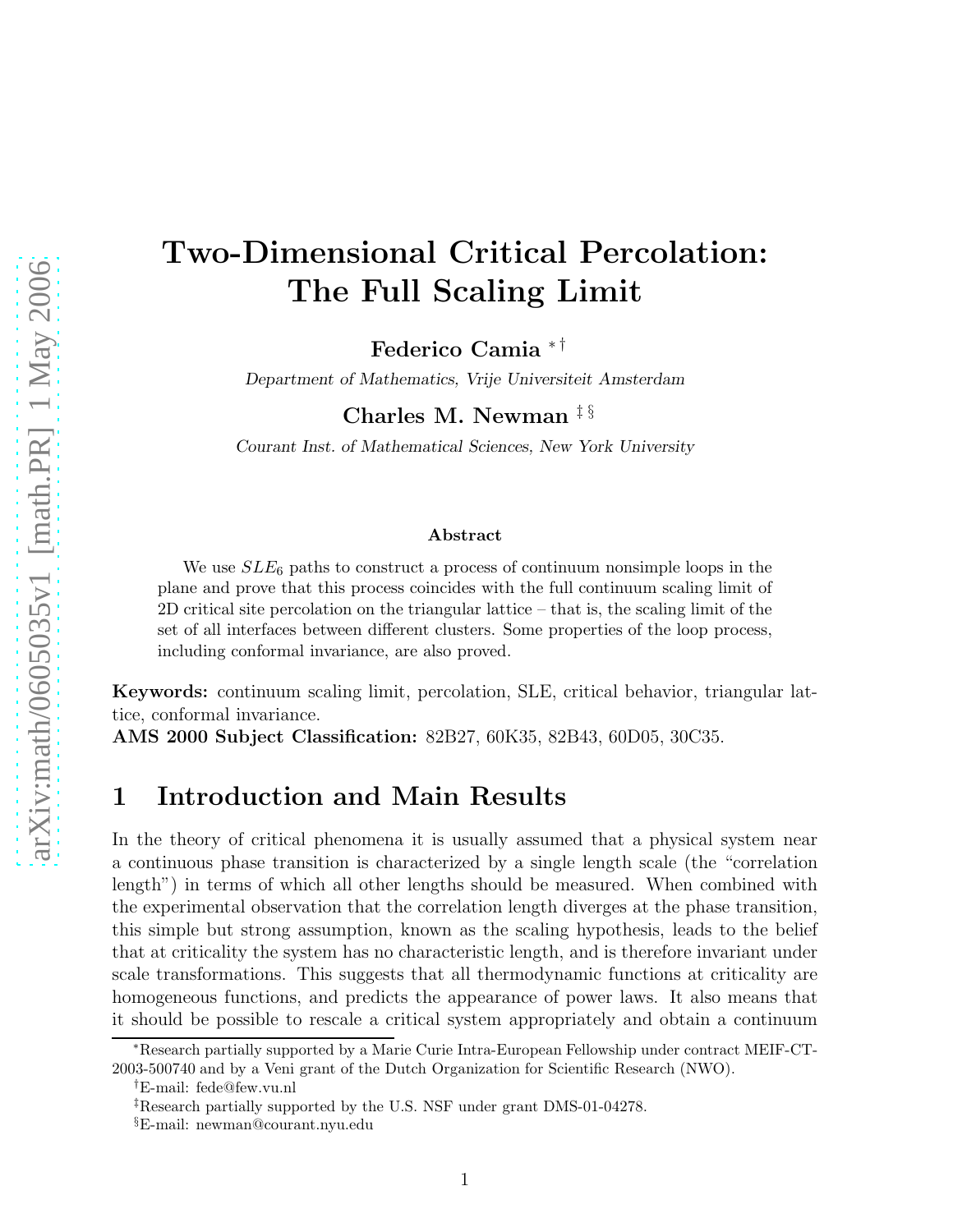model (the "continuum scaling limit") which may have more symmetries and be easier to study than the original discrete model defined on a lattice.

Indeed, thanks to the work of Polyakov [27] and others [6, 7], it was understood by physicists since the early seventies that critical statistical mechanical models should possess continuum scaling limits with a global conformal invariance that goes beyond simple scale invariance, as long as the discrete models have "enough" rotation invariance. This property gives important information, enabling the determination of two- and three-point functions at criticality, when they are nonvanishing. Because the conformal group is in general a finite dimensional Lie group, the resulting constraints are limited in number; however, the situation becomes particularly interesting in two dimensions, since there every analytic function  $\omega = f(z)$  defines a conformal transformation, at least at points where  $f'(z) \neq 0$ . As a consequence, the conformal group in two dimensions is infinitedimensional.

After this observation was made, a large number of critical problems in two dimensions were analyzed using conformal methods, which were applied, among others, to Ising and Potts models, Brownian motion, Self-Avoiding Walk (SAW), percolation, and Diffusion Limited Aggregation (DLA). The large body of knowledge and techniques that resulted, starting with the work of Belavin, Polyakov and Zamolodchikov [6, 7] in the early eighties, goes under the name of Conformal Field Theory (CFT). In two dimensions, one of the main goals of CFT and its most important application to statistical mechanics is a complete classification of all universality classes via irreducible representations of the infinite-dimensional Virasoro algebra.

Partly because of the success of CFT, work in recent years on critical phenomena seemed to slow down somewhat, probably due to the feeling that most of the leading problems had been resolved. Nonetheless, however powerful and successful it may be, CFT has some limitations and leaves various open problems. First of all, the theory deals primarily with correlation functions of local (or quasi-local) operators, and is therefore not always the best tool to investigate other quantities. Secondly, given some critical lattice model, there is no way, within the theory itself, of deciding to which CFT it corresponds. A third limitation, of a different nature, is due to the fact that the methods of CFT, although very powerful, are generally speaking not completely rigorous from a mathematical point of view.

In a somewhat surprising twist, the most recent developments in the area of twodimensional critical phenomena have emerged in the mathematics literature and have followed a new direction, which has provided new tools and a way of coping with at least some of the limitations of CFT. The new approach may even provide a reinterpretation of CFT, and seems to be complementary to the traditional one in the sense that questions that are difficult to pose and/or answer within CFT are easy and natural in this new approach and vice versa.

These new developments came on the heels of interesting results on the scaling limits of discrete models (see, e.g., the work of Aizenman [1,2], Benjamini-Schramm [8], Aizenman-Burchard [3], Aizenman-Burchard-Newman-Wilson [4], Aizenman-Duplantier-Aharony [5] and Kenyon [18, 19]) but they differ greatly from those because they are based on a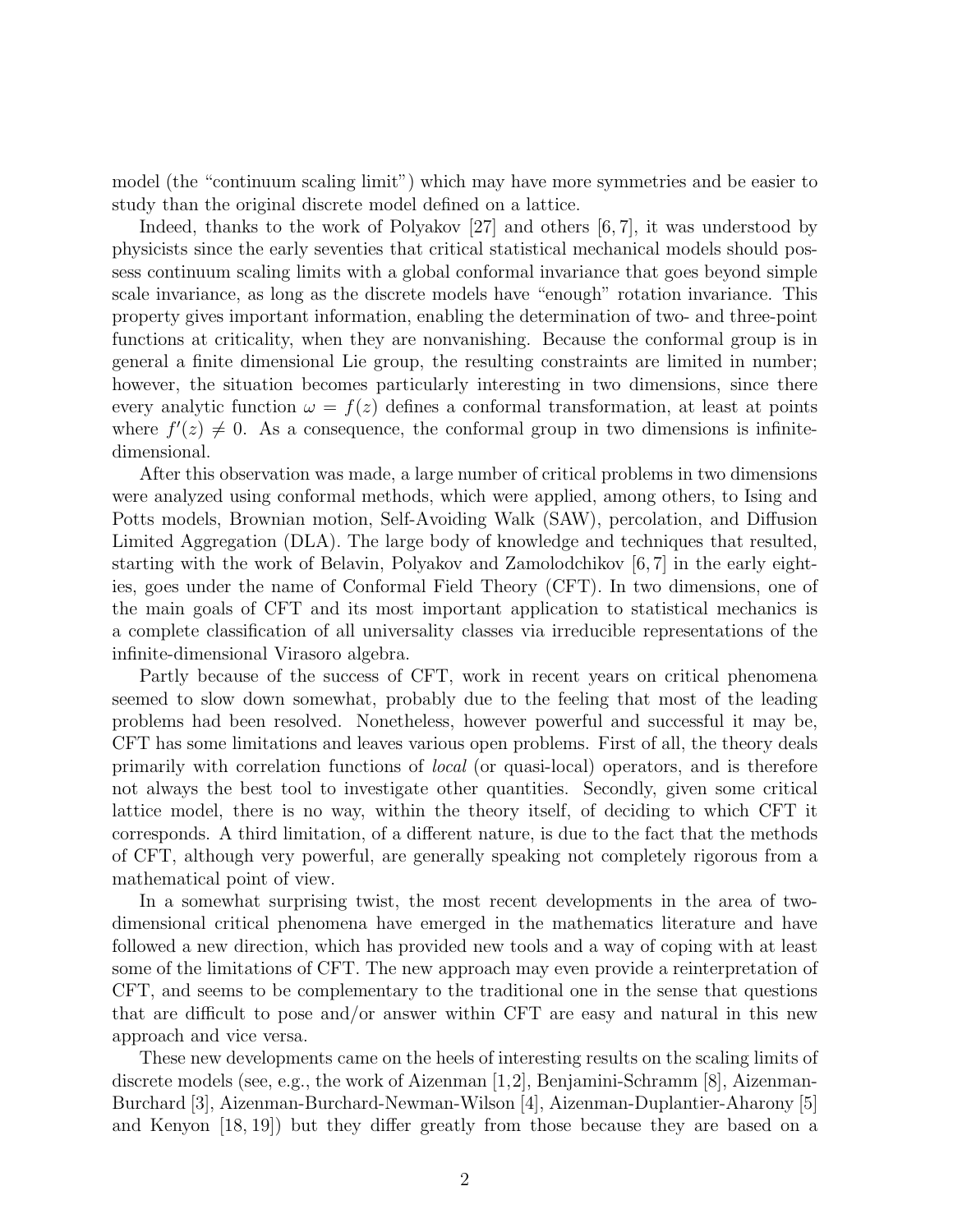radically new approach whose main tool is the Stochastic Loewner Evolution (SLE), or Schramm-Loewner Evolution, as it is also known, introduced by Schramm [32]. The new approach, which is probabilistic in nature, focuses directly on non-local structures that characterize a given system, such as cluster boundaries in Ising, Potts and percolation models, or loops in the  $O(n)$  model. At criticality, these non-local objects become, in the continuum limit, random curves whose distributions can be uniquely identified thanks to their conformal invariance and a certain "Markovian" property. There is a one-parameter family of SLEs, indexed by a positive real number  $\kappa$ , and they appear to be the only possible candidates for the scaling limits of interfaces of two-dimensional critical systems that are believed to be conformally invariant.

In particular, substantial progress has been made in recent years, thanks to SLE, in understanding the fractal and conformally invariant nature of (the scaling limit of) large percolation clusters, which has attracted much attention and is of interest both for intrinsic reasons, given the many applications of percolation, and as a paradigm for the behavior of other systems. The work of Schramm [32] and Smirnov [36] has identified the scaling limit of a certain percolation interface with  $SLE_6$ , providing, along with the work of Lawler-Schramm-Werner [25, 26] and Smirnov-Werner [40], a confirmation of many results in the physics literature, as well as some new results.

However,  $SLE_6$  describes a single interface, which can be obtained by imposing special boundary conditions, and is not in itself sufficient to immediately describe the scaling limit of the unconstrained model (without boundary conditions) in the whole plane. In particular, not only the nature and properties, but the very existence of the scaling limit of the collection of all interfaces remained an open question. This is true of all models, such as Ising and Potts models, that are represented in terms of clusters, and where the set of all interfaces forms a collection of loops. As already indicated by Smirnov [37], such a collection of loops should have a continuum limit, that we will call the "full" scaling limit of the model. The single interface limit is ideal for analyzing certain crossing/connectivity probabilities but not so good for others; in Section [1.1](#page-3-0) we give a few examples showing the use of the full scaling limit to represent such probabilities. In the context of percolation, in [10] the authors used  $SLE_6$  to construct a random process of continuous loops in the plane, which was identified with the full scaling limit of critical two-dimensional percolation, but without detailed proofs. (For a discussion of whether this full scaling limit is a "black noise," see [41]. For an analysis of random processes of loops related to  $SLE_{\kappa}$  for other values of  $\kappa$ , and *conjectured* to correspond to the full scaling limits of other statistical mechanics models, see [33, 35, 42].)

In this paper, we complete the analysis of [10], making rigorous the connection between the construction given there and the full scaling limit of percolation, and we prove some properties of the full scaling limit, the Continuum Nonsimple Loop process, including (one version of) conformal invariance. The present work, as well as that of Smirnov [36, 37], builds on a collection of papers, including [1–3,5,21,22], which provided both inspiration and essential technical results. The proofs are based on the fact that the percolation exploration path converges in distribution to the trace of chordal  $SLE_6$ , as argued by Schramm and Smirnov [32, 36–39], and in particular on a specific version of this conver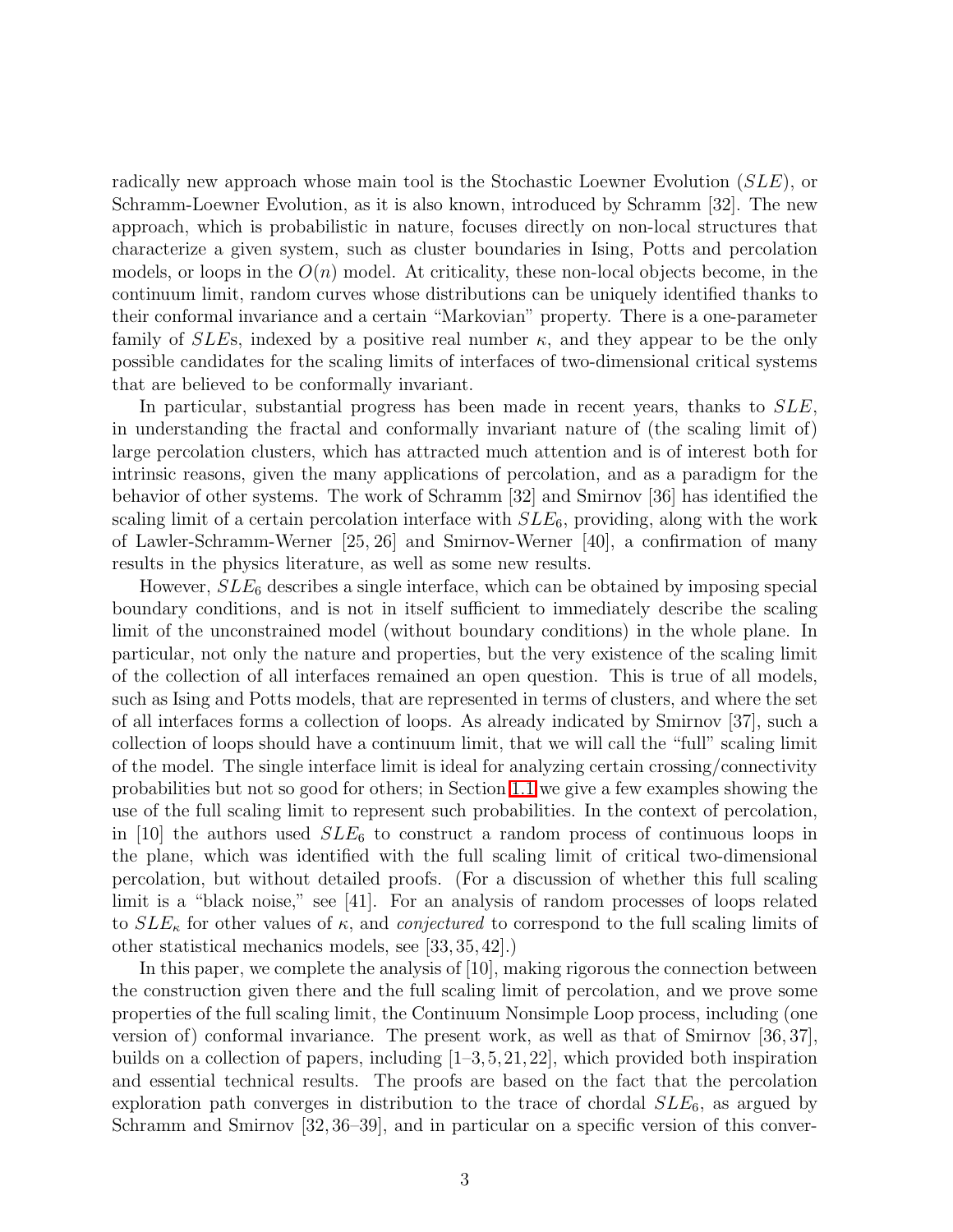gence that we will call statement (S) (see Section [5\)](#page-20-0). We note that no detailed proof of any version of convergence to  $SLE_6$  has been available. Nevertheless, at the request of the editor, we do not include a detailed proof of statement (S) in the present paper, as originally planned [11], due to length considerations.

However, a detailed proof of statement (S), based on Smirnov's theorem about the convergence of crossing probabilities to Cardy's formula [36], is now the topic of a separate paper [12]. We note that statement (S) is restricted to Jordan domains while no such restriction is indicated in [36, 37].

The rest of the paper is organized as follows. In Section [1.1,](#page-3-0) we provide a quick presentation of Theorems [1,](#page-3-1) [2,](#page-3-2) and [3,](#page-4-0) which represent most of our main results, with some definitions postponed until Section [2,](#page-6-0) including that of  $SLE_6$ . Section [3](#page-10-0) is devoted to the construction mentioned in Theorem [3](#page-4-0) of the Continuum Nonsimple Loop process in a finite region  $D$  of the plane. In Section [4,](#page-13-0) we introduce the discrete lattice model and a discrete construction analogous to the continuum one presented in Section [3.](#page-10-0) Most of the main technical results of this paper are stated in Section [5,](#page-20-0) while Section [6](#page-24-0) contains the proofs, using (S), of those results and the results in Section [1.1.](#page-3-0)

## <span id="page-3-0"></span>1.1 Main Results

At the percolation critical point, with probability one there is no infinite cluster (in two dimensions), therefore the percolation cluster boundaries form loops (see Figure [1,](#page-4-1) where site percolation on the triangular lattice  $\mathcal T$  is depicted exploiting the duality between  $\mathcal T$ and the hexagonal lattice  $\mathcal{H}$ ). We will refer to the continuum scaling limit (as the mesh size  $\delta$  of the rescaled hexagonal lattice  $\delta \mathcal{H}$  goes to zero) of the collection of all these loops as the Continuum Nonsimple Loop process. Its existence is the content of Theorem [1](#page-3-1) and some of its properties are described in Theorem [2](#page-3-2) below.

The Continuum Nonsimple Loop process can be described as a "gas" of loops, or more precisely, a probability measure on countable collections of continuous, nonsimple, fractal loops in the plane. Later in this paper, we will provide precise definitions of the objects involved in the next three theorems as well as detailed proofs.

<span id="page-3-1"></span>Theorem 1. In the continuum scaling limit, the probability distribution of the collection of all boundary contours of critical site percolation on the triangular lattice converges to a probability distribution on collections of continuous, nonsimple loops.

<span id="page-3-2"></span>Theorem 2. The Continuum Nonsimple Loop process whose distribution is specified in Theorem [1](#page-3-1) has the following properties, which are valid with probability one:

1. It is a random collection of countably many noncrossing continuous loops in the plane. The loops can and do touch themselves and each other many times, but there are no triple points; i.e. no three or more loops can come together at the same point, and a single loop cannot touch the same point more than twice, nor can a loop touch a point where another loop touches itself.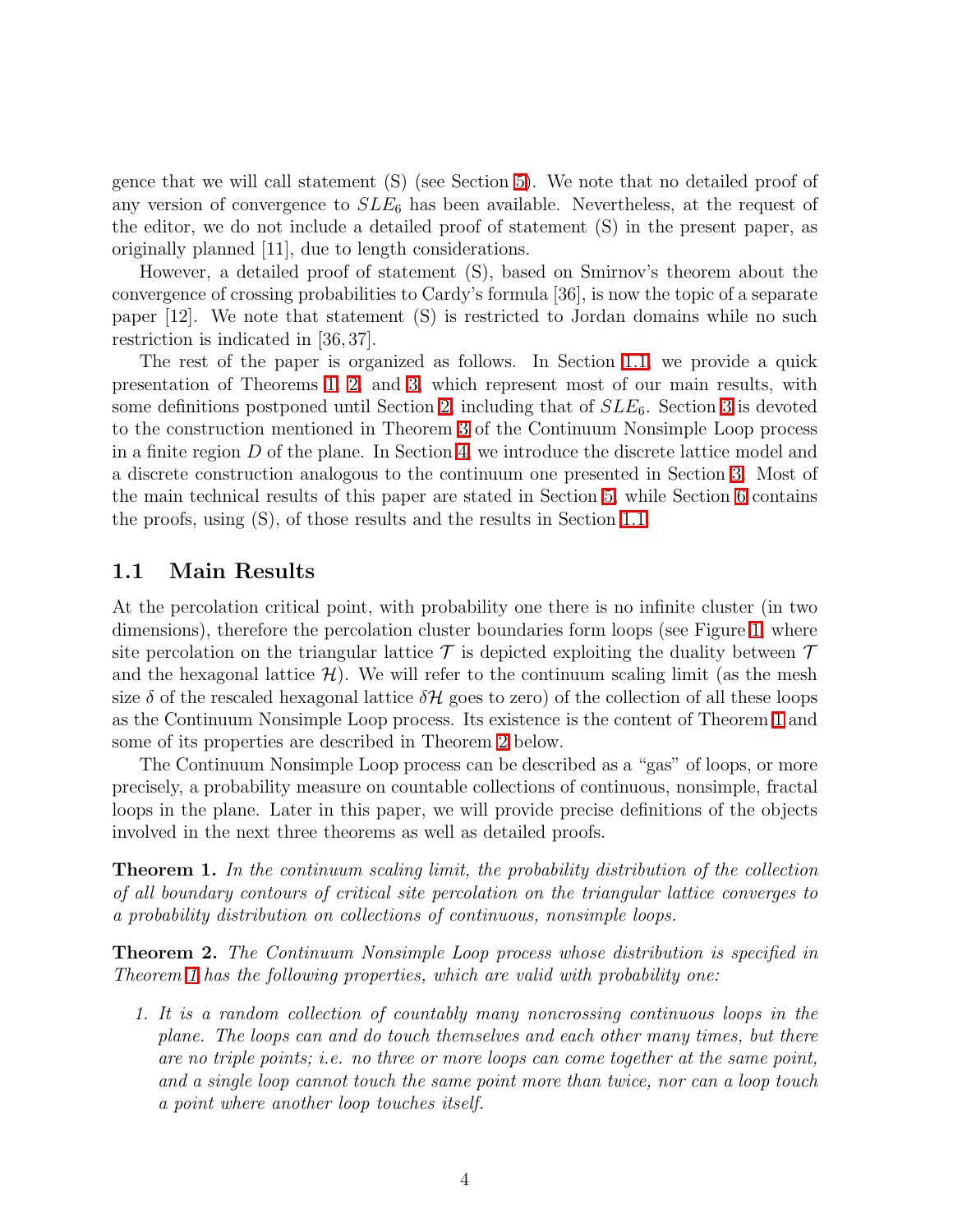

Figure 1: Finite portion of a (site) percolation configuration on the triangular lattice  $\mathcal T$ . Each hexagon of the hexagonal lattice  $\mathcal H$  represents a site of  $\mathcal T$  and is assigned one of two colors. In the critical percolation model, colors are assigned randomly with equal probability. The cluster boundaries are indicated by heavy lines; some small loops appear, while other boundaries extend beyond the finite window.

- <span id="page-4-1"></span>2. Any deterministic point z in the plane (i.e., chosen independently of the loop process) is surrounded by an infinite family of nested loops with diameters going to both zero and infinity; any annulus about that point with inner radius  $r_1 > 0$  and outer radius  $r_2 < \infty$  contains only a finite number  $N(z, r_1, r_2)$  of those loops. Consequently, any two distinct deterministic points of the plane are separated by loops winding around each of them.
- 3. Any two loops are connected by a finite "path" of touching loops.

The next theorem makes explicit the relation between the percolation full scaling limit and  $SLE_6$ . Its proof (see Section [6\)](#page-24-0) relies on an inductive procedure that makes use of  $SLE_6$  at each step and allows to obtain collections of loops with the correct distribution.

<span id="page-4-0"></span>Theorem 3. A Continuum Nonsimple Loop process with the same distribution as in Theorem [1](#page-3-1) can be constructed by a procedure in which each loop is obtained as the concatenation of an  $SLE_6$  path with (a portion of) another  $SLE_6$  path (see Figure [4\)](#page-10-1). This procedure is carried out first in a finite disk  $\mathbb{D}_R$  of radius R in the plane (see Section [3.2\)](#page-11-0), and then an infinite volume limit,  $\mathbb{D}_R \to \mathbb{R}^2$ , is taken.

Remark 1.1. There are various possible ways to formulate the conformal invariance properties of the Continuum Nonsimple Loop process. One version is given in Theorem [7.](#page-23-0)

Next we give some examples showing how the scaling limit of various connectivity/crossing probabilities can be expressed in terms of the loop process. Although we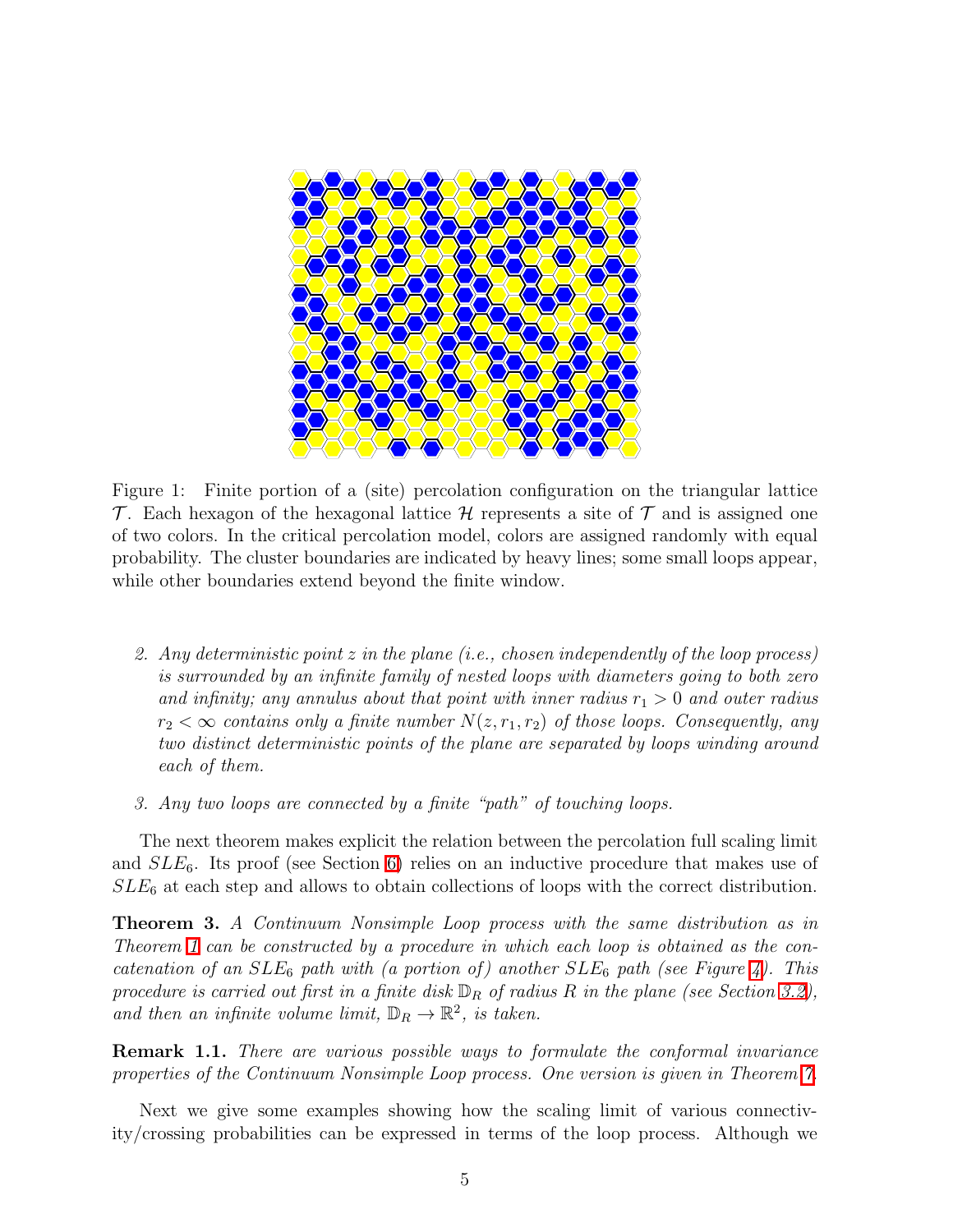cannot say whether this fact may eventually lead to exact expressions going beyond Cardy's formula, it at least shows that scaling limits of such probabilities exist and are conformally invariant (early discussions of scaling limits of connectivity functions and of the consequences of conformal invariance for such quantities are given in  $(1, 2)$ . The examples will also highlight the natural nested structure of the collection of percolation cluster boundaries in the scaling limit.

Consider first an annulus centered at z with inner radius  $r_1$  and outer radius  $r_2$  (see Figure [2\)](#page-5-0). The scaling limit  $p(r_1, r_2)$  of the probability of a crossing of the annulus (by crossing here we refer to a "monochromatic" crossing, i.e., a crossing by either of the two colors, as discussed in Section  $4$  – see also Figure [1\)](#page-4-1) can be expressed as follows in terms of the random variable  $N(z, r_1, r_2)$  defined in Theorem [2](#page-3-2) above:  $p(r_1, r_2)$  is the probability that  $N(z, r_1, r_2)$  equals zero. More generally,  $N(z, r_1, r_2)$  represents the scaling limit of the minimal number of cluster boundaries traversed by any path connecting the inner and outer circles of the annulus.



<span id="page-5-0"></span>Figure 2: An annulus whose inner disc is surrounded by a continuum nonsimple loop. There is no monochromatic crossing between the inner and outer discs. Other continuum nonsimple loops are shown in the figure, but they do not affect the connectivity between the inner and outer discs.

An example with more geometric structure involves two disjoint discs  $D_1$  and  $D_2$  in the plane and the scaling limit  $p(D_1, D_2)$  of the probability that there is a crossing from  $D_1$  to  $D_2$  (see Figure [3\)](#page-6-1). Here we let  $N_1$  denote the number of distinct loops in the plane that contain  $D_1$  in their interior and  $D_2$  in their exterior, and define  $N_2$  in the complementary way. Then  $p(D_1, D_2)$  is the probability that  $N_1 = N_2 = 0$ , and the scaling limit of the minimal number of cluster boundaries that must be crossed to connect  $D_1$  to  $D_2$  is  $N_1 + N_2$ .

One can also consider, as in  $[1, 2]$ , the probability of a single monochromatic cluster in the exterior  $\mathcal E$  of the union of m disjoint discs (or other regions) connecting all m disc boundaries. In the scaling limit, this can be expressed as the probability of the event that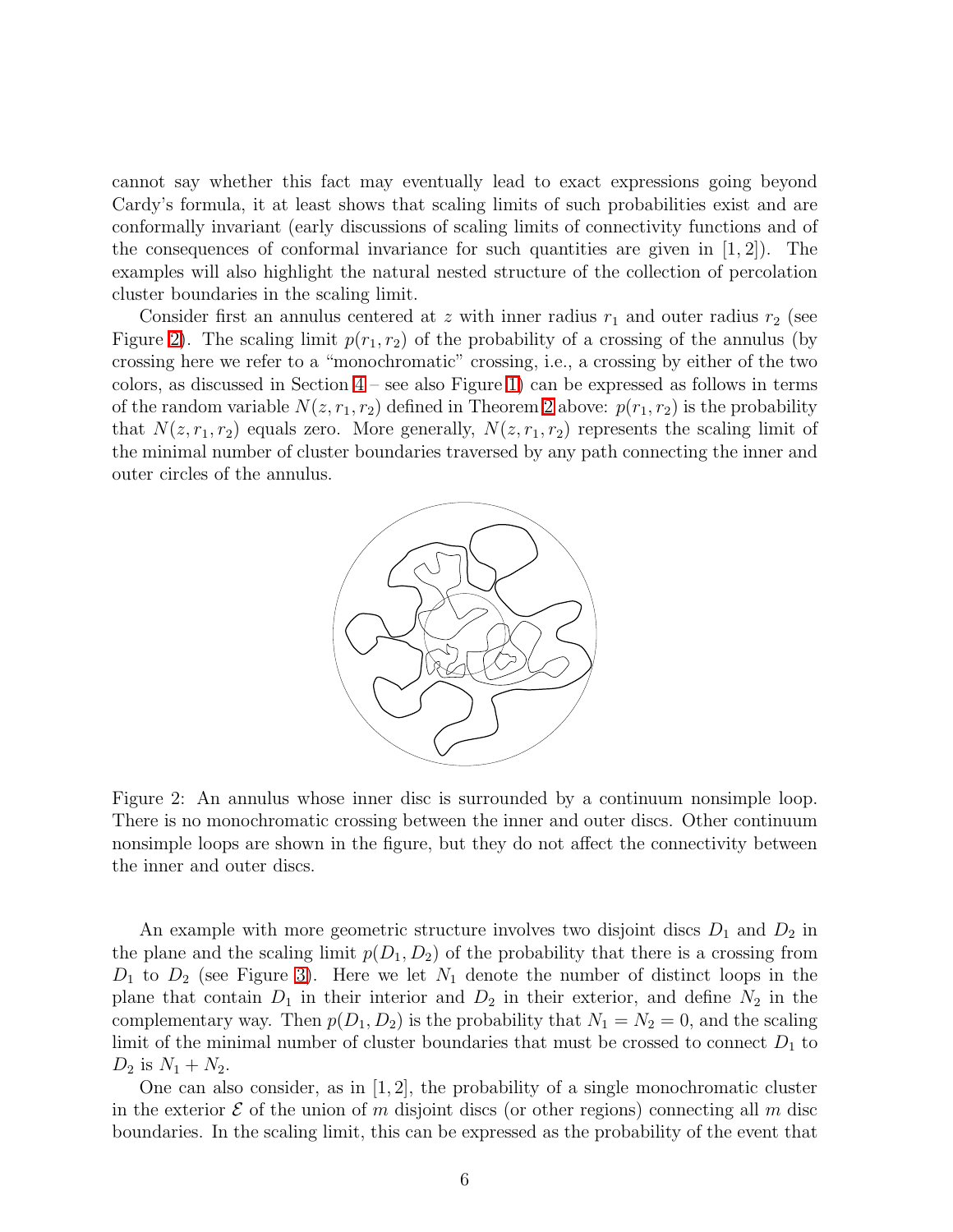

<span id="page-6-1"></span>Figure 3: Each one of the two disjoint discs in the figure is surrounded by a continuum nonsimple loop that has the other disc in its exterior. The minimal number of cluster boundaries that must be crossed to connect the two discs is two.

there is a single continuous (nonsimple) curve in  $\mathcal E$  touching all m disc boundaries that does not cross any of the loops of the Continuum Nonsimple Loop process.

We conclude this section by remarking that the Continuum Nonsimple Loop process is just one example of a family of "conformal loop ensembles" that are related to SLE and to the Gaussian Free Field (see [33, 35, 42, 44, 45]), and are conjectured to describe the full scaling limit of statistical mechanics models such as percolation, Ising and Potts models. The work of Lawler, Schramm, Sheffield and Werner has provided tools to define such loop ensembles in the continuum and to study some of their properties. But the key question concerning the proof of their connection to the discrete models via a continuum scaling limit remains an important open challenge, the only exception currently being percolation, as we show in this paper.

# <span id="page-6-0"></span>2 Preliminary Definitions and Results

We will find it convenient to identify the real plane  $\mathbb{R}^2$  and the complex plane  $\mathbb{C}$ . We will also refer to the Riemann sphere  $\mathbb{C} \cup \infty$  and the open upper half-plane  $\mathbb{H} = \{x+iy : y > 0\}$ (and its closure  $\overline{\mathbb{H}}$ ), where chordal  $SLE$  will be defined (see Section [2.3\)](#page-8-0).  $\mathbb{D}$  will denote the open unit disc  $\mathbb{D} = \{z \in \mathbb{C} : |z| < 1\}.$ 

A domain D of the complex plane  $\mathbb C$  is a nonempty, connected, open subset of  $\mathbb C$ ; a simply connected domain  $D$  is said to be a Jordan domain if its (topological) boundary  $\partial D$  is a Jordan curve (i.e., a simple continuous loop).

We will make repeated use of Riemann's mapping theorem, which states that if  $D$  is any simply connected domain other than the entire plane  $\mathbb C$  and  $z_0 \in D$ , then there is a unique conformal map f of D onto  $\mathbb D$  such that  $f(z_0) = 0$  and  $f'(z_0) > 0$ .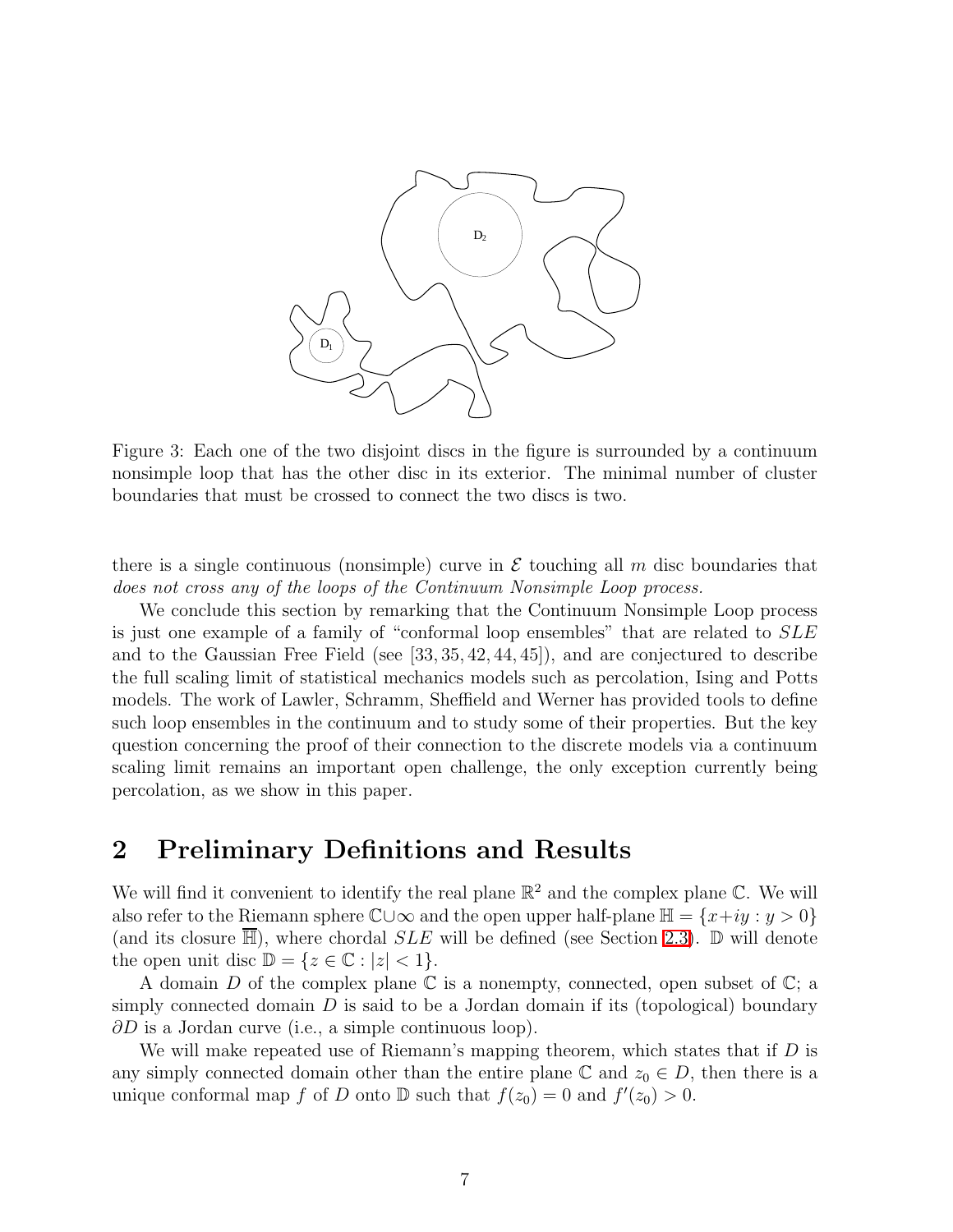# 2.1 Compactification of  $\mathbb{R}^2$

When taking the scaling limit as the lattice mesh size  $\delta \to 0$  one can focus on fixed finite regions,  $\Lambda \subset \mathbb{R}^2$ , or consider the whole  $\mathbb{R}^2$  at once. The second option avoids dealing with boundary conditions, but requires an appropriate choice of metric.

A convenient way of dealing with the whole  $\mathbb{R}^2$  is to replace the Euclidean metric with a distance function  $\Delta(\cdot, \cdot)$  defined on  $\mathbb{R}^2 \times \mathbb{R}^2$  by

$$
\Delta(u,v) = \inf_{\varphi} \int (1 + |\varphi|^2)^{-1} ds,
$$
\n(1)

where the infimum is over all smooth curves  $\varphi(s)$  joining u with v, parameterized by arclength s, and where  $|\cdot|$  denotes the Euclidean norm. This metric is equivalent to the Euclidean metric in bounded regions, but it has the advantage of making  $\mathbb{R}^2$  precompact. Adding a single point at infinity yields the compact space  $\mathbb{R}^2$  which is isometric, via stereographic projection, to the two-dimensional sphere.

#### <span id="page-7-2"></span>2.2 The Space of Curves

In dealing with the scaling limit we use the approach of Aizenman-Burchard [3]. Denote by  $S_R$  the complete separable metric space of continuous curves in the closure  $\overline{\mathbb{D}}_R$  of the disc  $\mathbb{D}_R$  of radius R with the metric [\(2\)](#page-7-0) defined below. Curves are regarded as equivalence classes of continuous functions from the unit interval to  $\overline{\mathbb{D}}_R$ , modulo monotonic reparametrizations.  $\gamma$  will represent a particular curve and  $\gamma(t)$  a parametrization of  $\gamma$ ; F will represent a set of curves (more precisely, a closed subset of  $\mathcal{S}_R$ ).  $d(\cdot, \cdot)$  will denote the uniform metric on curves, defined by

<span id="page-7-0"></span>
$$
d(\gamma_1, \gamma_2) \equiv \inf \sup_{t \in [0,1]} |\gamma_1(t) - \gamma_2(t)|,
$$
\n(2)

<span id="page-7-1"></span>where the infimum is over all choices of parametrizations of  $\gamma_1$  and  $\gamma_2$  from the interval [0, 1]. The distance between two closed sets of curves is defined by the induced Hausdorff metric as follows:

$$
dist(\mathcal{F}, \mathcal{F}') \le \varepsilon \Leftrightarrow (\forall \gamma \in \mathcal{F}, \exists \gamma' \in \mathcal{F}' \text{ with } d(\gamma, \gamma') \le \varepsilon, \text{ and vice versa}). \tag{3}
$$

The space  $\Omega_R$  of closed subsets of  $\mathcal{S}_R$  (i.e., collections of curves in  $\overline{\mathbb{D}}_R$ ) with the metric [\(3\)](#page-7-1) is also a complete separable metric space. We denote by  $\mathcal{B}_R$  its Borel  $\sigma$ -algebra.

For each fixed  $\delta > 0$ , the random curves that we consider are polygonal paths on the edges of the hexagonal lattice  $\delta \mathcal{H}$ , dual to the triangular lattice  $\delta \mathcal{T}$ . A superscript  $\delta$  is added to indicate that the curves correspond to a model with a "short distance cutoff" of magnitude  $\delta$ .

We will also consider the complete separable metric space  $S$  of continuous curves in  $\mathbb{R}^2$  with the distance

$$
D(\gamma_1, \gamma_2) \equiv \inf \sup_{t \in [0,1]} \Delta(\gamma_1(t), \gamma_2(t)), \tag{4}
$$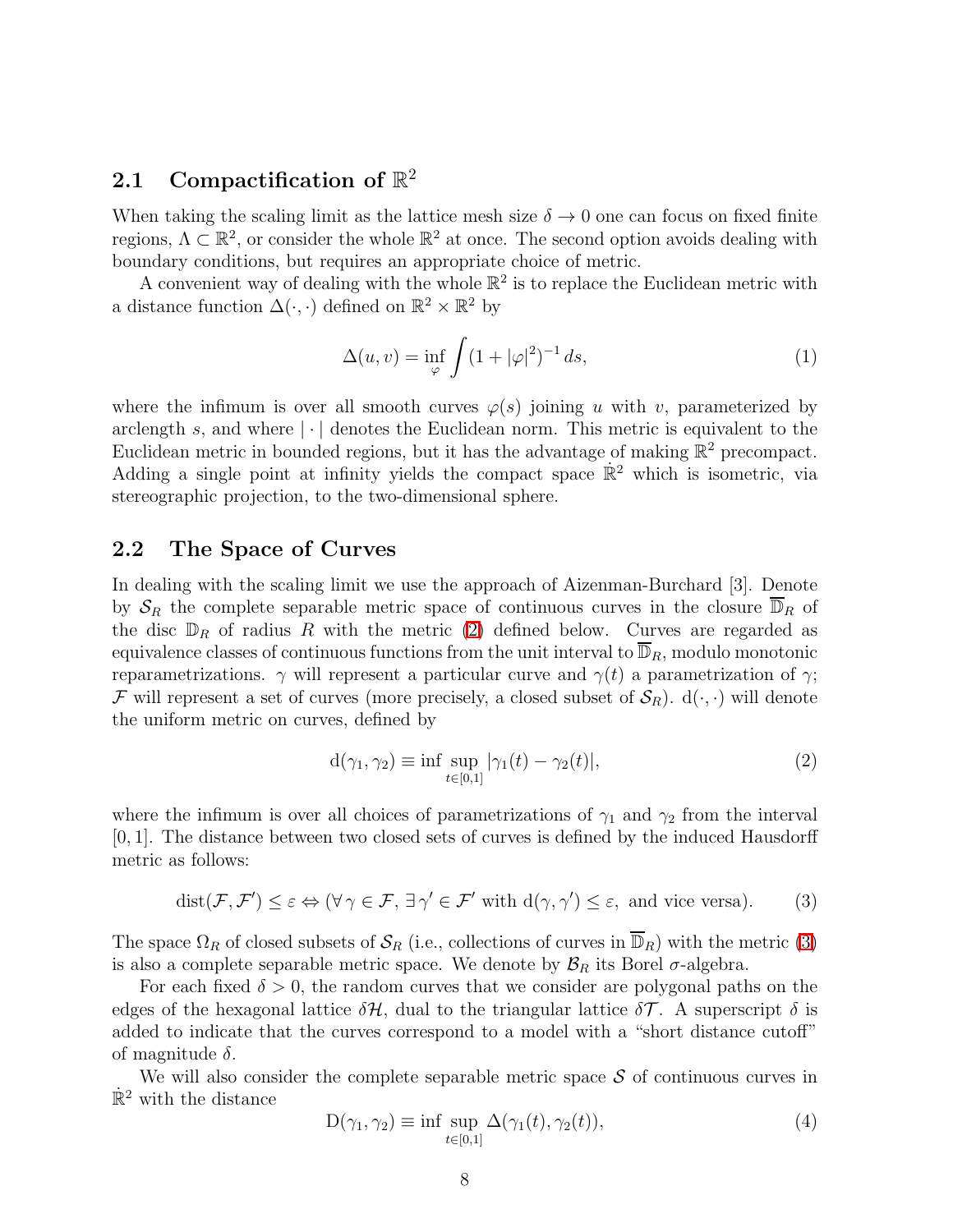where the infimum is again over all choices of parametrizations of  $\gamma_1$  and  $\gamma_2$  from the interval [0, 1]. The distance between two closed sets of curves is again defined by the induced Hausdorff metric as follows:

<span id="page-8-1"></span>
$$
Dist(\mathcal{F}, \mathcal{F}') \le \varepsilon \Leftrightarrow (\forall \gamma \in \mathcal{F}, \exists \gamma' \in \mathcal{F}' \text{ with } D(\gamma, \gamma') \le \varepsilon \text{ and vice versa}). \tag{5}
$$

The space  $\Omega$  of closed sets of S (i.e., collections of curves in  $\mathbb{R}^2$ ) with the metric [\(5\)](#page-8-1) is also a complete separable metric space. We denote by  $\beta$  its Borel  $\sigma$ -algebra.

When we talk about convergence in distribution of random curves, we always mean with respect to the uniform metric [\(2\)](#page-7-0), while when we deal with closed collections of curves, we always refer to the metric [\(3\)](#page-7-1) or [\(5\)](#page-8-1).

**Remark 2.1.** In this paper, the space  $\Omega$  of closed sets of S is used for collections of exploration paths (see Section [4.1\)](#page-14-0) and cluster boundary loops and their scaling limits,  $SLE_6$  paths and continuum nonsimple loops.

#### <span id="page-8-0"></span>2.3 Chordal *SLE* in the Upper Half-Plane

The Stochastic Loewner Evolution (SLE) was introduced by Schramm [32] as a tool for studying the scaling limit of two-dimensional discrete (defined on a lattice) probabilistic models whose scaling limits are expected to be conformally invariant. In this section we define the chordal version of SLE; for more on the subject, the interested reader can consult the original paper [32] as well as the fine reviews by Lawler [23], Kager and Nienhuis [17], and Werner [43], and Lawler's book [24].

Let  $\mathbb H$  denote the upper half-plane. For a given continuous real function  $U_t$  with  $U_0 = 0$ , define, for each  $z \in \overline{\mathbb{H}}$ , the function  $g_t(z)$  as the solution to the ODE

$$
\partial_t g_t(z) = \frac{2}{g_t(z) - U_t},\tag{6}
$$

with  $g_0(z) = z$ . This is well defined as long as  $g_t(z) - U_t \neq 0$ , i.e., for all  $t < T(z)$ , where

$$
T(z) \equiv \sup \{ t \ge 0 : \min_{s \in [0,t]} |g_s(z) - U_s| > 0 \}. \tag{7}
$$

Let  $K_t \equiv \{z \in \overline{\mathbb{H}} : T(z) \leq t\}$  and let  $\mathbb{H}_t$  be the unbounded component of  $\mathbb{H} \setminus K_t$ ; it can be shown that  $K_t$  is bounded and that  $g_t$  is a conformal map from  $\mathbb{H}_t$  onto  $\mathbb{H}$ . For each t, it is possible to write  $q_t(z)$  as

$$
g_t(z) = z + \frac{2t}{z} + o(\frac{1}{z}),
$$
\n(8)

when  $z \to \infty$ . The family  $(K_t, t \geq 0)$  is called the **Loewner chain** associated to the driving function  $(U_t, t \ge 0)$ .

**Definition 2.1. Chordal**  $SLE_{\kappa}$  is the Loewner chain  $(K_t, t \geq 0)$  that is obtained when the driving function  $U_t = \sqrt{\kappa} B_t$  is  $\sqrt{\kappa}$  times a standard real-valued Brownian motion  $(B_t, t \ge 0)$  with  $B_0 = 0$ .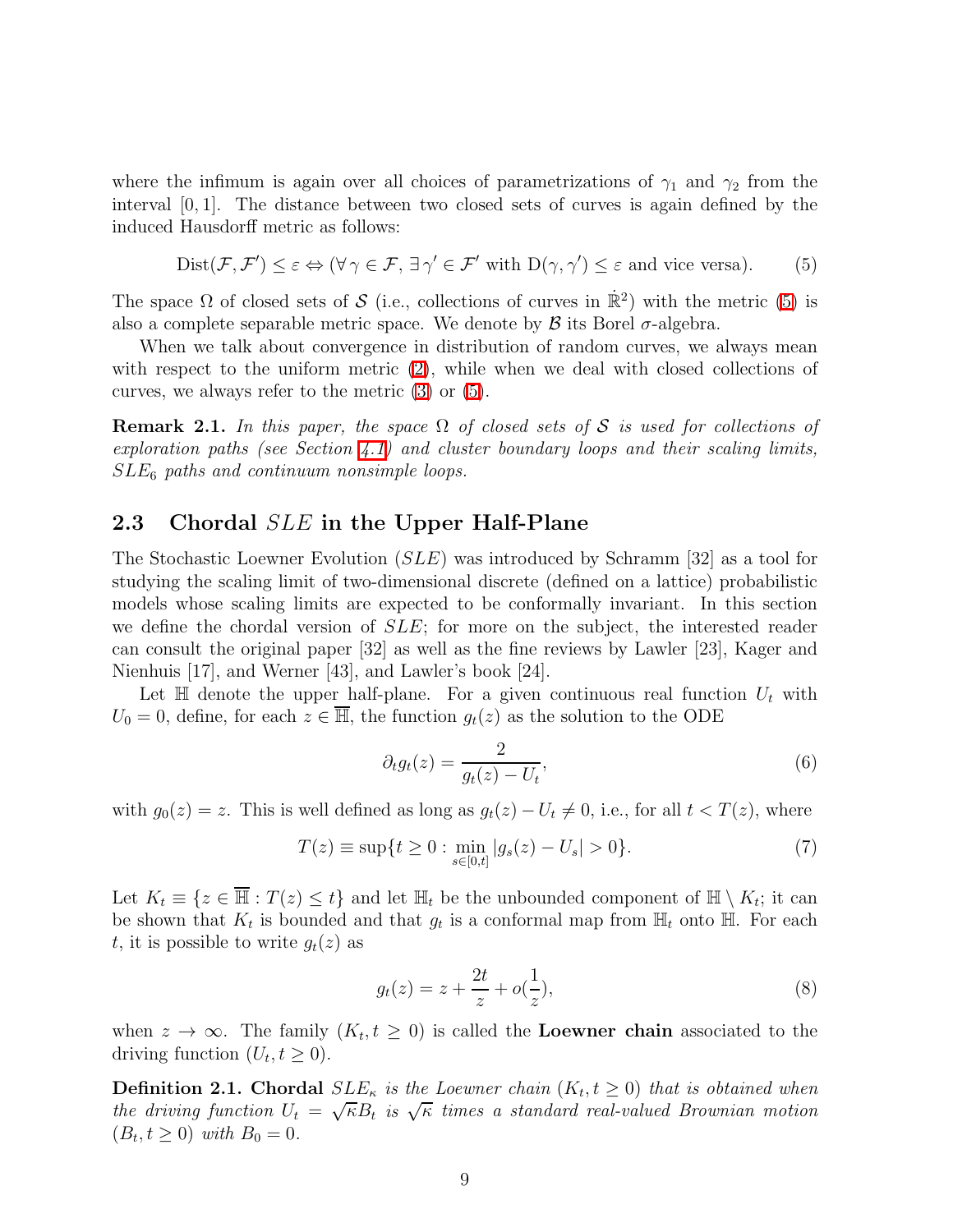For all  $\kappa \geq 0$ , chordal  $SLE_{\kappa}$  is almost surely generated by a continuous random curve  $\gamma$  in the sense that, for all  $t \geq 0$ ,  $\mathbb{H}_t \equiv \mathbb{H} \setminus K_t$  is the unbounded connected component of  $\mathbb{H} \setminus \gamma[0, t]; \gamma$  is called the **trace** of chordal  $SLE_{\kappa}$ .

### <span id="page-9-1"></span>2.4 Chordal *SLE* in a Jordan Domain

Let  $D \subset \mathbb{C}$  be a Jordan domain. By Riemann's mapping theorem, there are (many) conformal maps from the upper half-plane  $\mathbb H$  onto D. In particular, given two distinct points  $a, b \in \partial D$ , there exists a conformal map f from H onto D such that  $f(0) = a$  and  $f(\infty) \equiv \lim_{|z| \to \infty} f(z) = b$ . In fact, the choice of the points a and b on the boundary of D only characterizes  $f(\cdot)$  up to a multiplicative factor, since  $f(\lambda)$  would also do.

Suppose that  $(K_t, t \geq 0)$  is a chordal  $SLE_{\kappa}$  in  $\mathbb{H}$  as defined above; we define chordal  $SLE_{\kappa}(\tilde{K}_t, t \geq 0)$  in D from a to b as the image of the Loewner chain  $(K_t, t \geq 0)$  under f. It is possible to show, using scaling properties of  $SLE_{\kappa}$ , that the law of  $(\tilde{K}_t, t \ge 0)$  is unchanged, up to a linear time-change, if we replace  $f(\cdot)$  by  $f(\lambda \cdot)$ . This makes it natural to consider  $(\tilde{K}_t, t \geq 0)$  as a process from a to b in D, ignoring the role of f.

We are interested in the case  $\kappa = 6$ , for which  $(K_t, t \ge 0)$  is generated by a continuous, nonsimple, non-self-crossing curve  $\gamma$  with Hausdorff dimension 7/4. We will denote by  $\gamma_{D,a,b}$  the image of  $\gamma$  under f and call it the trace of chordal  $SLE_6$  in D from a to b;  $\gamma_{D,a,b}$  is a continuous nonsimple curve inside  $D$  from  $a$  to  $b$ , and it can be given a parametrization  $\gamma_{D,a,b}(t)$  such that  $\gamma_{D,a,b}(0) = a$  and  $\gamma_{D,a,b}(1) = b$ , so that we are in the metric framework described in Section [2.2.](#page-7-2) It will be convenient to think of  $\gamma_{D,a,b}$  as an oriented path, with orientation from a to b.

#### <span id="page-9-2"></span>2.5 Radó's Theorem

We present here Radó's theorem  $[29]$  (see also Theorem 2.11 of  $[28]$ ), which deals with sequences of Jordan domains and the corresponding conformal maps from the unit disc, and will be used in the proof of the key Lemma [5.3.](#page-21-0)

Since the theorem deals with Jordan domains, the conformal maps from the unit disc to those domains have a continuous extension to <sup>D</sup>∪∂D. With a slight abuse of notation, we do not distinguish between the conformal maps and their continuous extensions.

<span id="page-9-0"></span>**Theorem 4.** For  $k = 1, 2, \ldots$ , let  $J_k$  and J be Jordan curves parameterized respectively by  $\phi_k(t)$  and  $\phi(t)$ ,  $t \in [0,1]$ , and let  $f_k$  and f be conformal maps from  $\mathbb D$  onto the inner domains of  $J_k$  and  $J$  such that  $f_k(0) = f(0)$  and  $f'_k(0) > 0$ ,  $f'(0) > 0$  for all  $k$ . If  $\phi_k \to \phi$ as  $k \to \infty$  uniformly in [0, 1] then  $f_k \to f$  as  $k \to \infty$  uniformly in  $\overline{\mathbb{D}}$ .

The type of convergence of sequences of Jordan domains  $\{D_k\}$  to a Jordan domain D that will be encountered in Lemma [5.3](#page-21-0) is such that  $\partial D_k$  converges, as  $k \to \infty$ , to  $\partial D$  in the uniform metric [\(2\)](#page-7-0) on continuous curves, which is clearly sufficient to apply Theorem [4.](#page-9-0)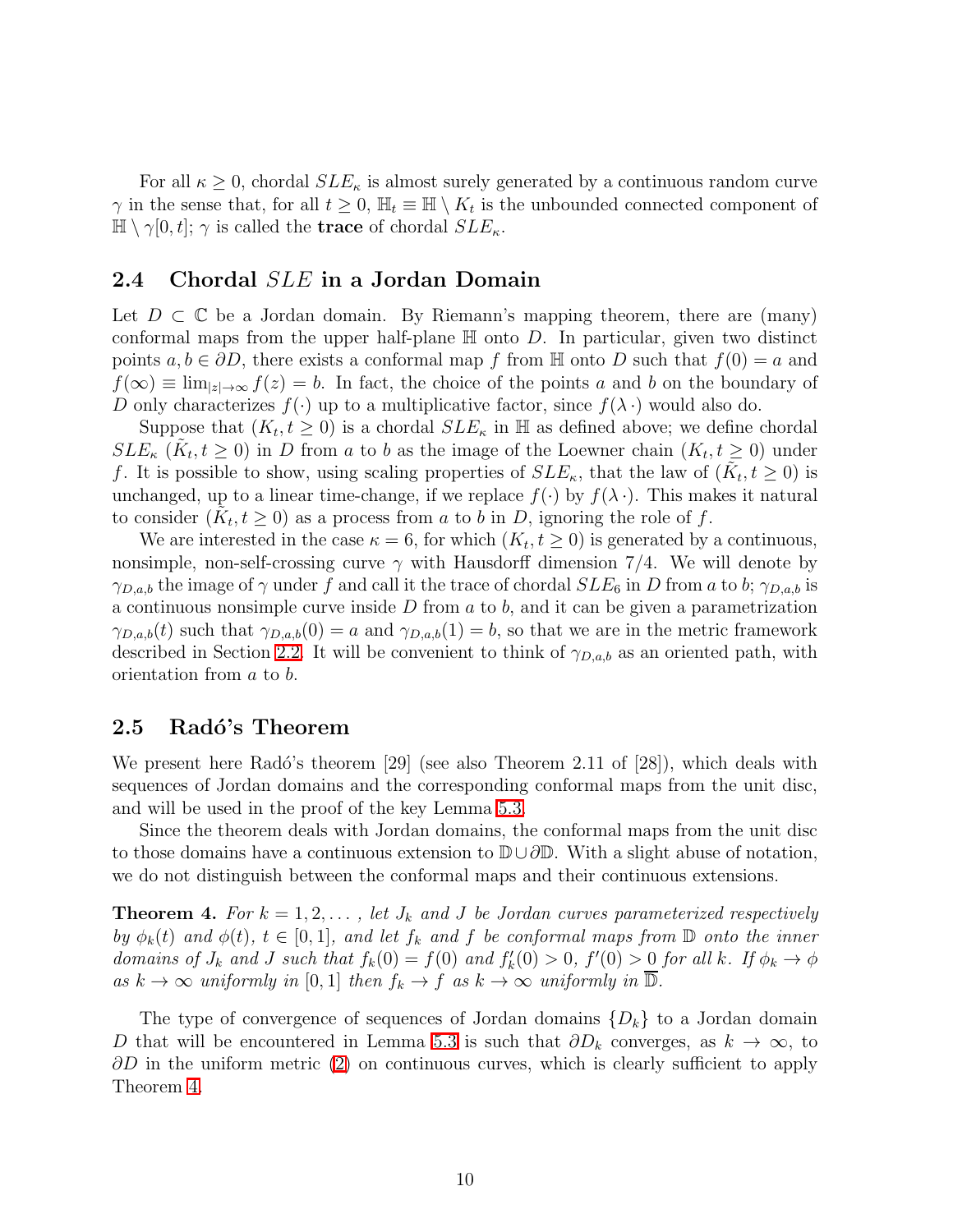# <span id="page-10-2"></span><span id="page-10-0"></span>3 Construction of the Continuum Nonsimple Loops

## 3.1 Construction of a Single Loop

As a preview to the full construction, we explain how to construct a single loop using two  $SLE_6$  paths inside a domain D whose boundary is assumed to have a given orientation (clockwise or counterclockwise). This is done in three steps (see Figure [4\)](#page-10-1), of which the first consists in choosing two points a and b on the boundary  $\partial D$  of D and "running" a chordal  $SLE_6$ ,  $\gamma = \gamma_{D,a,b}$ , from a to b inside D. As explained in Section [2.4,](#page-9-1) we consider  $\gamma$  as an oriented path, with orientation from a to b. The set  $D \setminus \gamma_{D,a,b}[0,1]$  is a countable union of its connected components, which are open and simply connected. If z is a deterministic point in D, then with probability one, z is not touched by  $\gamma$  [30] and so it belongs to a unique domain in  $D \setminus \gamma_{D,a,b}[0,1]$  that we denote  $D_{a,b}(z)$ .



<span id="page-10-1"></span>Figure 4: Construction of a continuum loop around  $z$  in three steps. A domain  $D$  is formed by the solid curve. The dashed curve is an excursion  $\mathcal E$  (from A to B) of an  $SLE_6$ in D that creates a subdomain D' containing z. The dotted curve  $\gamma'$  is an  $SLE_6$  in D' from B to A. A loop is formed by  $\mathcal E$  followed by  $\gamma'$ .

The elements of  $D \setminus \gamma_{D,a,b}[0,1]$  can be conveniently characterized in terms of how a point z in the interior of the component was first "trapped" at some time  $t_1$  by  $\gamma[0, t_1]$ , perhaps together with either  $\partial_{a,b}D$  or  $\partial_{b,a}D$  (the portions of the boundary  $\partial D$  from a to b counterclockwise or clockwise respectively) — see Figure [5:](#page-11-1)  $(1)$  those components whose boundary contains a segment of  $\partial_{b,a}D$  between two successive visits at  $\gamma_0(z) = \gamma(t_0)$  and  $\gamma_1(z) = \gamma(t_1)$  to  $\partial_{b,a}D$  (where here and below  $t_0 < t_1$ ), (2) the analogous components with  $\partial_{b,a}D$  replaced by the other part of the boundary  $\partial_{a,b}D$ , (3) those components formed when  $\gamma_0(z) = \gamma(t_0) = \gamma(t_1) = \gamma_1(z) \in D$  with  $\gamma$  winding about z in a counterclockwise direction between  $t_0$  and  $t_1$ , and finally (4) the analogous clockwise components.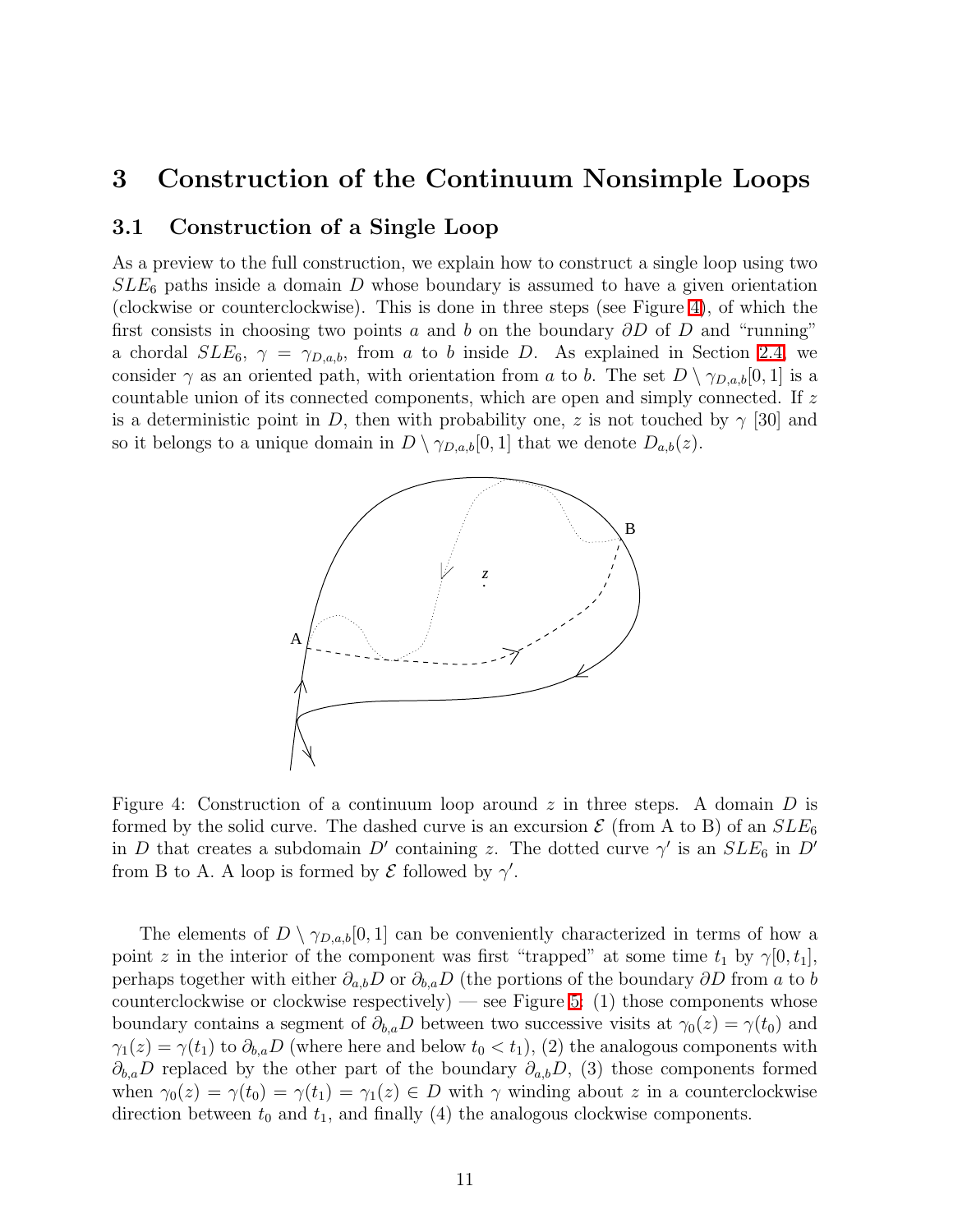

<span id="page-11-1"></span>Figure 5: Schematic diagram showing the four types of (sub)domains formed by a dashed curve  $\gamma$  from a to b inside a domain whose boundary is the solid curve.

We give to the boundary of a domain of type 3 or 4 the orientation induced by how the curve  $\gamma$  winds around the points inside that domain. For a domain  $D' \ni z$  of type 1 or 2 which is produced by an "excursion"  $\mathcal E$  from  $\gamma_0(z) \in \partial D$  to  $\gamma_1(z) \in \partial D$ , the part of the boundary that corresponds to the inner perimeter of the excursion  $\mathcal{E}$  (i.e., the perimeter of  $\gamma$  seen from z) is oriented according to the direction of  $\gamma$ , i.e., from  $\gamma_0(z)$  to  $\gamma_1(z)$ .

If we assume that  $\partial D$  is oriented from a to b clockwise, then the boundaries of domains of type 2 have a well defined orientation, while the boundaries of domains of type 1 do not, since they are composed of two parts which are both oriented from the beginning to the end of the excursion that produced the domain.

Now, let  $D'$  be a domain of type 1 and let A and B be respectively the starting and ending point of the excursion that generated  $D'$ . The second step to construct a loop is to run a chordal  $SLE_6$ ,  $\gamma' = \gamma_{D',B,A}$ , inside  $D'$  from B to A; the third and final step consists in pasting together  $\mathcal{E}$  and  $\gamma'$ .

Running  $\gamma'$  inside  $D'$  from B to A partitions  $D' \setminus \gamma'$  into new domains. Notice that if we assign an orientation to the boundaries of these domains according to the same rules used above, all of those boundaries have a well defined orientation, so that the construction of loops just presented can be iterated inside each one of these domains (as well as inside each of the domains of type 2, 3 and 4 generated by  $\gamma_{D,a,b}$  in the first step). This will be done in the next section.

## <span id="page-11-0"></span>3.2 The Full Construction Inside The Unit Disc

In this section we define the Continuum Nonsimple Loop process inside the unit disc  $\mathbb{D} = \mathbb{D}_1$  via an inductive procedure. Later, in order to define the continuum nonsimple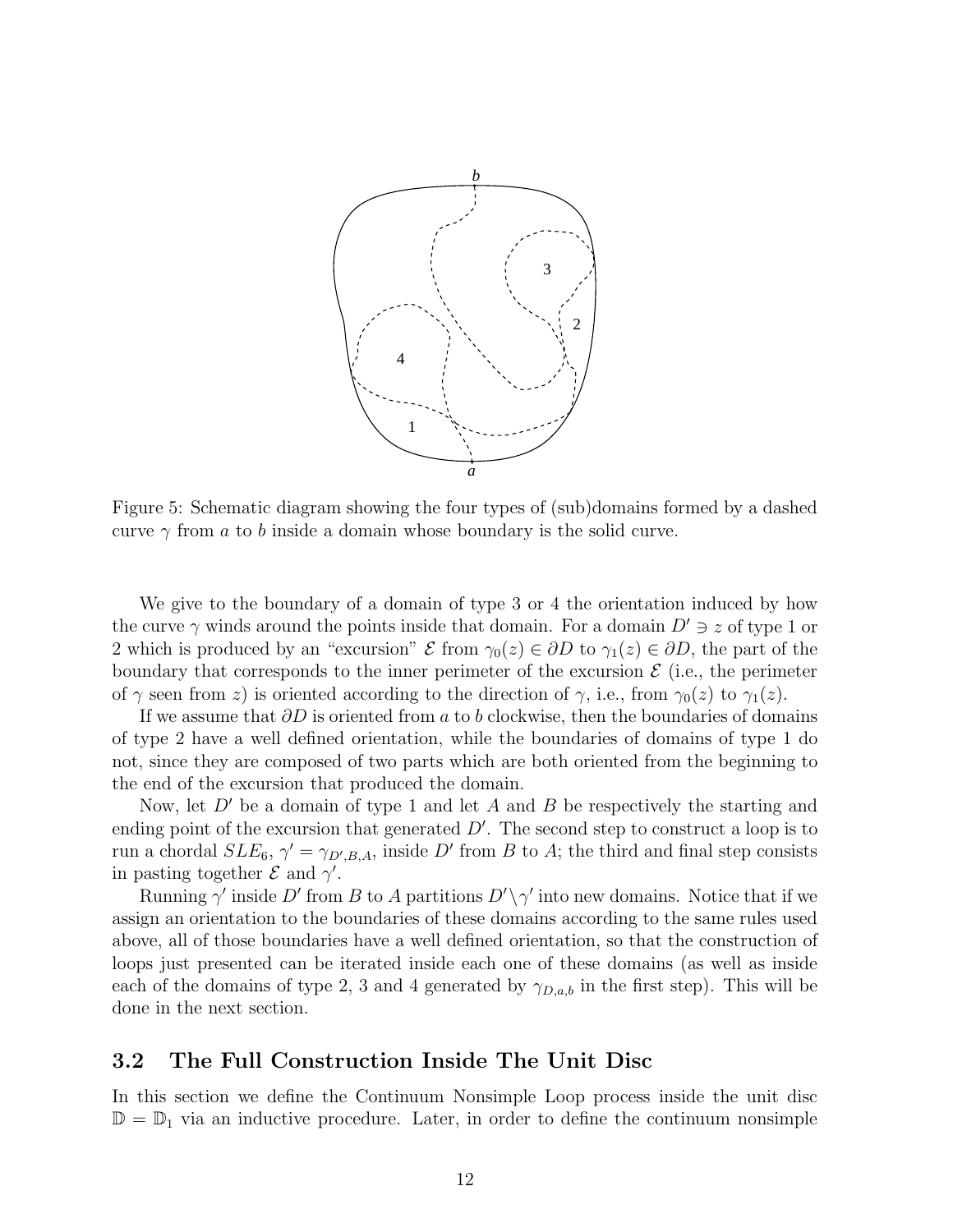loops in the whole plane, the unit disc will be replaced by a growing sequence of large discs,  $\mathbb{D}_R$ , with  $R \to \infty$  (see Theorem [6\)](#page-22-0). The basic ingredient in the algorithmic construction, given in the previous section, consists of a chordal  $SLE_6$  path  $\gamma_{D,a,b}$  between two points a and b of the boundary  $\partial D$  of a given simply connected domain  $D \subset \mathbb{C}$ .

We will organize the inductive procedure in steps, each one corresponding to one  $SLE_6$ inside a certain domain generated by the previous steps. To do that, we need to order the domains present at the end of each step, so as to choose the one to use in the next step. For this purpose, we introduce a deterministic countable set of points  $\mathcal P$  that are dense in C and are endowed with a deterministic order (here and below by deterministic we mean that they are assigned before the beginning of the construction and are independent of the  $SLE_6$ 's).

The first step consists of an  $SLE_6$  path,  $\gamma_1 = \gamma_{\mathbb{D},-i,i}$ , inside  $\mathbb{D}$  from  $-i$  to i, which produces many domains that are the connected components of the set  $\mathbb{D} \setminus \gamma_1[0,1]$ . These domains can be priority-ordered according to the maximal  $x$ - or  $y$ - coordinate distances between points on their boundaries and using the rank of the points in  $P$  (contained in the domains) to break ties, as follows. For a domain D, let  $d_m(D)$  be the maximal xor y-distance between points on its boundary, whichever is greater. Domains with larger  $d_m$  have higher priority, and if two domains have the same  $d_m$ , the one containing the highest ranking point of  $P$  from those two domains has higher priority. The priority order of domains of course changes as the construction proceeds and new domains are formed.

The second step of the construction consists of an  $SLE_6$  path,  $\gamma_2$ , that is produced in the domain with highest priority (after the first step). Since all the domains that are produced in the construction are Jordan domains, as explained in the discussion following Corollary [5.1,](#page-21-1) for all steps we can use the definition of chordal SLE given in Section [2.4.](#page-9-1)

As a result of the construction, the  $SLE_6$  paths are naturally ordered:  $\{\gamma_j\}_{j\in\mathbb{N}}$ . It will be shown (see especially the proof of Theorem [5](#page-22-1) below) that every domain that is formed during the construction is eventually used (this is in fact one important requirement in deciding how to order the domains and therefore how to organize the construction).

So far we have not explained how to choose the starting and ending points of the  $SLE_6$ paths on the boundaries of the domains. In order to do this, we give an orientation to the boundaries of the domains produced by the construction according to the rules explained in Section [3.1.](#page-10-2) We call monochromatic a boundary which gets, as a consequence of those rules, a well defined (clockwise or counterclockwise) orientation; the choice of this term will be clarified when we discuss the lattice version of the loop construction below. We will generally take our initial domain  $\mathbb{D}_1$  (or  $\mathbb{D}_R$ ) to have a monochromatic boundary (either clockwise or counterclockwise orientation).

It is easy to see by induction that the boundaries that are not monochromatic are composed of two "pieces" joined at two special points (call them A and B, as in the example of Section [3.1\)](#page-10-2), such that one piece is a portion of the boundary of a previous domain, and the other is the inner perimeter of an excursion (see again Section [3.1\)](#page-10-2). Both pieces are oriented in the same direction, say from A to B (see Figure [4\)](#page-10-1).

For a domain whose boundary is not monochromatic, we make the "natural" choice of starting and ending points, corresponding to the end and beginning of the excursion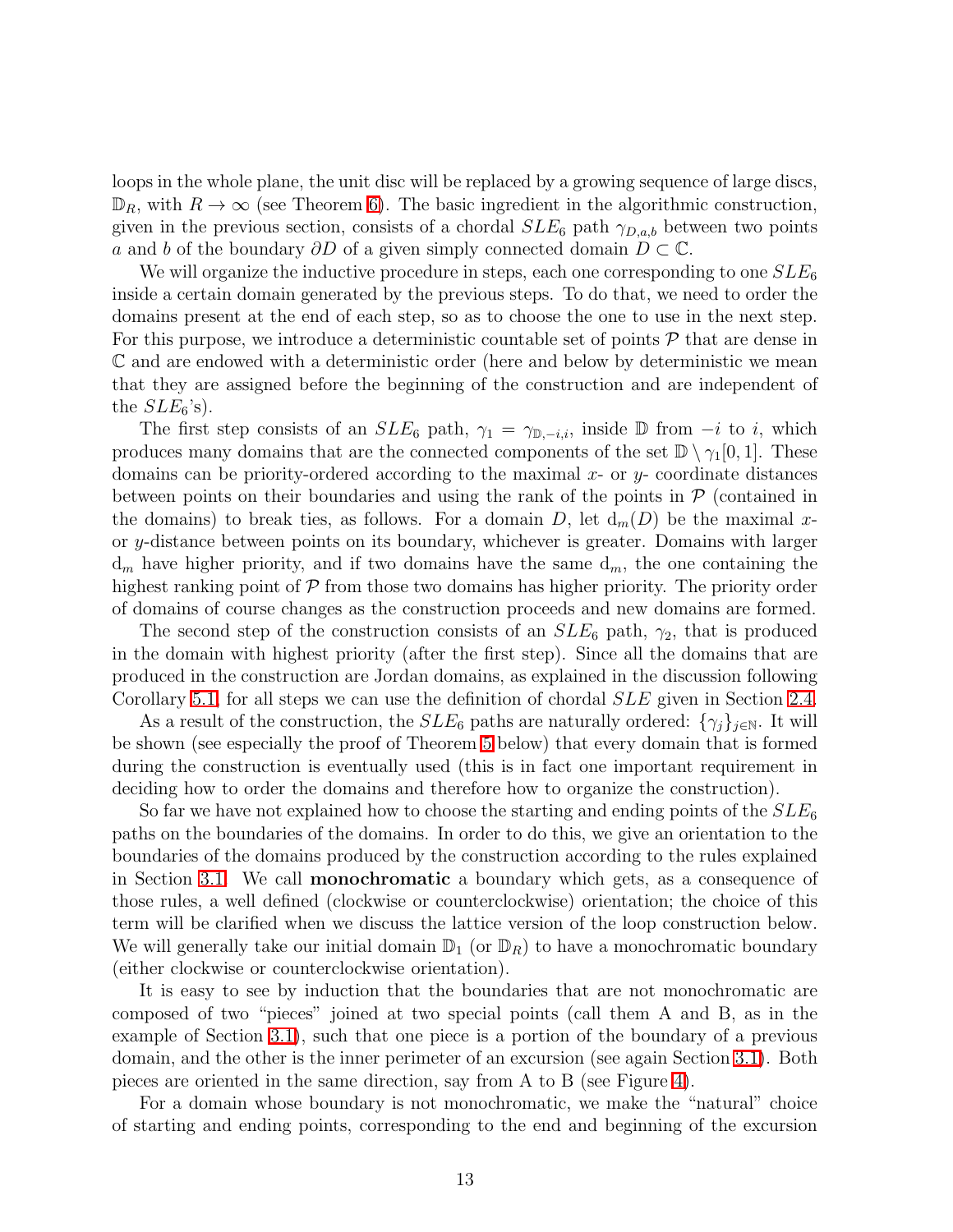that produced the domain (the points B and A respectively, in the example above). As explained in Section [3.1,](#page-10-2) when such a domain is used with this choice of points on the boundary, a loop is produced, together with other domains, whose boundaries are all monochromatic.

For a domain whose boundary is monochromatic, and therefore has a well defined orientation, there are various procedures which would yield the "correct" distribution for the resulting Continuum Nonsimple Loop process; one possibility is as follows.

Given a domain D, a and b are chosen so that, of all pairs  $(u, v)$  of points in  $\partial D$ , they maximize  $|\text{Re}(u - v)|$  if  $|\text{Re}(u - v)| \geq |\text{Im}(u - v)|$ , or else they maximize  $|\text{Im}(u - v)|$ . If the choice is not unique, to restrict the number of pairs one looks at those pairs, among the ones already obtained, that maximize the other of  $\{|\text{Re}(u - v)|, |\text{Im}(u - v)|\}$ . Notice that this leaves at most two pairs of points; if that's the case, the pair that contains the point with minimal real (and, if necessary, imaginary) part is chosen. The iterative procedure produces a loop every time a domain whose boundary is not monochromatic is used. Our basic loop process consists of the collection of all loops generated by this inductive procedure (i.e., the limiting object obtained from the construction by letting the number of steps  $k \to \infty$ , to which we add a "trivial" loop for each z in D, so that the collection of loops is closed in the appropriate sense [3]. The Continuum Nonsimple Loop process in the whole plane is introduced in Theorem [6,](#page-22-0) Section [5.](#page-20-0) There, a "trivial" loop for each  $z \in \mathbb{C} \cup \infty$  has to be added to make the space of loops closed.

# <span id="page-13-0"></span>4 Lattices and Paths

We will denote by  $\mathcal T$  the two-dimensional triangular lattice, whose sites we think of as the elementary cells of a regular hexagonal lattice  $\mathcal H$  embedded in the plane as in Figure [1.](#page-4-1) Two hexagons are neighbors if they are adjacent, i.e., if they have a common edge. A sequence  $(\xi_0, \ldots, \xi_n)$  of hexagons such that  $\xi_{i-1}$  and  $\xi_i$  are neighbors for all  $i = 1, \ldots, n$ and  $\xi_i \neq \xi_j$  whenever  $i \neq j$  will be called a T-**path** and denoted by  $\pi$ . If the first and last sites of the path are neighbors, the path will be called a  $\mathcal{T}\text{-loop}$ .

A finite set D of hexagons is **connected** if any two hexagons in D can be joined by a  $\tau$ -path contained in D. We say that a finite set D of hexagons is **simply connected** if both  $D$  and its complement are connected. For a simply connected set  $D$  of hexagons, we denote by  $\Delta D$  its external site boundary, or s-boundary (i.e., the set of hexagons that do not belong to D but are adjacent to hexagons in D), and by  $\partial D$  the topological boundary of D when D is considered as a domain of  $\mathbb{C}$ . We will call a bounded, simply connected subset D of  $\mathcal T$  a **Jordan set** if its s-boundary  $\Delta D$  is a  $\mathcal T$ -loop.

For a Jordan set  $D \subset \mathcal{T}$ , a vertex  $x \in \mathcal{H}$  that belongs to  $\partial D$  can be either of two types, according to whether the edge incident on x that is not in  $\partial D$  belongs to a hexagon in D or not. We call a vertex of the second type an e-vertex (e for "external" or "exposed").

Given a Jordan set D and two e-vertices x, y in  $\partial D$ , we denote by  $\partial_{x,y}D$  the portion of  $\partial D$  traversed counterclockwise from x to y, and call it the **right boundary**; the remaining part of the boundary is denote by  $\partial_{y,x}D$  and is called the **left boundary**. Analogously,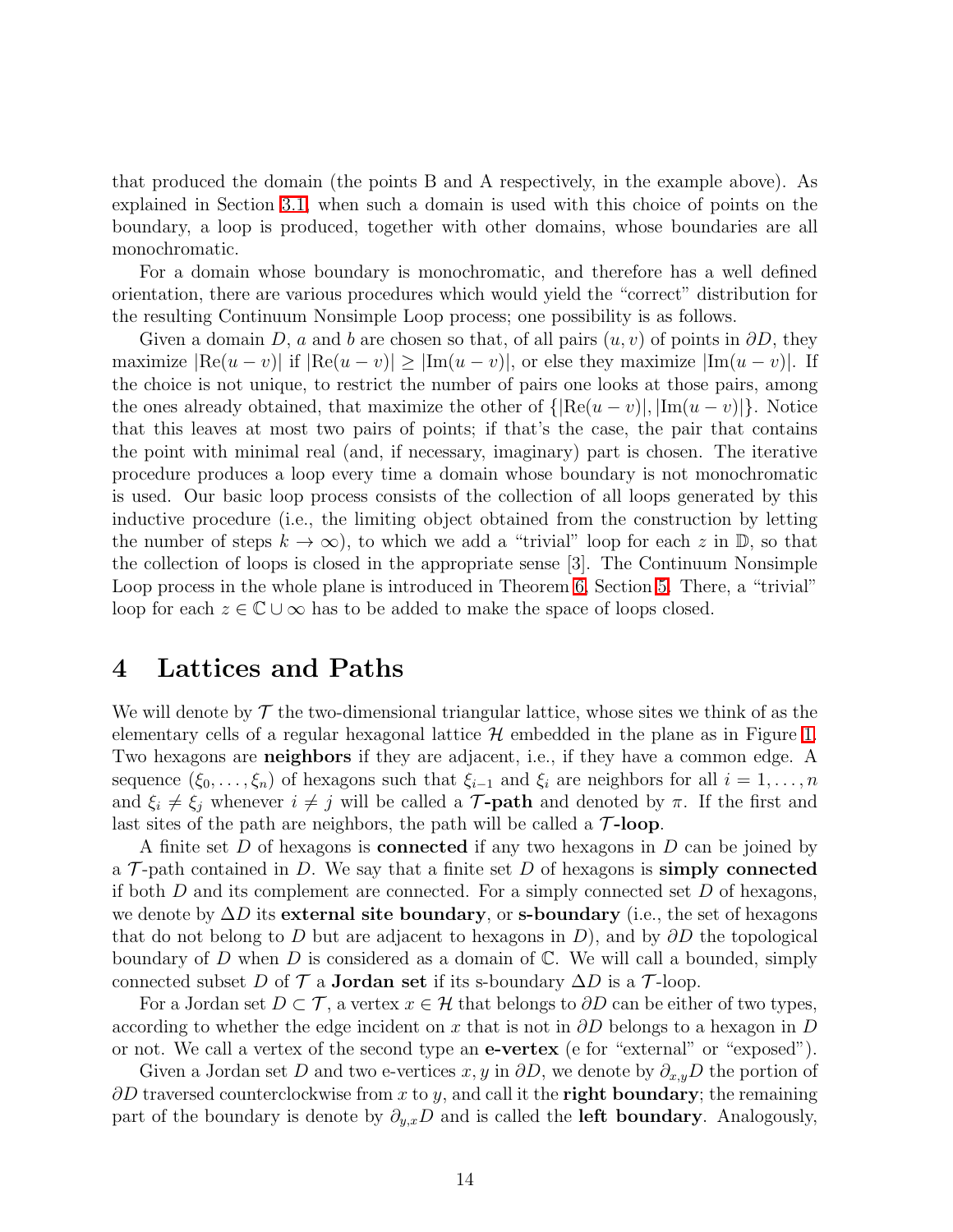the portion of  $\Delta_{x,y}D$  of  $\Delta D$  whose hexagons are adjacent to  $\partial_{x,y}D$  is called the **right** s-boundary and the remaining part the left s-boundary.

A percolation configuration  $\sigma = {\{\sigma(\xi)\}}_{\xi \in \mathcal{T}} \in {\{-1,+1\}}^{\mathcal{T}}$  on  $\mathcal{T}$  is an assignment of  $-1$  (equivalently, yellow) or  $+1$  (blue) to each site of  $\mathcal T$  (i.e., to each hexagon of  $\mathcal H$ – see Figure [1\)](#page-4-1). For a domain D of the plane, the restriction to the subset  $D \cap \mathcal{T}$  of  $\mathcal T$  of the percolation configuration  $\sigma$  is denoted by  $\sigma_D$ . On the space of configurations  $\Sigma = \{-1, +1\}^{\mathcal{T}}$ , we consider the usual product topology and denote by  $\mathbb{P}$  the uniform measure, corresponding to Bernoulli percolation with equal density of yellow (minus) and blue (plus) hexagons, which is critical percolation in the case of the triangular lattice.

A (percolation) **cluster** is a maximal, connected, monochromatic subset of  $\mathcal{T}$ ; we will distinguish between blue (plus) and yellow (minus) clusters. The boundary of a cluster D is the set of edges of  $\mathcal H$  that surround the cluster (i.e., its Peierls contour); it coincides with the topological boundary of  $D$  considered as a domain of  $\mathbb{C}$ . The set of all boundaries is a collection of "nested" simple loops along the edges of  $H$ .

Given a percolation configuration  $\sigma$ , we associate an arrow to each edge of H belonging to the boundary of a cluster in such a way that the hexagon to the right of the edge with respect to the direction of the arrow is blue (plus). The set of all boundaries then becomes a collection of nested, oriented, simple loops. A boundary path (or b-path)  $\gamma$  is a sequence  $(e_0, \ldots, e_n)$  of distinct edges of H belonging to the boundary of a cluster and such that  $e_{i-1}$  and  $e_i$  meet at a vertex of H for all  $i = 1, \ldots, n$ . To each b-path, we can associate a direction according to the direction of the edges in the path.

Given a b-path  $\gamma$ , we denote by  $\Gamma_B(\gamma)$  (respectively,  $\Gamma_Y(\gamma)$ ) the set of blue (resp., yellow) hexagons (i.e., sites of T) adjacent to  $\gamma$ ; we also let  $\Gamma(\gamma) \equiv \Gamma_B(\gamma) \cup \Gamma_Y(\gamma)$ .

#### <span id="page-14-0"></span>4.1 The Percolation Exploration Process and Path

For a Jordan set  $D \subset \mathcal{T}$  and two e-vertices  $x, y$  in  $\partial D$ , imagine coloring blue all the hexagons in  $\Delta_{x,y}D$  and yellow all those in  $\Delta_{y,x}D$ . Then, for any percolation configuration  $\sigma_D$  inside D, there is a unique b-path  $\gamma$  from x to y which separates the blue cluster adjacent to  $\Delta_{x,y}D$  from the yellow cluster adjacent to  $\Delta_{y,x}D$ . We call  $\gamma = \gamma_{D,x,y}(\sigma_D)$  a percolation exploration path (see Figure [6\)](#page-16-0).

An exploration path  $\gamma$  can be decomposed into left excursions  $\mathcal{E}$ , i.e., maximal bsubpaths of  $\gamma$  that do not use edges of the left boundary  $\partial_{y,x}D$ . Successive left excursions are separated by portions of  $\gamma$  that contain only edges of the left boundary  $\partial_{y,x}D$ . Analogously,  $\gamma$  can be decomposed into **right excursions**, i.e., maximal b-subpaths of  $\gamma$  that do not use edges of the right boundary  $\partial_{x,y}D$ . Successive right excursions are separated by portions of  $\gamma$  that contain only edges of the right boundary  $\partial_{x,y}D$ .

Notice that the exploration path  $\gamma = \gamma_{D,x,y}(\sigma_D)$  only depends on the percolation configuration  $\sigma_D$  inside D and the positions of the e-vertices x and y; in particular, it does not depend on the color of the hexagons in  $\Delta D$ , since it is defined by imposing fictitious  $\pm$  boundary conditions on D. To see this more clearly, we next show how to construct the percolation exploration path dynamically, via the percolation exploration process defined below.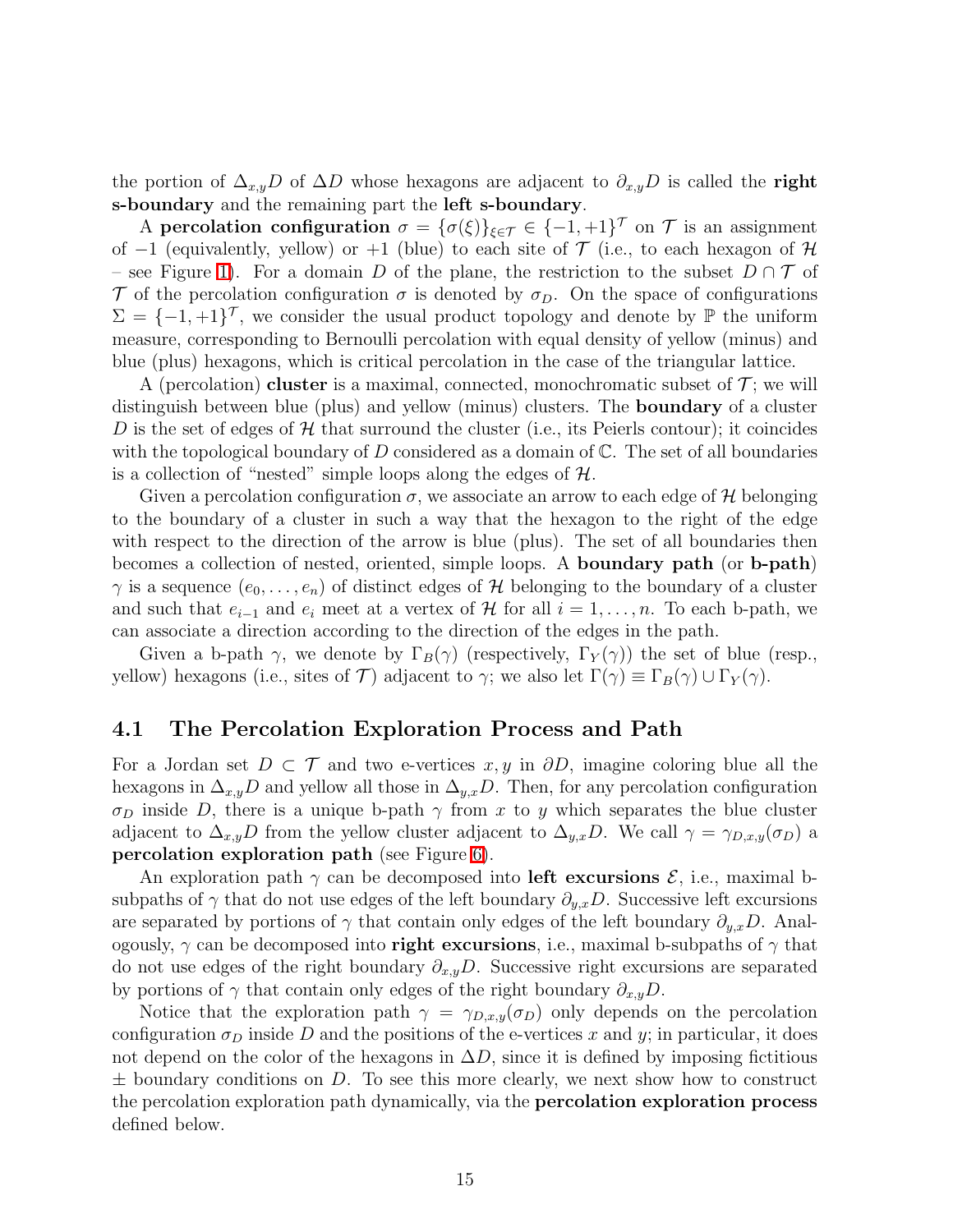Given a Jordan set  $D \subset \mathcal{T}$  and two e-vertices  $x, y$  in  $\partial D$ , assign to  $\partial_{x,y}D$  a counterclockwise orientation (i.e., from x to y) and to  $\partial_{y,x}D$  a clockwise orientation. Call  $e_x$  the edge incident on x that does not belong to  $\partial D$  and orient it in the direction of x; this is the "starting edge" of an exploration procedure that will produce an oriented path inside D along the edges of H, together with two *nonsimple* monochromatic paths on  $\mathcal{T}$ . *i*. From  $e_x$ , the process moves along the edges of hexagons in D according to the rules below. At each step there are two possible edges (left or right edge with respect to the current direction of exploration) to choose from, both belonging to the same hexagon  $\xi$  contained in  $D$  or  $\Delta D$ .

- If  $\xi$  belongs to D and has not been previously "explored," its color is determined by flipping a fair coin and then the edge to the left (with respect to the direction in which the exploration is moving) is chosen if  $\xi$  is blue (plus), or the edge to the right is chosen if  $\xi$  is yellow (minus).
- If  $\xi$  belongs to D and has been previously explored, the color already assigned to it is used to choose an edge according to the rule above.
- If  $\xi$  belongs to the right external boundary  $\Delta_{x,y}D$ , the left edge is chosen.
- If  $\xi$  belongs to the left external boundary  $\Delta_{u,x}D$ , the right edge is chosen.
- The exploration process stops when it reaches b.

We can assign an arrow to each edge in the path in such a way that the hexagon to the right of the edge with respect to the arrow is blue; for edges in  $\partial D$ , we assign the arrows according to the direction assigned to the boundary. In this way, we get an oriented path, whose shape and orientation depend solely on the color of the hexagons explored during the construction of the path.

When we present the discrete construction, we will encounter Jordan sets D with two e-vertices  $x, y \in \partial D$  assigned in some way to be discussed later. Such domains will have either monochromatic (plus or minus) boundaries or  $\pm$  boundary conditions, corresponding to having both  $\Delta_{x,y}D$  and  $\Delta_{y,x}D$  monochromatic, but of different colors.

As explained, the exploration path  $\gamma_{D,x,y}$  does not depend on the color of  $\Delta D$ , but the interpretation of  $\gamma_{D,x,y}$  does. For domains with  $\pm$  boundary conditions, the exploration path represents the interface between the yellow cluster containing the yellow portion of the s-boundary of D and the blue cluster containing its blue portion.

For domains with monochromatic blue (resp., yellow) boundary conditions, the exploration path represents portions of the boundaries of yellow (resp., blue) clusters touching  $\partial_{y,x}D$  and adjacent to blue (resp., yellow) hexagons that are the starting point of a blue (resp., yellow) path (possibly an empty path) that reaches  $\partial_{x,y}D$ , pasted together using portions of  $\partial_{u,x}D$ .

In order to study the continuum scaling limit of an exploration path, we introduce the following definitions.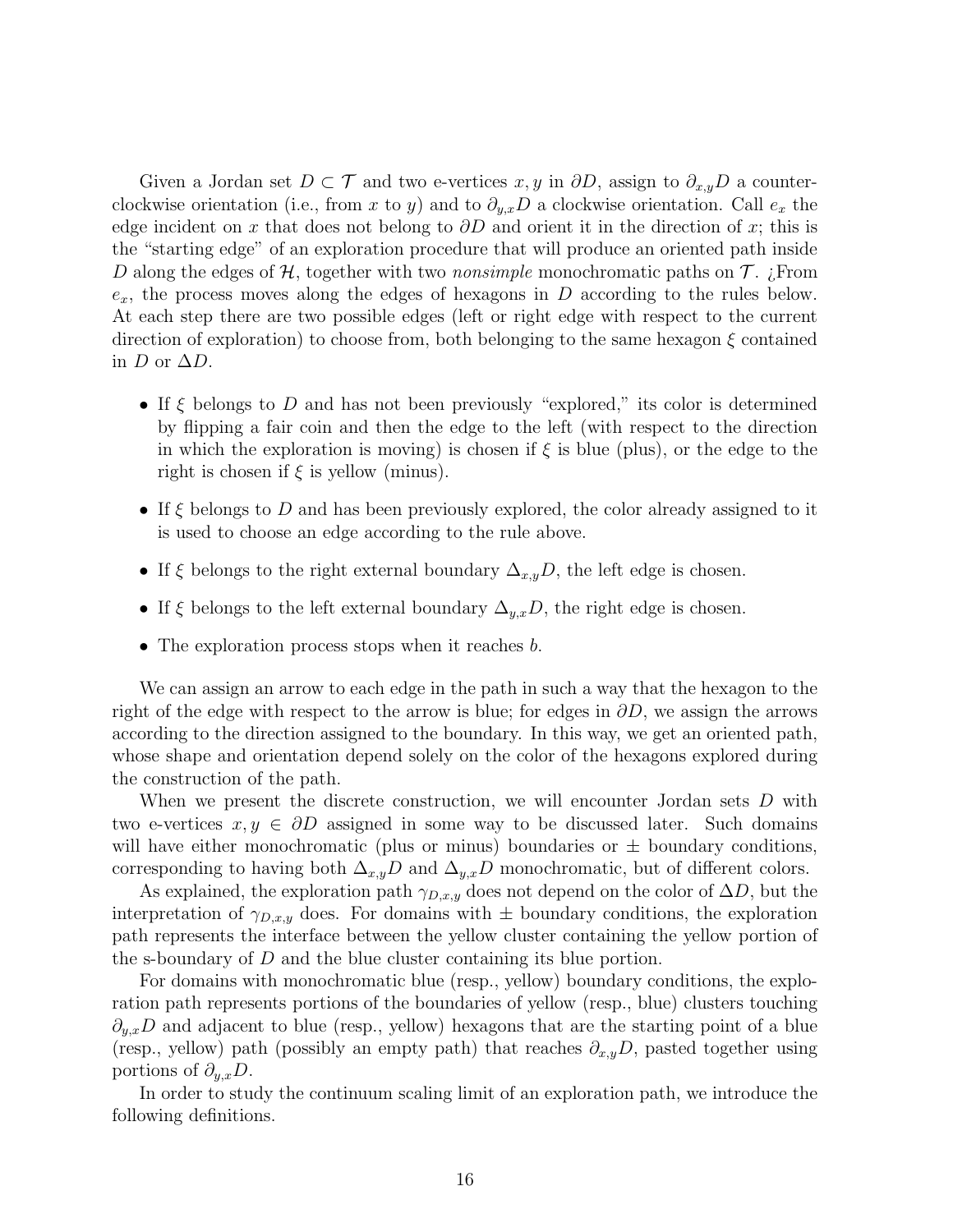

<span id="page-16-0"></span>Figure 6: Percolation exploration process in a portion of the hexagonal lattice with  $\pm$ boundary conditions on the first column, corresponding to the boundary of the region where the exploration is carried out. The colored hexagons that do not belong to the first column have been "explored" during the exploration process. The heavy line between yellow (light) and blue (dark) hexagons is the exploration path produced by the exploration process.

**Definition 4.1.** Given a Jordan domain D of the plane, we denote by  $D^{\delta}$  the largest Jordan set of hexagons of the scaled hexagonal lattice  $\delta \mathcal{H}$  that is contained in D, and call it the  $\delta$ -approximation of D.

It is clear that  $\partial D^{\delta}$  converges to  $\partial D$  in the metric [\(2\)](#page-7-0).

**Definition 4.2.** Let D be a Jordan domain of the plane and  $D^{\delta}$  its  $\delta$ -approximation. For  $a, b \in \partial D$ , choose the pair  $(x_a, x_b)$  of e-vertices in  $\partial D^{\delta}$  closest to, respectively, a and b (if there are two such vertices closest to a, we choose, say, the first one encountered going clockwise along  $\partial D^{\delta}$ , and analogously for b). Given a percolation configuration  $\sigma$ , we define the **exploration path**  $\gamma_{D,a,b}^{\delta}(\sigma) \equiv \gamma_{D^{\delta},x_a,x_b}(\sigma)$ .

For a fixed  $\delta > 0$ , the measure P on percolation configurations  $\sigma$  induces a measure  $\mu_{D,a,b}^{\delta}$  on exploration paths  $\gamma_{D,a,b}^{\delta}(\sigma)$ . In the continuum scaling limit,  $\delta \to 0$ , one is interested in the weak convergence of  $\mu_{D,a,b}^{\delta}$  to a measure  $\mu_{D,a,b}$  supported on continuous curves, with respect to the uniform metric [\(2\)](#page-7-0) on continuous curves.

One of the main tools in this paper is the result on convergence to  $SLE_6$  announced by Smirnov [36] (see also [37]), whose detailed proof is to appear [38]: The distribution of  $\gamma_{D,a,b}^{\delta}$  converges, as  $\delta \to 0$ , to that of the trace of chordal SLE<sub>6</sub> inside D from a to b, with respect to the uniform metric  $(2)$  on continuous curves.

Actually, we will rather use a slightly stronger conclusion, given as statement (S) at the beginning of Section [5](#page-20-0) below, a version of which, according to [40] (see p. 734 there), and [39], will be contained in [38]. This stronger statement is that the convergence of the percolation process to  $SLE_6$  takes place *locally uniformly* with respect to the shape of the domain D and the positions of the starting and ending points a and b on its boundary  $\partial D$ .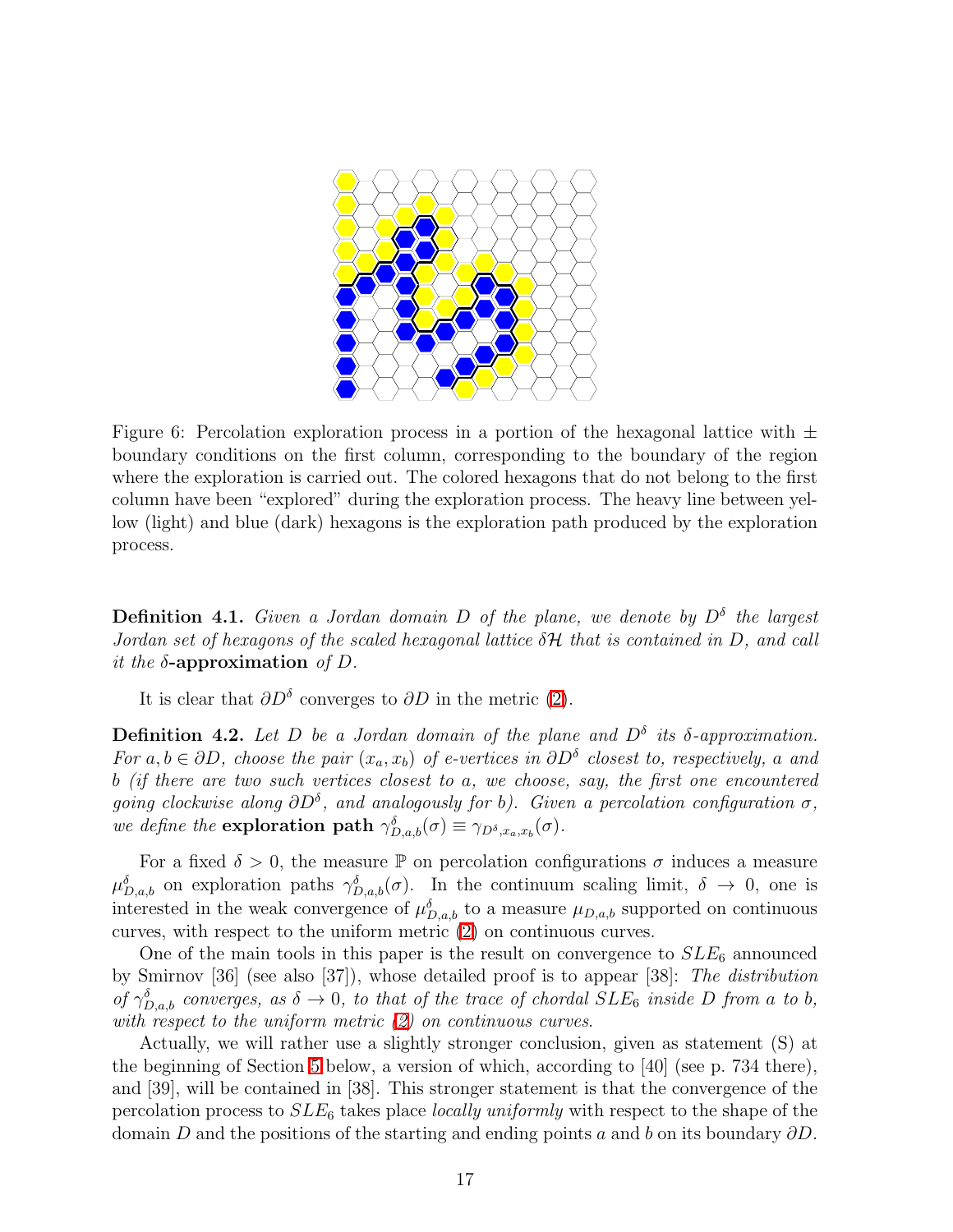We will use this version of convergence to  $SLE_6$  to identify the Continuum Nonsimple Loop process with the scaling limit of *all* critical percolation clusters. A detailed proof of statement (S) can be found in [12]. Although the convergence statement in (S) is stronger than those in [36, 37], we note that it is restricted to Jordan domains, a restriction not present in [36, 37].

Before concluding this section, we give one more definition. Consider the exploration path  $\gamma = \gamma_{D,x,y}^{\delta}$  and the set  $\Gamma(\gamma) = \Gamma_Y(\gamma) \cup \Gamma_B(\gamma)$ . The set  $D^{\delta} \setminus \Gamma(\gamma)$  is the union of its connected components (in the lattice sense), which are simply connected. If the domain D is large and the e-vertices  $x_a, y_a \in \partial D^{\delta}$  are not too close to each other, then with high probability the exploration process inside  $D^{\delta}$  will make large excursions into  $D^{\delta}$ , so that  $D^{\delta} \backslash \Gamma(\gamma)$  will have more than one component. Given a point  $z \in \mathbb{C}$  contained in  $D^{\delta} \backslash \Gamma(\gamma)$ , we will denote by  $D_{a,b}^{\delta}(z)$  the domain corresponding to the unique element of  $D^{\delta} \setminus \Gamma(\gamma)$ that contains z (notice that for a deterministic  $z \in D$ ,  $D^{\delta}_{a,b}(z)$  is well defined with high probability for  $\delta$  small, i.e., when  $z \in D^{\delta}$  and  $z \notin \Gamma(\gamma)$ .

### 4.2 Discrete Loop Construction

Next, we show how to construct, by twice using the exploration process described in Section [4.1,](#page-14-0) a loop  $\Lambda$  along the edges of  $\mathcal H$  corresponding to the external boundary of a monochromatic cluster contained in a large, simply connected, Jordan set D with monochromatic blue (say) boundary conditions (see Figures [7](#page-18-0) and [8\)](#page-19-0).

Consider the exploration path  $\gamma = \gamma_{D,x,y}$  and the sets  $\Gamma_Y(\gamma)$  and  $\Gamma_B(\gamma)$  (see Figure [7\)](#page-18-0). The set  $D \setminus {\{\Gamma_Y(\gamma) \cup \Gamma_B(\gamma)\}}$  is the union of its connected components (in the lattice sense), which are simply connected. If the domain D is large and the e-vertices  $x, y \in \partial D$ are chosen not too close to each other, with large probability the exploration process inside D will make large excursions into D, so that  $D \setminus {\{\Gamma_Y(\gamma) \cup \Gamma_B(\gamma)\}}$  will have many components.

There are four types of components which may be usefully thought of in terms of their external site boundaries: (1) those components whose site boundary contains both sites in  $\Gamma_Y(\gamma)$  and  $\Delta_{y,x}D$ , (2) the analogous components with  $\Delta_{y,x}D$  replaced by  $\Delta_{x,y}D$  and  $\Gamma_Y(\gamma)$  by  $\Gamma_B(\gamma)$ , (3) those components whose site boundary only contains sites in  $\Gamma_Y(\delta)$ , and finally (4) the analogous components with  $\Gamma_Y(\gamma)$  replaced by  $\Gamma_B(\gamma)$ .

Notice that the components of type 1 are the only ones with  $\pm$  boundary conditions, while all other components have monochromatic s-boundaries. For a given component  $D'$ of type 1, we can identify the two edges that separate the yellow and blue portions of its s-boundary. The vertices  $x'$  and  $y'$  of  $\mathcal{H}$  where those two edges intersect  $\partial D'$  are e-vertices and are chosen to be the starting and ending points of the exploration path  $\gamma_{D',x',y'}$  inside  $D^{\prime}$ .

If  $x'', y'' \in \partial D$  are respectively the ending and starting points of the left excursion  $\mathcal E$  of  $\gamma_{D,x,y}$  that "created" D', by pasting together  $\mathcal E$  and  $\gamma_{D',x',y'}$  with the help of the edges of  $\partial D$  contained between x' and x" and between y' and y", we get a loop  $\Lambda$  which corresponds to the boundary of a yellow cluster adjacent to  $\partial_{y,x}D$  (see Figure [8\)](#page-19-0). Notice that the path  $\gamma_{D',x',y'}$  in general splits D' into various other domains, all of which have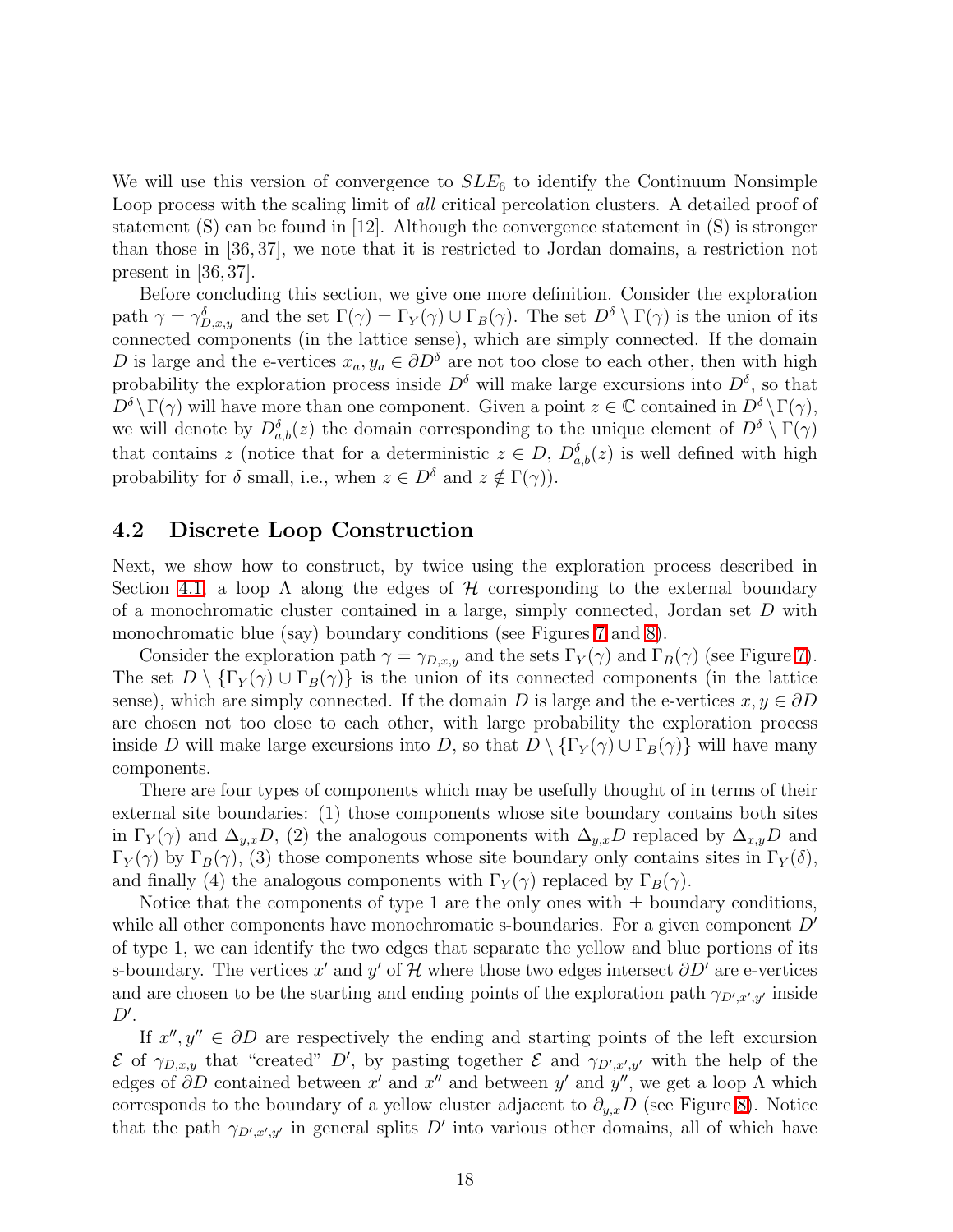monochromatic boundary conditions.



<span id="page-18-0"></span>Figure 7: First step of the construction of the outer contour of a cluster of yellow/minus (light in the figure) hexagons consisting of an exploration (heavy line) from the e-vertex x to the e-vertex y. The "starting edge" and "ending edge" of the exploration path are indicated by dotted segments next to  $x$  and  $y$ . The outer layer of hexagons does not belong to the domain where the explorations are carried out, but represents its monochromatic blue/plus external site boundary.  $x''$  and  $y''$  are the ending and starting points of a left excursion that determines a new domain  $D'$ , and  $x'$  and  $y'$  are the vertices where the edges that separate the yellow and blue portions of the s-boundary of D' intersect  $\partial D'$ . x' and  $y'$  will be respectively the beginning and end of a new exploration path whose "starting" edge" and "ending edge" are indicated by dotted segments next to those points.

#### <span id="page-18-1"></span>4.3 Full Discrete Construction

We now give the algorithmic construction for discrete percolation which is the analogue of the continuum one. Each step of the construction is a single percolation exploration process; the order of successive steps is organized as in the continuum construction detailed in Section [3.2.](#page-11-0) We start with the largest Jordan set  $D_0^{\delta} = \mathbb{D}^{\delta}$  of hexagons that is contained in the unit disc  $\mathbb D$ . We will also make use of the countable set  $\mathcal P$  of points dense in  $\mathbb C$  that was introduced earlier.

The first step consists of an exploration process inside  $D_0^{\delta}$ . For this, we need to select two points x and y in  $\partial D_0^{\delta}$  (which identify the starting and ending edges). We choose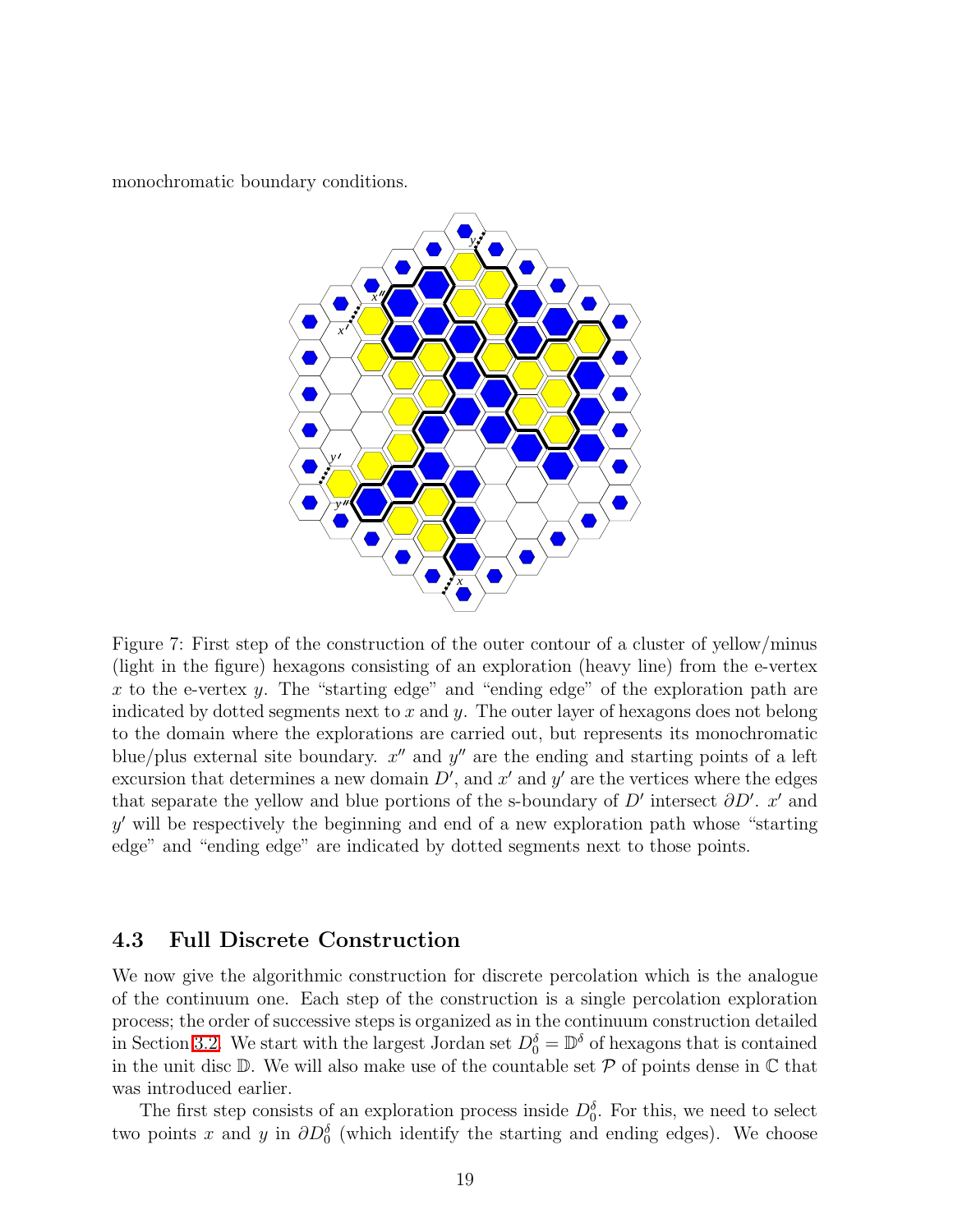

<span id="page-19-0"></span>Figure 8: Second step of the construction of the outer contour of a cluster of yellow/minus (light in the figure) hexagons consisting of an exploration from  $x'$  to  $y'$  whose resulting path (heavy broken line) is pasted to the left excursion generated by the previous exploration with the help of edges (indicated again by a heavy broken line) of  $\partial D$  contained between  $x'$  and  $x''$  and between  $y'$  and  $y''$ .

for x the e-vertex closest to  $-i$ , and for y the e-vertex closest to i (if there are two such vertices closest to  $-i$ , we can choose, say, the one with smallest real part, and analogously for *i*). The first exploration produces a path  $\gamma_1^{\delta}$  and, for  $\delta$  small, many new domains of all four types. These domains are ordered according to the maximal x- or y- distance  $d_m$ between points on their boundaries and, if necessary, with the help of points in  $P$ , as in the continuum case, and that order is used, at each step of the construction, to determine the next exploration process. With this choice, the exploration processes and paths are naturally ordered:  $\gamma_1^{\delta}, \gamma_2^{\delta}, \ldots$ .

Each exploration process of course requires choosing a starting and ending vertex and edge. For domains of type 1, with a  $\pm$  or  $\mp$  boundary condition, the choice is the natural one, explained before.

For a domain  $D_k^{\delta}$  (used at the k<sup>th</sup> step) of type other than 1, and therefore with a monochromatic boundary, the starting and ending edges are chosen with a procedure that mimics what is done in the continuum case. Once again, the exact procedure used to choose the pair of points is not important, as long as they are not chosen too close to each other. This is clear in the discrete case because the procedure that we are presenting is only "discovering" the cluster boundaries. In more precise terms, it is clear that one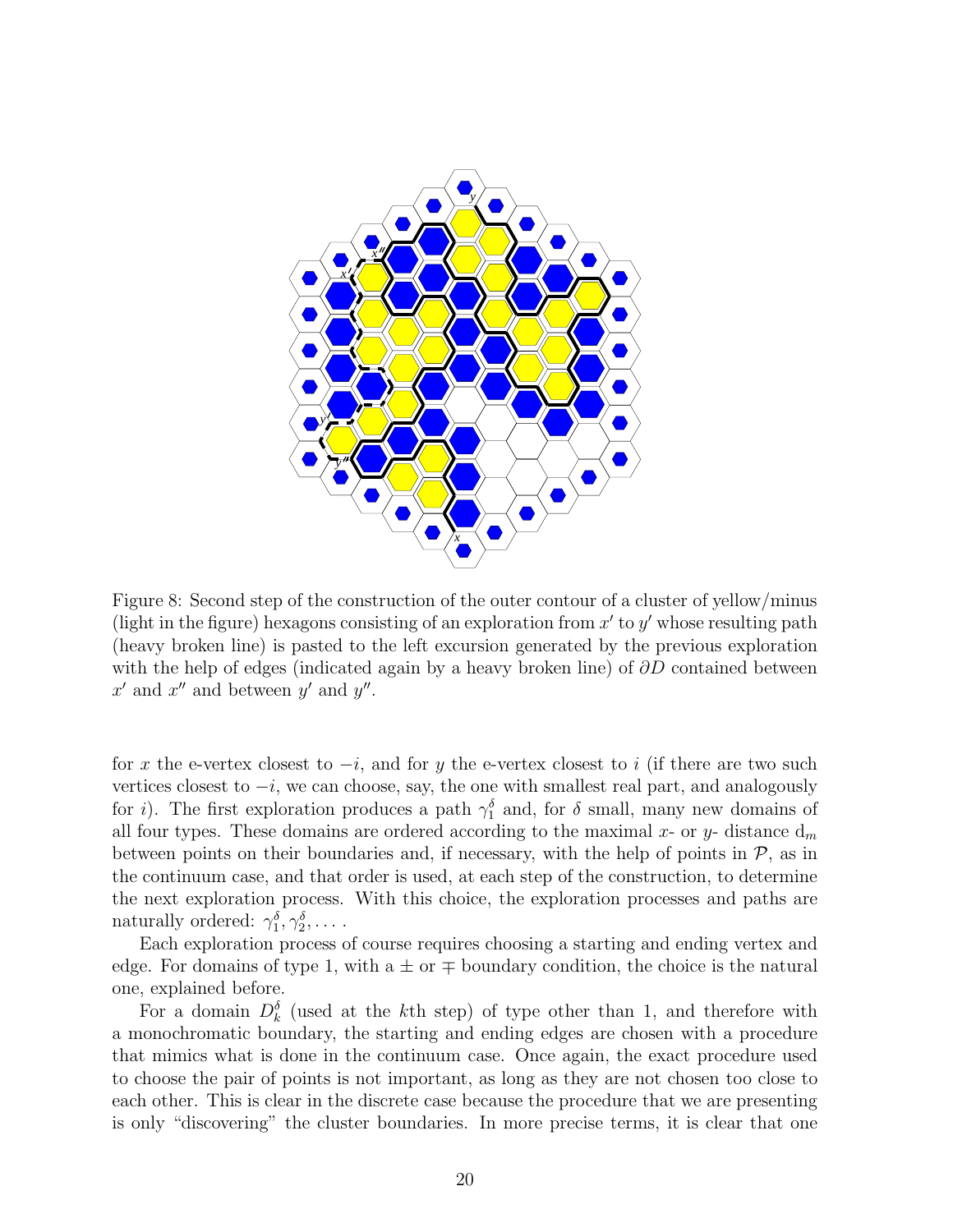could couple the processes obtained with different rules by means of the same percolation configuration, thus obtaining exactly the same cluster boundaries.

As in the continuum case, we can choose the following procedure. (In Theorem [5](#page-22-1) we will slightly reorganize the procedure by using a coupling to the continuum construction to guarantee that the order of exploration of domains of the discrete and continuum procedures match despite the rules for breaking ties.) Given a domain  $D, x$  and y are chosen so that, of all pairs  $(u, v)$  of points in  $\partial D$ , they maximize  $|Re(u-v)|$  if  $|Re(u-v)| >$  $|\text{Im}(u - v)|$ , or else they maximize  $|\text{Im}(u - v)|$ . If the choice is not unique, to restrict the number of pairs one looks at those pairs, among the ones already obtained, that maximize the other of  $\{|\text{Re}(u-v)|, |\text{Im}(u-v)|\}$ . Notice that this leaves at most two pairs of points; if that's the case, the pair that contains the point with minimal real (and, if necessary, imaginary) part is chosen.

The procedure continues iteratively, with regions that have monochromatic boundaries playing the role played in the first step by the unit disc. Every time a region with  $\pm$ boundary conditions is used, a new loop, corresponding to the outer boundary contour of a cluster, is formed by pasting together, as explained in Section [3.1,](#page-10-2) the new exploration path and the excursion containing the region where the last exploration was carried out. All the new regions created at a step when a loop is formed have monochromatic boundary conditions.

# <span id="page-20-0"></span>5 Main Technical Results

In this section we collect our main results about the Continuum Nonsimple Loop process. Before doing that, we state a precise version, called statement (S), of convergence of exploration paths to  $SLE_6$  that we will use in the proofs of these results, presented in Section [6.](#page-24-0) Statement (S) is an immediate consequence of Theorem 5 of [12]. The proof given in [12], which relies among other things on the result of Smirnov [36] concerning convergence of crossing probabilities to Cardy's formula [13, 14], is an expanded and corrected version of Appendix A of  $[11]$ . We note that  $(S)$  is both more general and more special than the convergence statements in  $[36, 37]$  — more general in that the domain can vary with  $\delta$  as  $\delta \to 0$ , but more special in the restriction to Jordan domains.

Given a Jordan domain D with two distinct points  $a, b \in \partial D$  on its boundary, let  $\mu_{D,a,b}$  denote the law of  $\gamma_{D,a,b}$ , the trace of chordal  $SLE_6$ , and let  $\mu_{D,a,b}^{\delta}$  denote the law of the percolation exploration path  $\gamma_{D,a,b}^{\delta}$ . Let W be the space of continuous curves inside D from a to b. We define  $\rho(\mu_{D,a,b}, \mu_{D,a,b}^{\delta}) \equiv \inf \{ \varepsilon > 0 : \mu_{D,a,b}(U) \leq \mu_{D,a,b}^{\delta}(\bigcup_{x \in U} B_d(x, \varepsilon)) +$  $\varepsilon$  for all Borel  $U \subset W$ } (where  $B_d(x, \varepsilon)$  denotes the open ball of radius  $\varepsilon$  centered at x in the metric [\(2\)](#page-7-0)) and denote by  $d_P(\mu_{D,a,b}, \mu_{D,a,b}^{\delta}) \equiv \max{\{\rho(\mu_{D,a,b}, \mu_{D,a,b}^{\delta}), \rho(\mu_{D,a,b}^{\delta}, \mu_{D,a,b})\}}$ the Prohorov distance; weak convergence is equivalent to convergence in the Prohorov metric. Statement (S) is the following; it is used in the proofs of all the results of this section *except* for Lemmas  $5.1-5.2$ .

(S) For Jordan domains, there is convergence in distribution of the percolation exploration path to the trace of chordal  $SLE_6$  that is *locally uniform* in the shape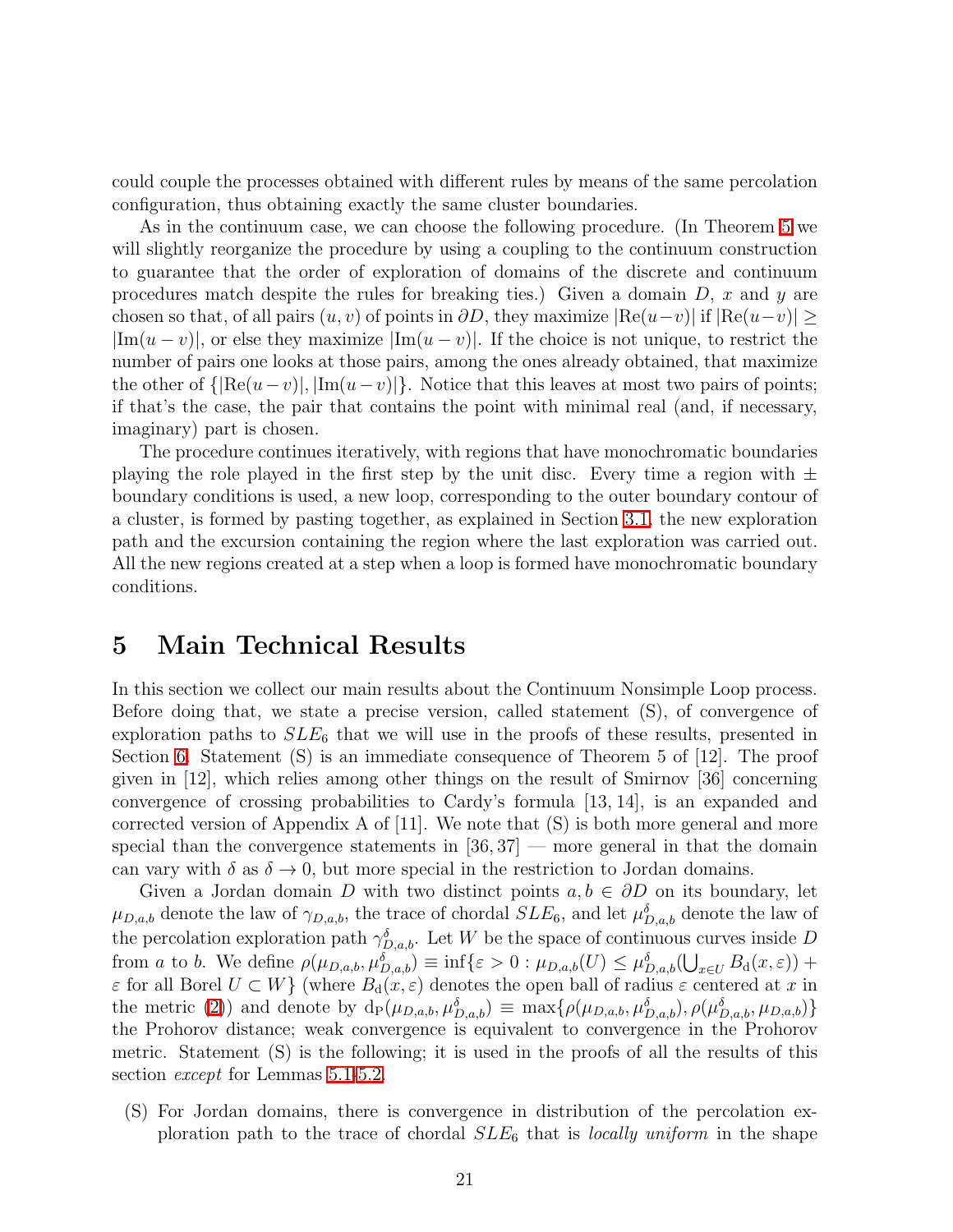of the boundary with respect to the uniform metric on continuous curves [\(2\)](#page-7-0), and in the location of the starting and ending points with respect to the Euclidean metric; i.e., for  $(D, a, b)$  a Jordan domain with distinct  $a, b \in \partial D$ ,  $\forall \varepsilon > 0$ ,  $\exists \alpha_0 = \alpha_0(\varepsilon)$  and  $\delta_0 = \delta_0(\varepsilon)$  such that for all  $(D', a', b')$  with  $D'$  Jordan and with  $\max (\mathrm{d}(\partial D, \partial D'), |a - a'|, |b - b'|) \leq \alpha_0 \text{ and } \delta \leq \delta_0, \mathrm{d}_{\mathrm{P}}(\mu_{D',a',b'}, \mu_{D',a',b'}^{\delta}) \leq \varepsilon.$ 

## 5.1 Preliminary Results

We first give some important results which are needed in the proofs of the main theorems. We start with two lemmas which are consequences of [3], of standard bounds on the probability of events corresponding to having a certain number of monochromatic crossings of an annulus (see Lemma 5 of [21], Appendix A of [26], and also [5]), but which do not depend on statement (S).

<span id="page-21-2"></span>**Lemma 5.1.** Let  $\gamma_{\mathbb{D},-i,i}^{\delta}$  be the percolation exploration path on the edges of  $\delta \mathcal{H}$  inside (the  $\delta$ -approximation of) D between (the e-vertices closest to)  $-i$  and i. For any fixed point  $z \in \mathbb{D}$ , chosen independently of  $\gamma_{\mathbb{D},-i,i}^{\delta}$  as  $\delta \to 0$ ,  $\gamma_{\mathbb{D},-i,i}^{\delta}$  and the boundary  $\partial \mathbb{D}_{-i,i}^{\delta}(z)$  of the domain  $\mathbb{D}^{\delta}_{-i,i}(z)$  that contains z jointly have limits in distribution along subsequences of  $\delta$ with respect to the uniform metric  $(2)$  on continuous curves. Moreover, any subsequence limit of  $\partial \mathbb{D}^{\delta}_{-i,i}(z)$  is almost surely a simple loop [5].

<span id="page-21-3"></span>**Lemma 5.2.** Using the notation of Lemma [5.1,](#page-21-2) let  $\gamma_{\mathbb{D},-i,i}$  be the limit in distribution of  $\gamma_{\mathbb{D},-i,i}^{\delta}$  as  $\delta\to 0$  along some convergent subsequence  $\{\delta_k\}$  and  $\partial \mathbb{D}_{-i,i}(z)$  the boundary of the domain  $\mathbb{D}_{-i,i}(z)$  of  $\mathbb{D} \setminus \gamma_{D,-i,i}[0,1]$  that contains z. Then, as  $k \to \infty$ ,  $(\gamma_{\mathbb{D},-i,i}^{\delta_k}, \partial \mathbb{D}_{-i,i}^{\delta_k}(z))$ converges in distribution to  $(\gamma_{\mathbb{D},-i,i}, \partial \mathbb{D}_{-i,i}(z)).$ 

The two lemmas above are important ingredients in the proof of Theorem [5](#page-22-1) below. The second one says that, for every subsequence limit, the discrete boundaries converge to the boundaries of the domains generated by the limiting continuous curve. If we use statement (S), then the limit  $\gamma_{\mathbb{D},-i,i}$  of  $\gamma_{\mathbb{D},-i,i}^{\delta_k}$  is the trace of chordal  $SLE_6$  for every subsequence  $\delta_k$   $\downarrow$  0, and we can use Lemmas [5.2](#page-21-3) and [5.1](#page-21-2) to deduce that all the domains produced in the continuum construction are Jordan domains. The key step in that direction is represented by the following result, our proof of which relies on (S).

<span id="page-21-1"></span>Corollary 5.1. For any deterministic  $z \in \mathbb{D}$ , the boundary  $\partial \mathbb{D}_{-i,i}(z)$  of a domain  $\mathbb{D}_{-i,i}(z)$ of the continuum construction is almost surely a Jordan curve.

The corollary says that the domains that appear after the first step of the continuum construction are Jordan domains. The steps in the second stage of the continuum construction consist of  $SLE_6$  paths inside Jordan domains, and therefore Corollary [5.1,](#page-21-1) combined with Riemann's mapping theorem and the conformal invariance of  $SLE_6$ , implies that the domains produced during the second stage are also Jordan. By induction, we deduce that all the domains produced in the continuum construction are Jordan domains.

<span id="page-21-0"></span>We end this section with one more lemma which is another key ingredient in the proof of Theorem [5;](#page-22-1) we remark that its proof requires (S) in a fundamental way.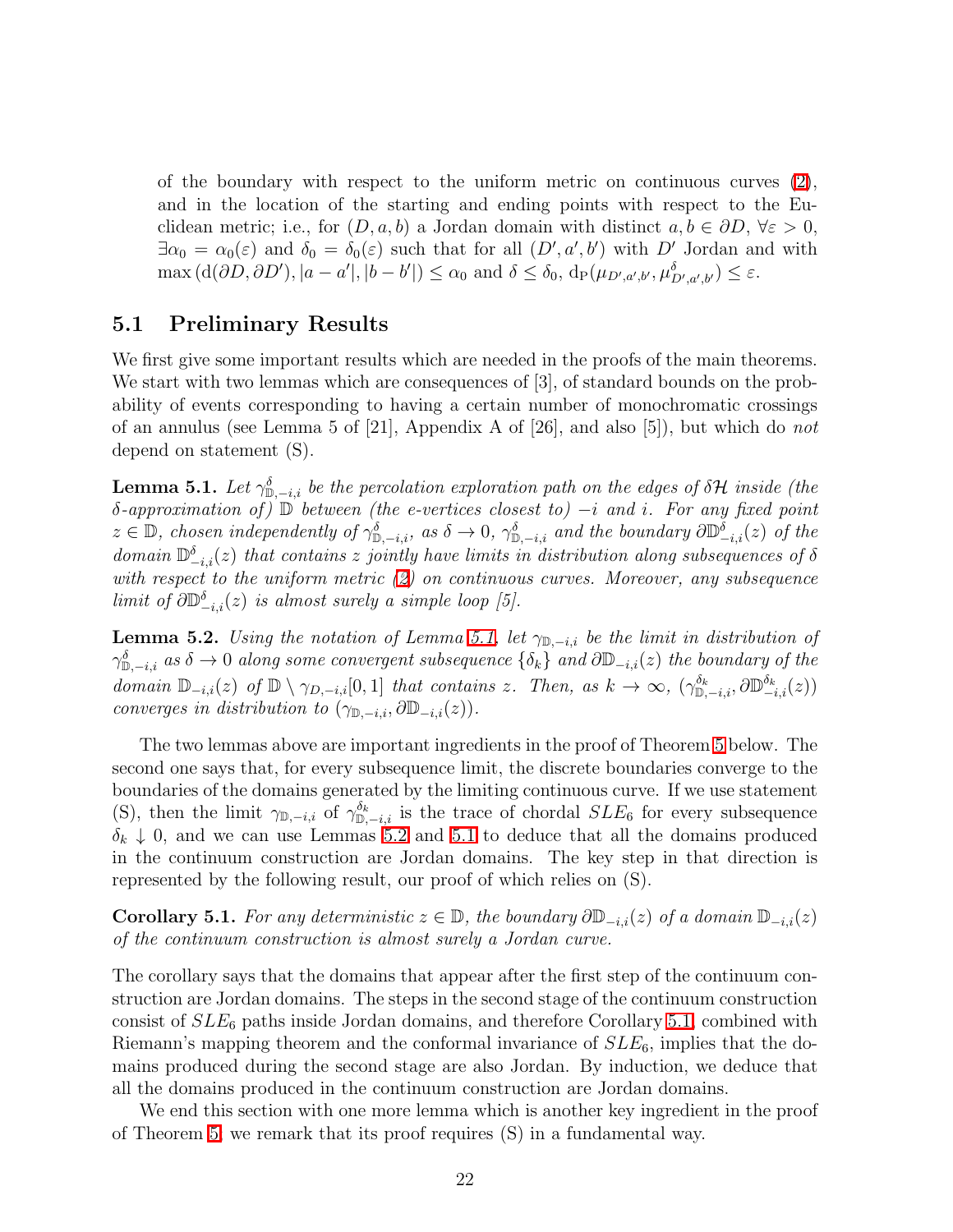**Lemma 5.3.** Let  $(D, a, b)$  denote a random Jordan domain, with a,b two points on  $\partial D$ . Let  $\{(D_k, a_k, b_k)\}_{k\in\mathbb{N}}, a_k, b_k \in \partial D_k$ , be a sequence of random Jordan domains with points on their boundaries such that, as  $k \to \infty$ ,  $(\partial D_k, a_k, b_k)$  converges in distribution to  $(∂D, a, b)$  with respect to the uniform metric  $(2)$  on continuous curves, and the Euclidean metric on  $(a, b)$ . For any sequence  $\{\delta_k\}_{k \in \mathbb{N}}$  with  $\delta_k \downarrow 0$  as  $k \to \infty$ ,  $\gamma_{D_i}^{\delta_k}$  $\overset{o_k}{\scriptstyle{D_k,\:\!a_k,\:\!b_k}}$  converges in distribution to  $\gamma_{D,a,b}$  with respect to the uniform metric [\(2\)](#page-7-0) on continuous curves.

#### 5.2 Main Technical Theorems

In this section we state the main technical theorems of this paper. Our main results, presented in Section [1.1,](#page-3-0) are consequences of these theorems. The proofs of these theorems rely on statement (S). As noted before, a detailed proof of statement (S) can be found in [12].

<span id="page-22-1"></span>**Theorem 5.** For any  $k \in \mathbb{N}$ , the first k steps of (a suitably reorganized version of) the full discrete construction inside the unit disc (of Section [4.3\)](#page-18-1) converge, jointly in distribution, to the first k steps of the full continuum construction inside the unit disc (of Section [3.2\)](#page-11-0). Furthermore, the scaling limit of the full (original or reorganized) discrete construction is the full continuum construction.

Moreover, if for any fixed  $\varepsilon > 0$  we let  $K_{\delta}(\varepsilon)$  denote the number of steps needed to find all the cluster boundaries of Euclidean diameter larger than  $\varepsilon$  in the discrete construction, then  $K_{\delta}(\varepsilon)$  is bounded in probability as  $\delta \to 0$ ; i.e.,  $\lim_{C \to \infty} \limsup_{\delta \to 0} \mathbb{P}(K_{\delta}(\varepsilon) > C) = 0$ . This is so in both the original and reorganized versions of the discrete construction.

The second part of Theorem [5](#page-22-1) means that both versions of the discrete construction used in the theorem find all large contours in a number of steps which does not diverge as  $\delta \to 0$ . This, together with the first part of the same theorem, implies that the continuum construction does indeed describe all macroscopic contours contained inside the unit disc (with blue boundary conditions) as  $\delta \to 0$ .

The construction presented in Section [3.2](#page-11-0) can of course be repeated for the disc  $\mathbb{D}_R$  of radius R, for any R, so we should take a "thermodynamic limit" by letting  $R \to \infty$ . In this way, we would eliminate the boundary (and the boundary conditions) and obtain a process on the whole plane. Such an extension from the unit disc to the plane is contained in the next theorem.

Let  $P_R$  be the (limiting) distribution of the set of curves (all continuum nonsimple loops) generated by the continuum construction inside  $\mathbb{D}_R$  (i.e., the limiting measure, defined by the inductive construction, on the complete separable metric space  $\Omega_R$  of collections of continuous curves in  $\mathbb{D}_R$ ).

<span id="page-22-0"></span>For a domain D, we denote by  $I_D$  the mapping (on  $\Omega$  or  $\Omega_R$ ) in which all portions of curves that exit  $D$  are removed. When applied to a configuration of loops in the plane, I<sub>D</sub> gives a set of curves which either start and end at points on  $\partial D$  or form closed loops completely contained in  $D$ . Let  $I_D$  be the same mapping lifted to the space of probability measures on  $\Omega$  or  $\Omega_R$ .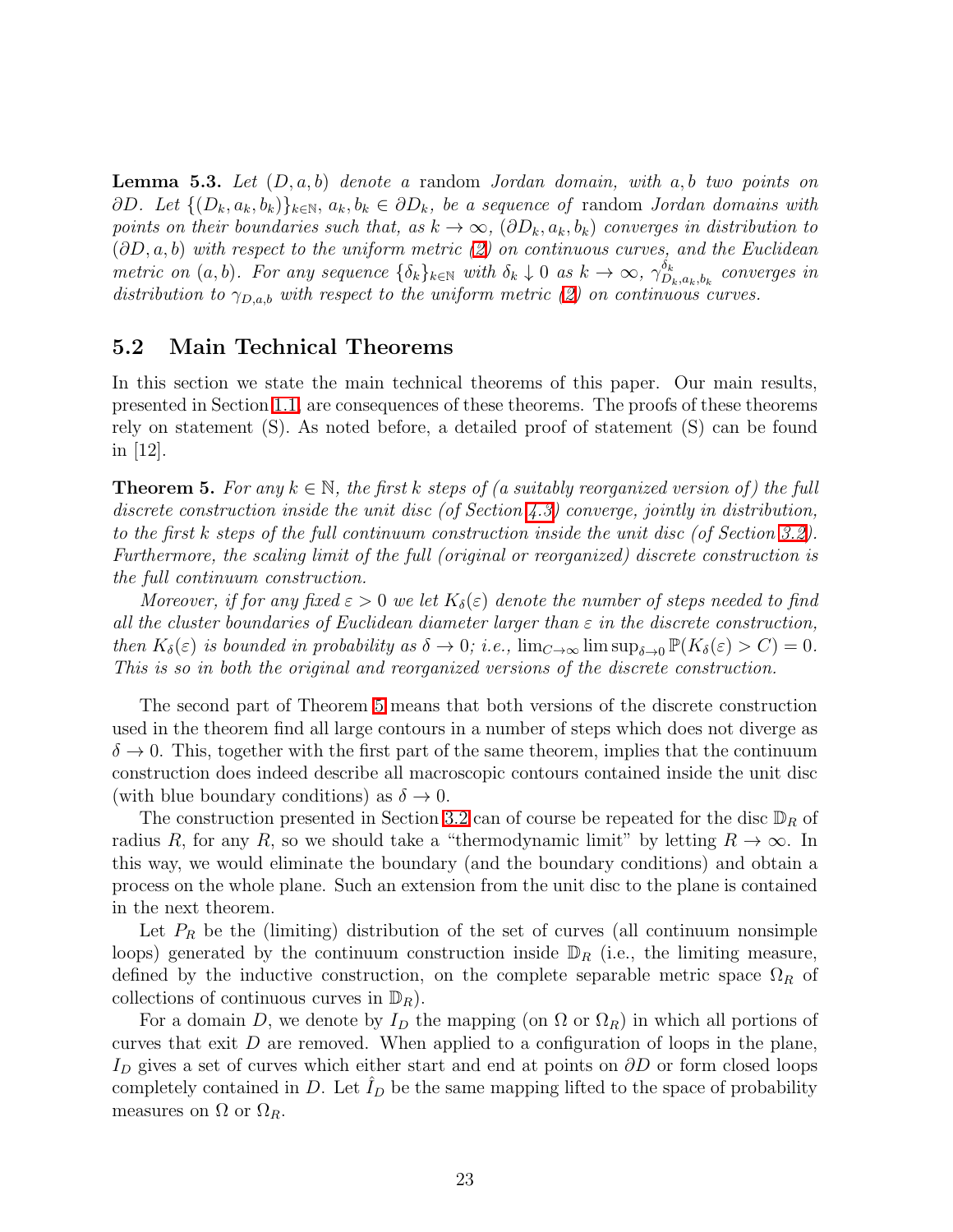**Theorem 6.** There exists a unique probability measure P on the space  $\Omega$  of collections of continuous curves in  $\mathbb{R}^2$  such that  $P_R \to P$  as  $R \to \infty$  in the sense that for every bounded domain D, as  $R \to \infty$ ,  $\hat{I}_D P_R \to \hat{I}_D P$ .

Remark 5.1. We we will generally take monochromatic blue boundary conditions on the disc  $\mathbb{D}_R$  of radius R, but this arbitrary choice does not affect the results.

<span id="page-23-0"></span>The next theorem states a conformal invariance property of the Continuum Nonsimple Loop processes of Theorem [1.](#page-3-1)

**Theorem 7.** Given two disjoint discs,  $D_1$  and  $D_2$ , let  $\lambda_1$  (respectively,  $\lambda_2$ ) be the smallest loop from the Continuum Nonsimple Loop process X that surrounds  $D_1$  (resp.,  $D_2$ ) and Let  $\tilde{D}_1$  (resp.,  $\tilde{D}_2$ ) be the connected component of  $\mathbb{R}^2 \setminus \lambda_1$  (resp.,  $\mathbb{R}^2 \setminus \lambda_2$ ) that contains  $D_1$  (resp.,  $D_2$ ). Assume that  $\tilde{D}_1$  and  $\tilde{D}_2$  are disjoint and let  $P_{\tilde{D}_i}$ ,  $i = 1, 2$ , denote the distribution of the loops inside  $\tilde{D}_i$ . Then, conditioned on  $\tilde{D}_1$  and  $\tilde{D}_2$ , the configurations inside  $\tilde{D}_1$  and  $\tilde{D}_2$  are independent and moreover  $P_{\tilde{D}_2} = f * P_{\tilde{D}_1}$  (here  $f * P_{\tilde{D}_1}$  denotes the probability distribution of the loop process  $f(X')$  when  $X'$  is distributed by  $P_{\tilde{D}_1}$ ), where  $f: \tilde{D}_1 \to \tilde{D}_2$  is a conformal homeomorphism from  $\tilde{D}_1$  onto  $\tilde{D}_2$ .

We remark that the result is still valid (without the independence) even if  $\tilde{D}_1$  and  $\tilde{D}_2$ are not disjoint, but for simplicity we do not consider that case.

To conclude this section, we show how to recover chordal  $SLE_6$  from the Continuum Nonsimple Loop process, i.e., given a (deterministic) Jordan domain D with two boundary points a and b, we give a construction that uses the continuum nonsimple loops of  $P$  to generate a process distributed like chordal  $SLE_6$  inside D from a to b.

Remember, first of all, that each continuum nonsimple loop has either a clockwise or counterclockwise direction, with the set of all loops surrounding any deterministic point alternating in direction. For convenience, let us suppose that  $a$  is at the "bottom" and  $b$ is at the "top" of  $D$  so that the boundary is divided into a left and right part by these two points. Fix  $\varepsilon > 0$  and call  $LR(\varepsilon)$  the set of all the directed segments of loops that connect from the left to the right part of the boundary touching  $\partial D$  at a distance larger than  $\varepsilon$  from both a and b, and  $RL(\varepsilon)$  the analogous set of directed segments from the right to the left portion of  $\partial D$ . For a fixed  $\varepsilon > 0$ , there is only a finite number of such segments, and, if they are ordered moving along the left boundary of  $D$  from  $a$  to  $b$ , they alternate in direction (i.e., a segment in  $LR(\varepsilon)$  is followed by one in  $RL(\varepsilon)$  and so on).

Between a segment in  $RL(\varepsilon)$  and the next segment in  $LR(\varepsilon)$ , there are countably many portions of loops intersecting D which start and end on  $\partial D$  and are maximal in the sense that they are not contained inside any other portion of loop of the same type; they all have counterclockwise direction and can be used to make a "bridge" between the right-to-left segment and the next one (in  $LR(\varepsilon)$ ). This is done by pasting the portions of loops together with the help of points in  $\partial D$  and a limit procedure to produce a connected (nonsimple) path.

If we do this for each pair of successive segments on both sides of the boundary of D, we get a path that connects two points on  $\partial D$ . By letting  $\varepsilon \to 0$  and taking the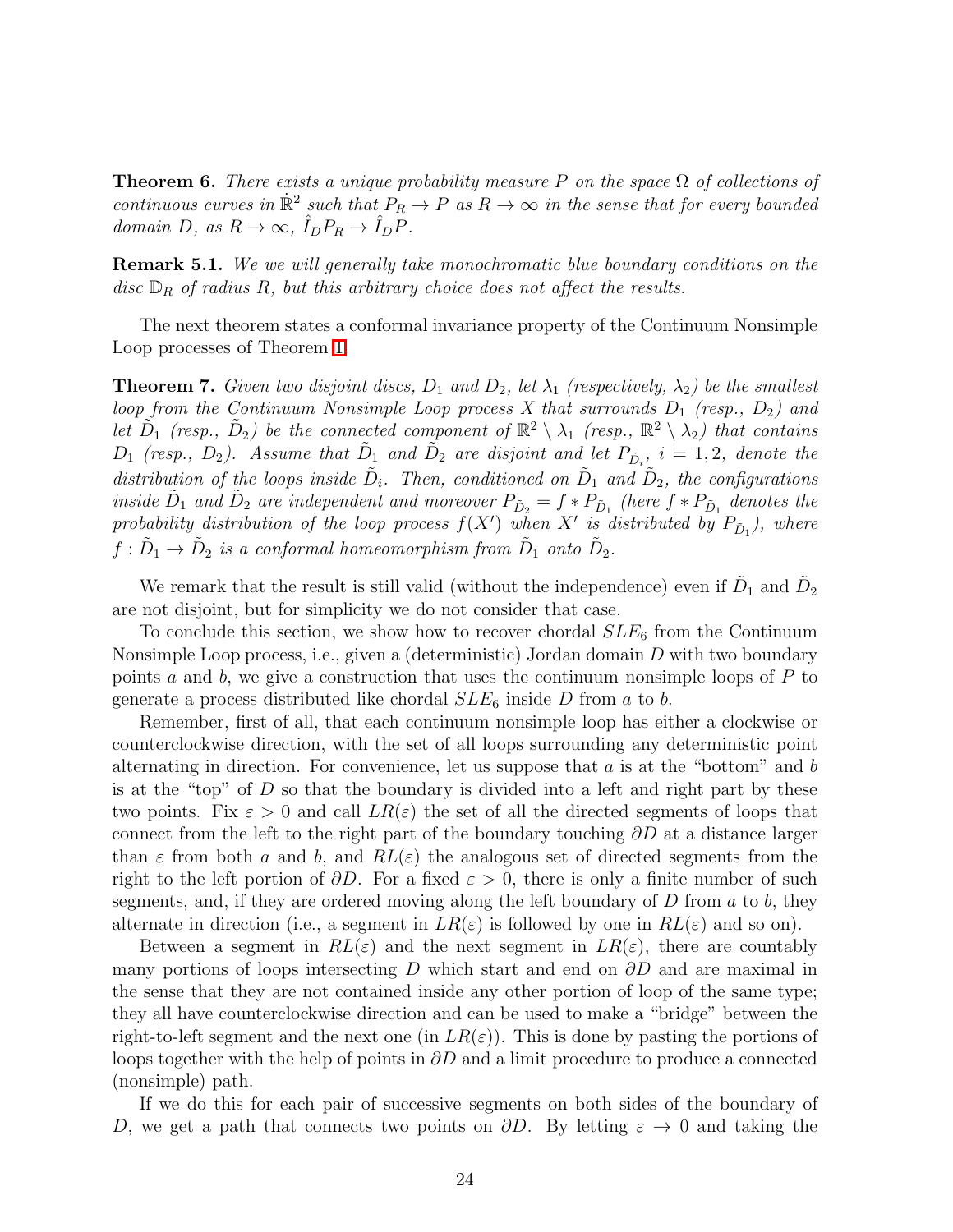limit of this procedure, since almost surely  $a$  and  $b$  are surrounded by an infinite family of nested loops with diameters going to zero, we obtain a path that connects  $a$  with  $b$ ; this path is distributed as chordal  $SLE_6$  inside D from a to b. The last claim follows from considering the analogous procedure for percolation on the discrete lattice  $\delta \mathcal{H}$ , using segments of boundaries. It is easy to see that in the discrete case this procedure produces exactly the same path as the percolation exploration process. By Theorems [1](#page-3-1) and [3,](#page-4-0) the scaling limit of this discrete procedure is the continuum one described above, therefore the claim follows from (S).

# <span id="page-24-0"></span>6 Proofs

<span id="page-24-4"></span>In this section we present the proofs of the results stated in Sections [1.1](#page-3-0) and [5.](#page-20-0) In order to do that, we will use the following lemma.

**Lemma 6.1.** Let  $\mathcal{A}^{\delta}(v; \varepsilon, \varepsilon')$  be the event that the annulus  $B(v, \varepsilon) \setminus B(v, \varepsilon')$  centered at  $v \in \mathbb{D}$  contains six disjoint monochromatic crossings, not all of the same color, and let  $\mathcal{B}^{\delta}(v;\varepsilon,\varepsilon')$  be the event, for some  $v \in \partial \mathbb{D}$ , that  $\mathbb{D} \cap \{B(v,\varepsilon) \setminus B(v,\varepsilon')\}$  contains three disjoint monochromatic crossings, not all of the same color. Then, for any  $\varepsilon > 0$ ,

<span id="page-24-2"></span>
$$
\lim_{\varepsilon' \to 0} \limsup_{\delta \to 0} \mathbb{P}(\bigcup_{v \in \mathbb{D}} \mathcal{A}^{\delta}(v; \varepsilon, \varepsilon')) = 0 \tag{9}
$$

<span id="page-24-3"></span>and

<span id="page-24-1"></span>
$$
\lim_{\varepsilon' \to 0} \limsup_{\delta \to 0} \mathbb{P}(\bigcup_{v \in \partial \mathbb{D}} \mathcal{B}^{\delta}(v; \varepsilon, \varepsilon')) = 0.
$$
 (10)

**Proof.** We know from [21] that there exist  $c_1 < \infty$  and  $\alpha > 0$  so that for  $\varepsilon_2 < \varepsilon_1$ , and  $\delta$ small enough (in particular,  $\delta < \varepsilon_2$ ),

$$
\mathbb{P}(\mathcal{A}^{\delta}(v; \varepsilon_1, \varepsilon_2)) \le c_1 \left(\frac{\varepsilon_2}{\varepsilon_1}\right)^{2+\alpha} \tag{11}
$$

for any  $v \in \mathbb{R}^2$ . If we cover  $\mathbb D$  with  $N_{\varepsilon'}$  balls of radius  $\varepsilon'$  centered at  $\{v_j\}_{j\in\mathcal N_{\varepsilon'}}$ , we have that, for  $\varepsilon' < \varepsilon/6$  and  $\delta$  small enough,

$$
\mathbb{P}(\bigcup_{v\in\mathbb{D}}\mathcal{A}^{\delta}(v;\varepsilon,\varepsilon'))\leq\mathbb{P}(\bigcup_{j\in\mathcal{N}_{\varepsilon'}}\mathcal{A}^{\delta}(v_j;\varepsilon/2,3\,\varepsilon'))\leq6^{2+\alpha}c_1\,N_{\varepsilon'}\left(\frac{\varepsilon'}{\varepsilon}\right)^{2+\alpha},\qquad(12)
$$

where the first inequality follows from the observations that for any  $v \in \mathbb{D}$ ,  $B(v, \varepsilon') \subset$  $B(v_j, \Im \varepsilon')$  and  $B(v_j, \varepsilon/2) \subset B(v_j, \varepsilon - \varepsilon') \subset B(v, \varepsilon)$  for some  $j \in \mathcal{N}_{\varepsilon'}$ , and the second inequality uses [\(11\)](#page-24-1). Using the fact that  $N_{\varepsilon'}$  is  $O(\frac{1}{\varepsilon'})$  $(\frac{1}{\varepsilon'})^2$ , we can let first  $\delta \to 0$  and then  $\varepsilon' \to 0$  to obtain [\(9\)](#page-24-2).

We also know, as a consequence of Lemma 5 of [21] or as proved in Appendix A of [26], that for any  $v \in \mathbb{R}$ , the probability that the semi-annulus  $\mathbb{H} \cap {B(v, \varepsilon_1) \setminus B(v, \varepsilon_2)}$  contains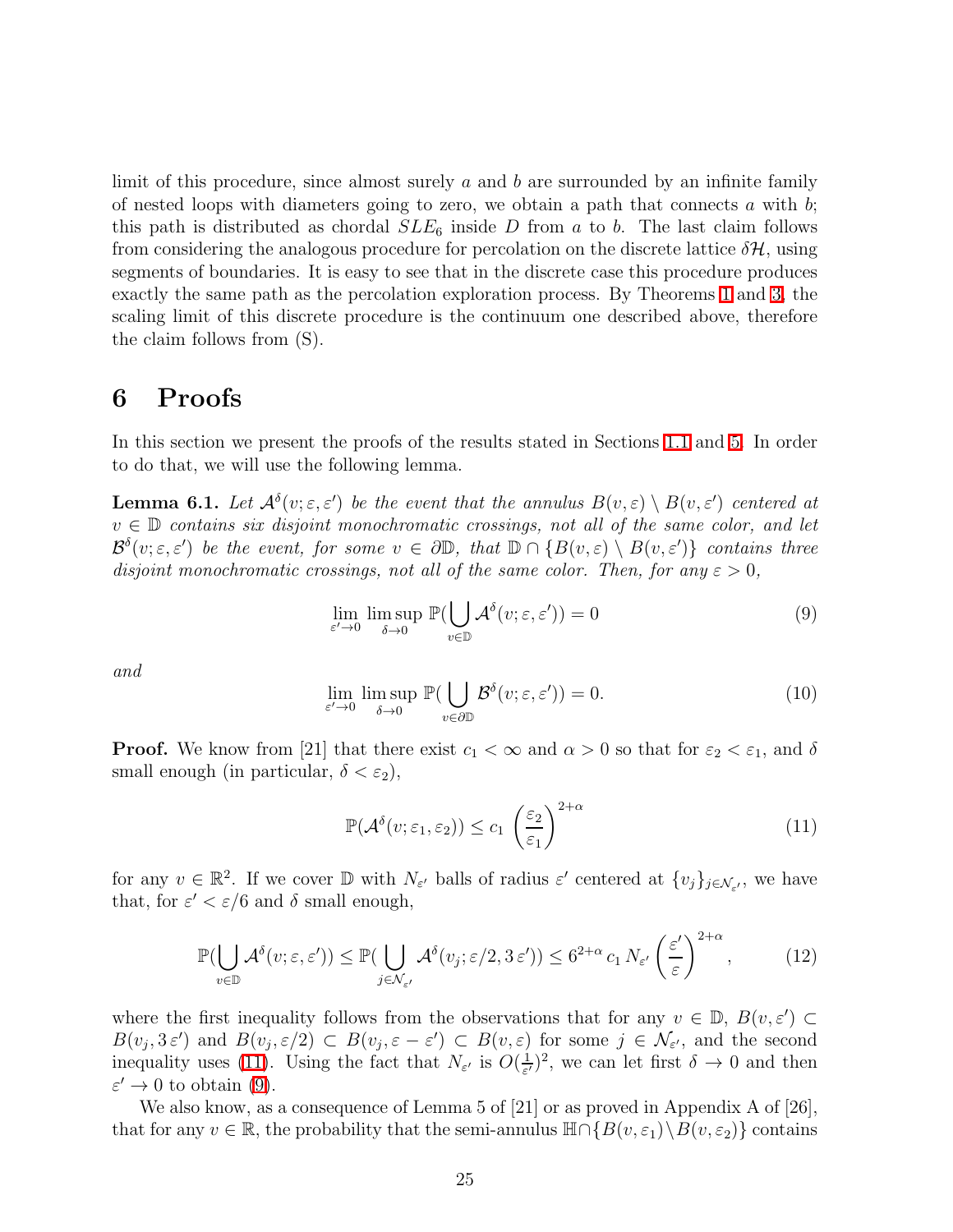three disjoint monochromatic crossings, not all of the same color, is bounded above by  $c_2$  ( $\varepsilon_2/\varepsilon_1$ )<sup>1+β</sup> for some  $c_2 < \infty$  and  $\beta > 0$ . (We remark that the result still applies when H is replaced by any other half-plane.) Since the unit disc is a convex subset of the half-plane  $\{x + iy : y > -1\}$  and therefore the intersection of an annulus centered at  $-i$ with the unit disc  $D$  is a subset of the intersection of the same annulus with the half-plane  ${x + iy : y > -1}$ , we can use that bound to conclude that for  $v = -i$ , and in fact for any  $v \in \partial \mathbb{D}$ , there exists a constant  $c_2 < \infty$  such that

<span id="page-25-0"></span>
$$
\mathbb{P}(\mathcal{B}^{\delta}(v; \varepsilon_1, \varepsilon_2)) \le c_2 \left(\frac{\varepsilon_2}{\varepsilon_1}\right)^{1+\beta} \tag{13}
$$

for some  $\beta > 0$ . We can then use similar arguments to those above, together with [\(13\)](#page-25-0), to obtain [\(10\)](#page-24-3) and conclude the proof.  $\Box$ 

**Proof of Lemma [5.1.](#page-21-2)** The first part of the lemma is a direct consequence of [3]; it is enough to notice that the (random) polygonal curves  $\gamma_{\mathbb{D},-i,i}^{\delta}$  and  $\partial \mathbb{D}_{-i,i}^{\delta}(z)$  satisfy the conditions in [3] and thus have a scaling limit in terms of continuous curves, at least along subsequences of  $\delta$ .

To prove the second part, we use a standard percolation bound (see Lemma 5 of [21]) to show that, in the limit  $\delta \to 0$ , the loop  $\partial \mathbb{D}_{-i,i}^{\delta}(z)$  does not collapse on itself but remains a simple loop.

Let us assume that this is not the case and that the limit  $\tilde{\gamma}$  of  $\partial \mathbb{D}_{-i,i}^{\delta_k}(z)$  along some subsequence  $\{\delta_k\}_{k\in\mathbb{N}}$  touches itself, i.e.,  $\tilde{\gamma}(t_0) = \tilde{\gamma}(t_1)$  for  $t_0 \neq t_1$  with positive probability. If that happens, we can take  $\varepsilon > \varepsilon' > 0$  small enough so that the annulus  $B(\tilde{\gamma}(t_1), \varepsilon)$  $B(\tilde{\gamma}(t_1), \varepsilon')$  is crossed at least four times by  $\tilde{\gamma}$  (here  $B(u, r)$  is the ball of radius r centered at  $u$ ).

Because of the choice of topology, the convergence in distribution of  $\partial \mathbb{D}_{-i,i}^{\delta_k}(z)$  to  $\tilde{\gamma}$ implies that we can find coupled versions of  $\partial \mathbb{D}_{-i,i}^{\delta_k}(z)$  and  $\tilde{\gamma}$  on some probability space  $(\Omega', \mathcal{B}', \mathbb{P}')$  such that  $d(\partial \mathbb{D}_{-i,i}^{\delta}(z), \tilde{\gamma}) \to 0$ , for all  $\omega' \in \Omega'$  as  $k \to \infty$  (see, for example, Corollary 1 of [9]).

Using this coupling, we can choose k large enough (depending on  $\omega'$ ) so that  $\partial \mathbb{D}_{-i,i}^{\delta_k}(z)$ stays in an  $\varepsilon'/2$ -neighborhood  $\mathcal{N}(\tilde{\gamma}, \varepsilon'/2) \equiv \bigcup_{u \in \tilde{\gamma}} B(u, \varepsilon'/2)$  of  $\tilde{\gamma}$ . This event however would correspond to (at least) four paths of one color (corresponding to the four crossings by  $\Delta \mathbb{D}_{-i,i}^{\delta_k}(z)$ , which shadows  $\partial \mathbb{D}_{-i,i}^{\delta_k}(z)$  and two of the other color (belonging to percolation clusters adjacent to the cluster of  $\Delta \mathbb{D}_{-i,i}^{\delta_k}(z)$ , and of the opposite color), of the annulus  $B(\tilde{\gamma}(t_1), \varepsilon - \varepsilon'/2) \setminus B(\tilde{\gamma}(t_1), 3 \varepsilon'/2)$  (see, for example, [5] — see also Figure [9\)](#page-26-0). As  $\delta_k \to 0$ , we can let  $\varepsilon' \to 0$ , in which case the probability of seeing the event just described somewhere inside D goes to zero by an application of Lemma [6.1,](#page-24-4) leading to a contradiction.  $\Box$ 

In order to prove Lemma [5.2,](#page-21-3) we will use the following result.

<span id="page-25-1"></span>**Lemma 6.2.** For two (deterministic) points  $u, v \in \mathbb{D}$ , the probability that  $\mathbb{D}_{-i,i}(u) =$  $\mathbb{D}_{-i,i}(v)$  but  $\mathbb{D}_{-i,i}^{\delta}(u) \neq \mathbb{D}_{-i,i}^{\delta}(v)$  or vice versa goes to zero as  $\delta \to 0$ .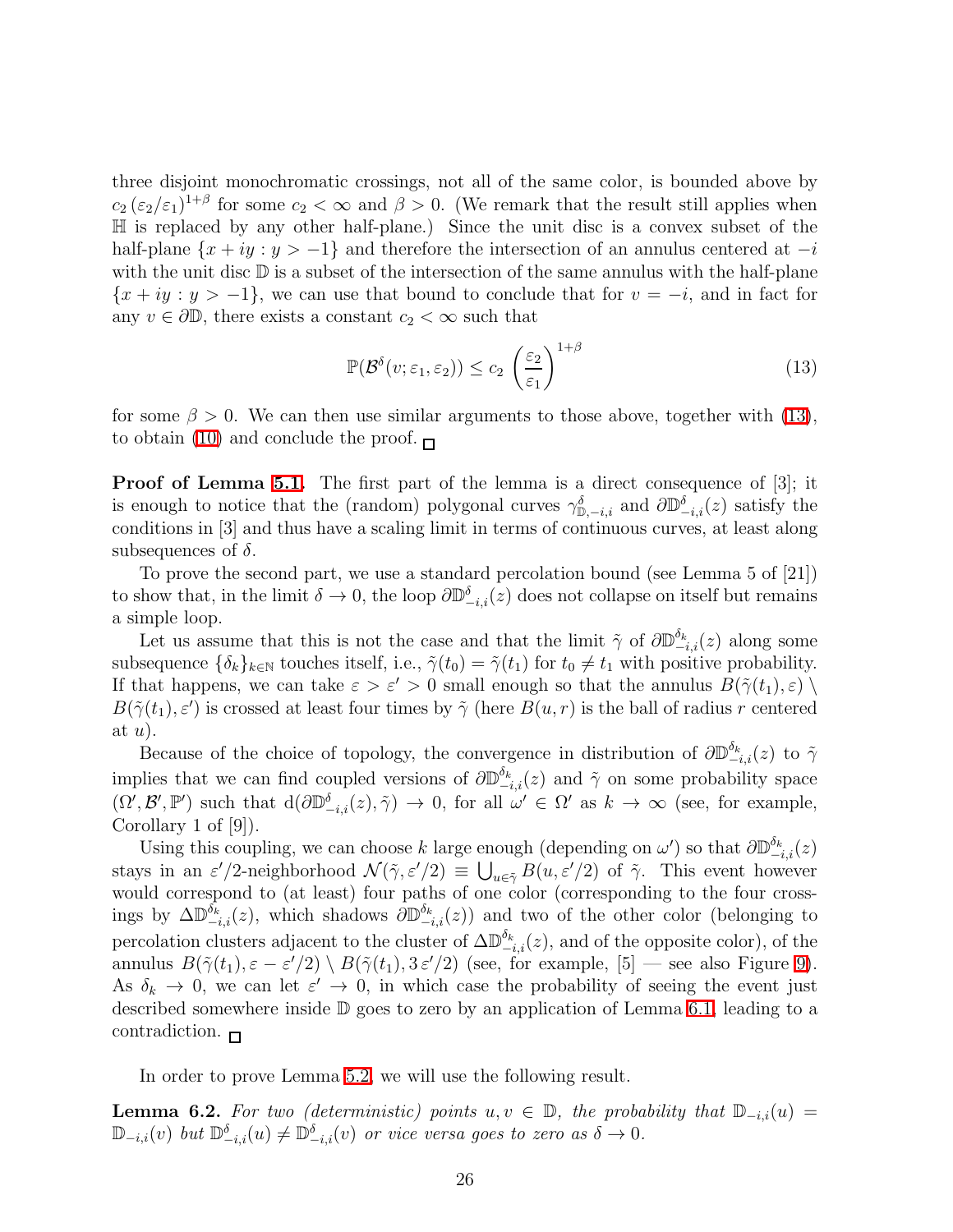

<span id="page-26-0"></span>Figure 9: Schematic diagrams representing four blue (dotted in the figure) and two yellow (dashed in the figure) crossings of an annulus produced by having four crossings of the same annulus by a boundary (the solid loops).

**Proof.** Let  $\{\delta_k\}_{k\in\mathbb{N}}$  be a convergent subsequence for  $\gamma_{\mathbb{D},-i,i}^{\delta}$  and let  $\gamma \equiv \gamma_{\mathbb{D},-i,i}$  be the limit in distribution of  $\gamma_{\mathbb{D},-i,i}^{\delta_k}$  as  $k \to \infty$ . For simplicity of notation, in the rest of the proof we will drop the k and write  $\delta$  instead of  $\delta_k$ . Because of the choice of topology, the convergence in distribution of  $\gamma^{\delta} \equiv \gamma_{\mathbb{D},-i,i}^{\delta}$  to  $\gamma$  implies that we can find coupled versions of  $\gamma^{\delta}$  and  $\gamma$  on some probability space  $(\Omega', \mathcal{B}', \mathbb{P}')$  such that  $d(\gamma^{\delta}(\omega'), \gamma(\omega')) \to 0$ , for all  $\omega'$  as  $k \to \infty$  (see, for example, Corollary 1 of [9]).

Using this coupling, we first consider the case of  $u, v$  such that  $\mathbb{D}_{-i,i}(u) = \mathbb{D}_{-i,i}(v)$ but  $\mathbb{D}^{\delta}_{-i,i}(u) \neq \mathbb{D}^{\delta}_{-i,i}(v)$ . Since  $\mathbb{D}_{-i,i}(u)$  is an open subset of C, there exists a continuous curve  $\gamma_{u,v}$  joining u and v and a constant  $\varepsilon > 0$  such that the  $\varepsilon$ -neighborhood  $\mathcal{N}(\gamma_{u,v}, \varepsilon)$ of the curve is contained in  $\mathbb{D}_{-i,i}(u)$ , which implies that  $\gamma$  does not intersect  $\mathcal{N}(\gamma_{u,v},\varepsilon)$ . Now, if  $\gamma^{\delta}$  does not intersect  $\mathcal{N}(\gamma_{u,v}, \varepsilon/2)$ , for  $\delta$  small enough, then there is a  $\mathcal{T}$ -path  $\pi$ of unexplored hexagons connecting the hexagon that contains  $u$  with the hexagon that contains v, and we conclude that  $\mathbb{D}_{-i,i}^{\delta}(u) = \mathbb{D}_{-i,i}^{\delta}(v)$ .

This shows that the event that  $\mathbb{D}_{-i,i}(u) = \mathbb{D}_{-i,i}(v)$  but  $\mathbb{D}_{-i,i}^{\delta}(u) \neq \mathbb{D}_{-i,i}^{\delta}(v)$  implies the existence of a curve  $\gamma_{u,v}$  whose  $\varepsilon$ -neighborhood  $\mathcal{N}(\gamma_{u,v}, \varepsilon)$  is not intersected by  $\gamma$  but whose  $\varepsilon/2$ -neighborhood  $\mathcal{N}(\gamma_{u,v}, \varepsilon/2)$  is intersected by  $\gamma^{\delta}$ . This implies that  $\forall u, v \in \mathbb{D}$ ,  $\exists \varepsilon > 0 \text{ such that } \mathbb{P}'(\mathbb{D}_{-i,i}(u)) = \mathbb{D}_{-i,i}(v) \text{ but } \mathbb{D}_{-i,i}^{\delta}(u) \neq \mathbb{D}_{-i,i}^{\delta}(v) \leq \mathbb{P}'(\mathrm{d}(\gamma^{\delta}, \gamma) \geq \varepsilon/2).$ But the right hand side goes to zero for every  $\varepsilon > 0$  as  $\delta \to 0$ , which concludes the proof of one direction of the claim.

To prove the other direction, we consider two points  $u, v \in D$  such that  $D_{-i,i}(u) \neq$  $D_{-i,i}(v)$  but  $D_{-i,i}^{\delta}(u) = D_{-i,i}^{\delta}(v)$ . Assume that u is trapped before v by  $\gamma$  and suppose for the moment that  $\mathbb{D}_{-i,i}(u)$  is a domain of type 3 or 4; the case of a domain of type 1 or 2 is analogous and will be treated later. Let  $t_1$  be the first time u is trapped by  $\gamma$  with  $\gamma(t_0) = \gamma(t_1)$  the double point of  $\gamma$  where the domain  $\mathbb{D}_{-i,i}(u)$  containing u is "sealed off." At time  $t_1$ , a new domain containing u is created and v is disconnected from u.

Choose  $\varepsilon > 0$  small enough so that neither u nor v is contained in the ball  $B(\gamma(t_1), \varepsilon)$ of radius  $\varepsilon$  centered at  $\gamma(t_1)$ , nor in the  $\varepsilon$ -neighborhood  $\mathcal{N}(\gamma[t_0, t_1], \varepsilon)$  of the portion of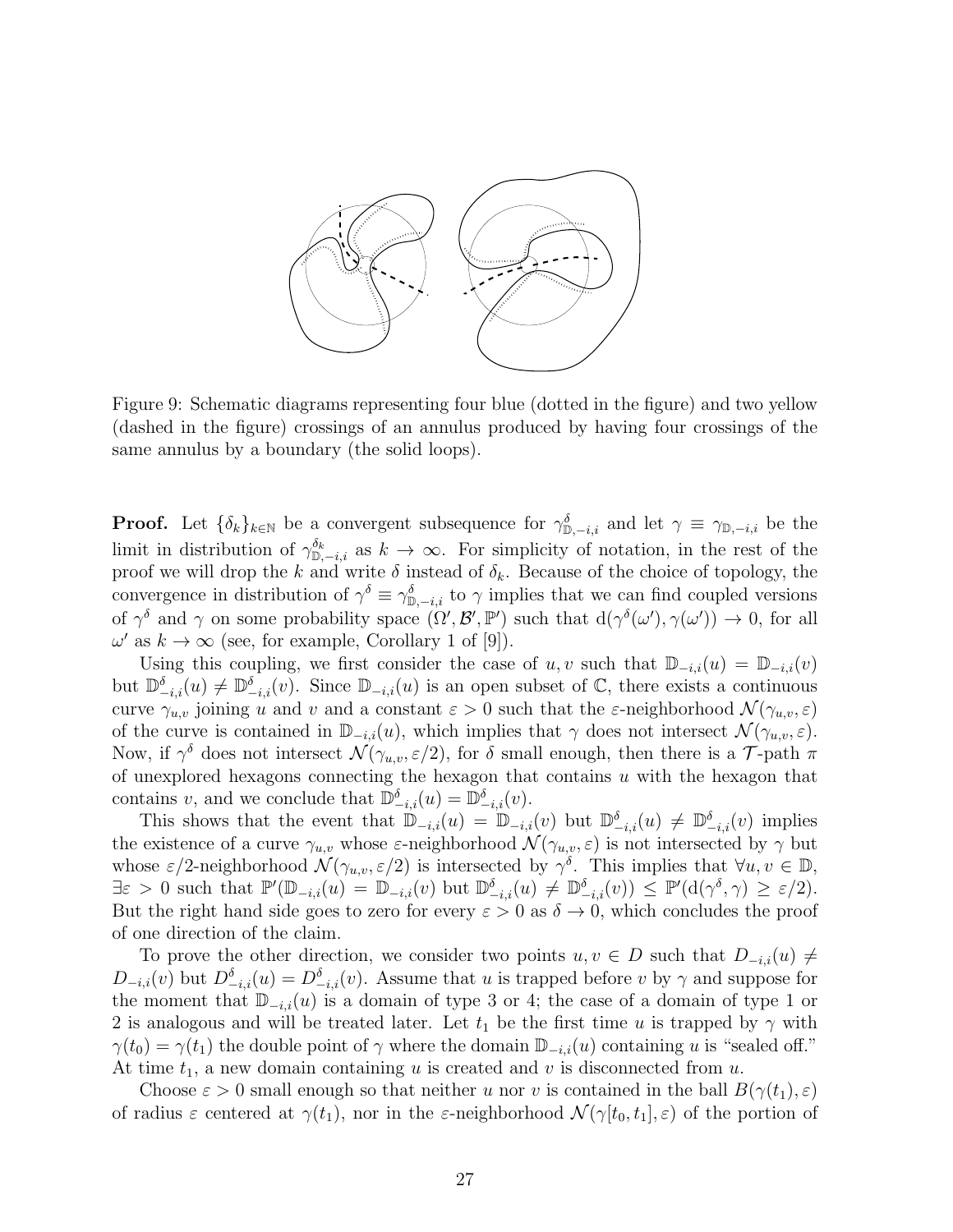$\gamma$  which surrounds u. Then it follows from the coupling that, for  $\delta$  small enough, there are appropriate parameterizations of  $\gamma$  and  $\gamma^{\delta}$  such that the portion  $\gamma^{\delta}[t_0, t_1]$  of  $\gamma^{\delta}(t)$  is inside  $\mathcal{N}(\gamma[t_0, t_1], \varepsilon)$ , and  $\gamma^{\delta}(t_0)$  and  $\gamma^{\delta}(t_1)$  are contained in  $B(\gamma(t_1), \varepsilon)$ .

For  $u$  and  $v$  to be contained in the same domain in the discrete construction, there must be a  $\mathcal{T}$ -path  $\pi$  of unexplored hexagons connecting the hexagon that contains u to the hexagon that contains v.  $\chi$ From what we said in the previous paragraph, any such T-path connecting u and v would have to go though a "bottleneck" in  $B(\gamma(t_1), \varepsilon)$  (see Figure [10\)](#page-27-0).

Assume now, for concreteness but without loss of generality, that  $\mathbb{D}_{-i,i}(u)$  is a domain of type 3, which means that  $\gamma$  winds around u counterclockwise, and consider the hexagons to the "left" of  $\gamma^{\delta}[t_0, t_1]$  (these are all lightly shaded in Figure [10\)](#page-27-0). Those hexagons form a "quasi-loop" around  $u$  since they wind around it (counterclockwise) and the first and last hexagons are both contained in  $B(\gamma(t_1), \varepsilon)$ . The hexagons to the left of  $\gamma^{\delta}[t_0, t_1]$  belong to the set  $\Gamma_Y(\gamma^{\delta})$ , which can be seen as a (nonsimple) path by connecting the centers of the hexagons in  $\Gamma_Y(\gamma^{\delta})$  by straight segments. Such a path shadows  $\gamma^{\delta}$ , with the difference that it can have double (or even triple) points, since the same hexagon can be visited more than once. Consider  $\Gamma_Y(\gamma^{\delta})$  as a path  $\hat{\gamma}^{\delta}$  with a given parametrization  $\hat{\gamma}^{\delta}(t)$ , chosen so that  $\hat{\gamma}^{\delta}(t)$  is inside  $B(\gamma(t_1), \varepsilon)$  when  $\gamma^{\delta}(t)$  is, and it winds around u together with  $\gamma^{\delta}(t)$ .



<span id="page-27-0"></span>Figure 10: Example of a  $\mathcal{T}$ -path  $\pi$  of unexplored hexagons from u to v having to go through a "bottleneck" due to the fact that the exploration path (heavy line) comes close to itself. An approximate location of the continuum double point at  $\gamma(t_0) = \gamma(t_1)$  is indicated by the small disc in one of the hexagons in the bottleneck area.

Now suppose that there were two times,  $\hat{t}_0$  and  $\hat{t}_1$ , such that  $\hat{\gamma}^{\delta}(\hat{t}_1) = \hat{\gamma}^{\delta}(\hat{t}_0) \in$  $B(\gamma(t_1),\varepsilon)$  and  $\hat{\gamma}^{\delta}[\hat{t}_0,\hat{t}_1]$  winds around u. This would imply that the "quasi-loop" of explored yellow hexagons around u is actually completed, and that  $D_{a,b}^{\delta}(v) \neq D_{a,b}^{\delta}(u)$ . Thus, for  $u$  and  $v$  to belong to the same discrete domain, this cannot happen.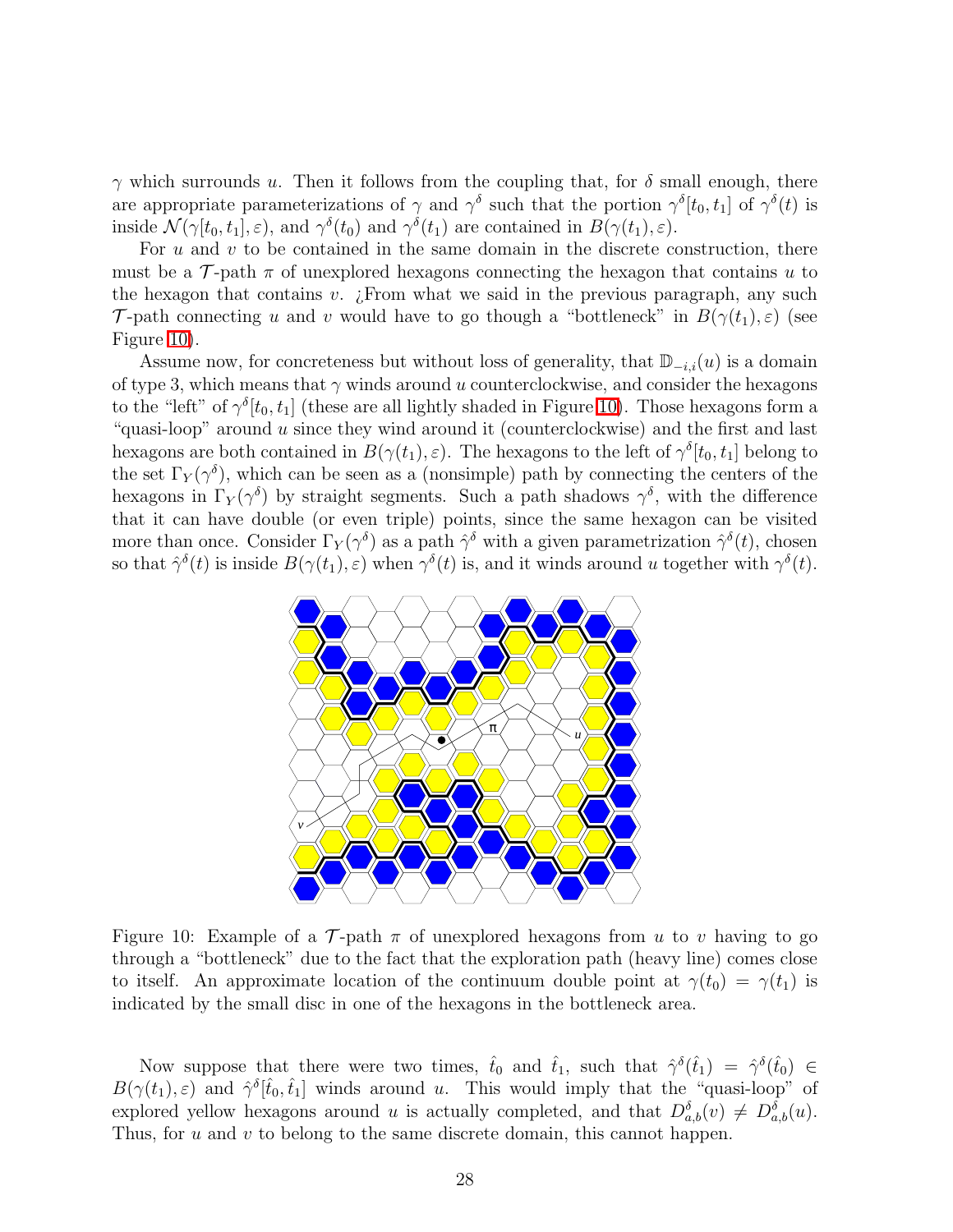For any  $0 < \varepsilon' < \varepsilon$ , if we take  $\delta$  small enough,  $\hat{\gamma}^{\delta}$  will be contained inside  $\mathcal{N}(\gamma, \varepsilon')$ , due to the coupling. Following the considerations above, the fact that  $u$  and  $v$  belong to the same domain in the discrete construction but to different domains in the continuum construction implies, for  $\delta$  small enough, that there are four disjoint yellow  $\mathcal{T}\text{-paths}$ crossing the annulus  $B(\gamma(t_1), \varepsilon) \setminus B(\gamma(t_1), \varepsilon')$  (the paths have to be disjoint because, as we said,  $\hat{\gamma}^{\delta}$  cannot, when coming back to  $B(\gamma(t_1), \varepsilon)$  after winding around u, touch itself inside  $B(\gamma(t_1),\varepsilon)$ . Since  $B(\gamma(t_1),\varepsilon) \setminus B(\gamma(t_1),\varepsilon')$  is also crossed by at least two blue T-paths from  $\Gamma_B(\gamma^{\delta})$ , there is a total of at least six T-paths, not all of the same color, crossing the annulus  $B(\gamma(t_1), \varepsilon) \setminus B(\gamma(t_1), \varepsilon')$ . We can then use Lemma [6.1](#page-24-4) to conclude that, if we keep  $\varepsilon$  fixed and let  $\delta \to 0$  and  $\varepsilon' \to 0$ , the probability to see such an event anywhere in D goes to zero.

In the case in which u belongs to a domain of type 1 or 2, let  $\mathcal E$  be the excursion that traps u and  $\gamma(t_0) \in \partial \mathbb{D}$  be the point on the boundary of  $\mathbb{D}$  where  $\mathcal{E}$  starts and  $\gamma(t_1) \in \partial \mathbb{D}$ the point where it ends. Choose  $\varepsilon > 0$  small enough so that neither u nor v is contained in the balls  $B(\gamma(t_0),\varepsilon)$  and  $B(\gamma(t_1),\varepsilon)$  of radius  $\varepsilon$  centered at  $\gamma(t_0)$  and  $\gamma(t_1)$ , nor in the ε-neighborhood  $\mathcal{N}(\mathcal{E}, \varepsilon)$  of the excursion  $\mathcal{E}$ . Because of the coupling, for δ small enough (depending on  $\varepsilon$ ),  $\gamma^{\delta}$  shadows  $\gamma$  along  $\mathcal{E}$ , staying within  $\mathcal{N}(\mathcal{E}, \varepsilon)$ . If this is the case, any  $\mathcal{T}$ -path of unexplored hexagons connecting the hexagon that contains u with the hexagon that contains  $v$  would have to go through one of two "bottlenecks," one contained in  $B(\gamma(t_0),\varepsilon)$  and the other in  $B(\gamma(t_1),\varepsilon)$ .

Assume for concreteness (but without loss of generality) that  $u$  is in a domain of type 1, which means that  $\gamma$  winds around u counterclockwise. If we parameterize  $\gamma$  and  $\gamma^{\delta}$ so that  $\gamma^{\delta}(t_0) \in B(\gamma(t_0), \varepsilon)$  and  $\gamma^{\delta}(t_1) \in B(\gamma(t_1), \varepsilon)$ ,  $\gamma^{\delta}[t_0, t_1]$  forms a "quasi-excursion" around u since it winds around it (counterclockwise) and it starts inside  $B_{\varepsilon}(\gamma(t_0))$  and ends inside  $B_\varepsilon(\gamma(t_1))$ . Notice that if  $\gamma^{\delta}$  touched  $\partial \mathbb{D}^{\delta}$ , inside both  $B_\varepsilon(\gamma(t_0))$  and  $B_\varepsilon(\gamma(t_1))$ , this would imply that the "quasi-excursion" is a real excursion and that  $D_{a,b}^{\delta}(v) \neq D_{a,b}^{\delta}(u)$ .

For any  $0 < \varepsilon' < \varepsilon$ , if we take  $\delta$  small enough,  $\gamma^{\delta}$  will be contained inside  $\mathcal{N}(\gamma, \varepsilon')$ , due to the coupling. Therefore, the fact that  $\mathbb{D}_{a,b}^{\delta}(v) = \mathbb{D}_{a,b}^{\delta}(u)$  implies, with probability going to one as  $\delta \to 0$ , that for  $\varepsilon > 0$  fixed and any  $0 < \varepsilon' < \varepsilon$ ,  $\gamma^{\delta}$  enters the ball  $B(\gamma(t_i), \varepsilon')$  and does not touch  $\partial \mathbb{D}^{\delta}$  inside the larger ball  $B(\gamma(t_i), \varepsilon)$ , for  $i = 0$  or 1. This is equivalent to having at least two yellow and one blue  $\mathcal{T}$ -paths (contained in  $\mathbb{D}^{\delta}$ ) crossing the annulus  $B(\gamma(t_i),\varepsilon) \setminus B(\gamma(t_i),\varepsilon')$ . As  $\delta \to 0$ , we can let  $\varepsilon'$  go to zero (keeping  $\varepsilon$  fixed) and use Lemma [6.1](#page-24-4) to conclude that the probability that such an event occurs anywhere on the boundary of the unit disc goes to zero.

We have shown that, for two fixed points  $u, v \in \mathbb{D}$ , having  $\mathbb{D}_{-i,i}(u) \neq \mathbb{D}_{-i,i}(v)$  but  $\mathbb{D}^{\delta}_{-i,i}(u) = \mathbb{D}^{\delta}_{-i,i}(v)$  or vice versa implies the occurrence of an event whose probability goes to zero as  $\delta \to 0$ , and the proof of the lemma is concluded.

**Proof of Lemma [5.2.](#page-21-3)** As in the proof of Lemma [6.2,](#page-25-1) we let  $\{\delta_k\}_{k\in\mathbb{N}}$  be a convergent subsequence for  $\gamma_{\mathbb{D},-i,i}^{\delta}$  and let  $\gamma \equiv \gamma_{\mathbb{D},-i,i}$  be the limit in distribution of  $\gamma_{\mathbb{D},-i,i}^{\delta_k}$  as  $k \to \infty$ , and in the rest of the proof consider coupled versions of  $\gamma^{\delta_k} \equiv \gamma_{\mathbb{D},-i,i}^{\delta_k}$  and  $\gamma$ .

Let us introduce the Hausdorff distance  $d_H(A, B)$  between two closed nonempty subsets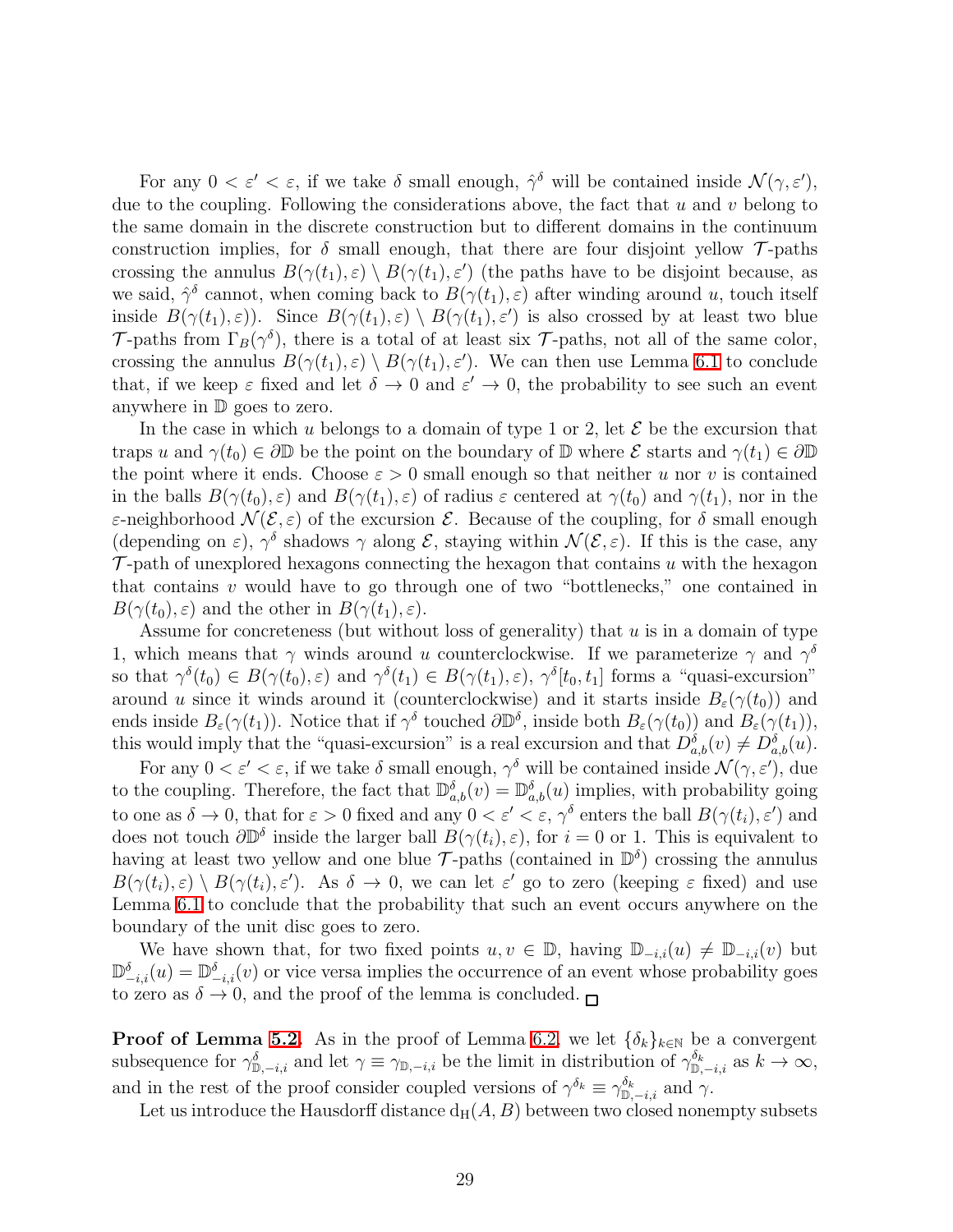<span id="page-29-0"></span>of  $\overline{\mathbb{D}}$ :

$$
d_H(A, B) \equiv \inf \{ \ell \ge 0 : B \subset \bigcup_{a \in A} B(a, \ell), A \subset \bigcup_{b \in B} B(b, \ell) \}. \tag{14}
$$

With this metric, the collection of closed subsets of  $\overline{D}$  is a compact space. We will next prove that  $\partial \mathbb{D}_{-i,i}^{\delta_k}(z)$  converges in distribution to  $\partial \mathbb{D}_{-i,i}(z)$  as  $\delta_k \to 0$ , in the topology induced by [\(14\)](#page-29-0). (Notice that the coupling between  $\gamma^{\delta_k}$  and  $\gamma$  provides a coupling between  $\partial \mathbb{D}_{-i,i}^{\delta_k}(z)$  and  $\partial \mathbb{D}_{-i,i}(z)$ , seen as boundaries of domains produced by the two paths.)

We will now use Lemma [5.1](#page-21-2) and take a further subsequence  $k_n$  of the  $\delta_k$ 's that for simplicity of notation we denote by  $\{\delta_n\}_{n\in\mathbb{N}}$  such that, as  $n \to \infty$ ,  $\{\gamma^{\delta_n}, \partial \mathbb{D}_{-i,i}^{\delta_n}(z)\}\)$  converge jointly in distribution to  $\{\gamma, \tilde{\gamma}\}\$ , where  $\tilde{\gamma}$  is a simple loop. For any  $\varepsilon > 0$ , since  $\tilde{\gamma}$ is a compact set, we can find a covering of  $\tilde{\gamma}$  by a finite number of balls of radius  $\varepsilon/2$ centered at points on  $\tilde{\gamma}$ . Each ball contains both points in the interior int( $\tilde{\gamma}$ ) of  $\tilde{\gamma}$  and in the exterior ext( $\tilde{\gamma}$ ) of  $\tilde{\gamma}$ , and we can choose (independently of n) one point from  $\text{int}(\tilde{\gamma})$ and one from  $ext(\tilde{\gamma})$  inside each ball.

Once again, the convergence in distribution of  $\partial \mathbb{D}_{-i,i}^{\delta_n}(z)$  to  $\tilde{\gamma}$  implies the existence of a coupling such that, for n large enough, the selected points that are in  $int(\tilde{\gamma})$  are contained in  $\mathbb{D}_{-i,i}^{\delta_n}(z)$ , and those that are in  $ext(\tilde{\gamma})$  are contained in the complement of  $\mathbb{D}_{-i,i}^{\delta_n}(z)$ . But by Lemma [6.2,](#page-25-1) each one of the selected points that is contained in  $\mathbb{D}_{-i,i}^{\delta_n}(z)$ is also contained in  $\mathbb{D}_{-i,i}(z)$  with probability going to 1 as  $n \to \infty$ ; analogously, each one of the selected points contained in the complement of  $\mathbb{D}_{-i,i}^{\delta_n}(z)$  is also contained in the complement of  $\mathbb{D}_{-i,i}(z)$  with probability going to 1 as  $n \to \infty$ . This implies that  $\partial \mathbb{D}_{-i,i}(z)$ crosses each one of the balls in the covering of  $\tilde{\gamma}$ , and therefore  $\tilde{\gamma} \subset \bigcup_{u \in \partial \mathbb{D}_{-i,i}(z)} B(u, \varepsilon)$ . ¿From this and the coupling between  $\partial \mathbb{D}_{-i,i}^{\delta_n}(z)$  and  $\tilde{\gamma}$ , it follows immediately that, for n large enough,  $\partial \mathbb{D}_{-i,i}^{\delta_n}(z) \subset \bigcup_{u \in \partial \mathbb{D}_{-i,i}(z)} B(u,\varepsilon)$  with probability close to one.

A similar argument (analogous to the previous one but simpler, since it does not require the use of  $\tilde{\gamma}$ ), with the roles of  $\mathbb{D}_{-i,i}^{\delta_n}(z)$  and  $\mathbb{D}_{-i,i}(z)$  inverted, shows that  $\partial \mathbb{D}_{-i,i}(z) \subset$  $\cup_{u\in\partial\mathbb{D}_{-i,i}^{\delta_n}(z)}B(u,\varepsilon)$  with probability going to 1 as  $n\to\infty$ . Therefore, for all  $\varepsilon>0$ ,  $\mathbb{P}(\mathrm{d}_{\mathrm{H}}(\partial \mathbb{D}_{-i,i}^{\delta_n}(z),\partial \mathbb{D}_{-i,i}(z)) > \varepsilon) \to 0$  as  $n \to \infty$ , which implies convergence in distribution of  $\partial \mathbb{D}_{-i,i}^{\delta_n}(z)$  to  $\partial \mathbb{D}_{-i,i}(z)$ , as  $\delta_n \to 0$ , in the topology induced by [\(14\)](#page-29-0). But Lemma [5.1](#page-21-2) implies that  $\partial \mathbb{D}_{-i,i}^{\delta_n}(z)$  converges in distribution (using [\(2\)](#page-7-0)) to a simple loop, therefore  $\partial \mathbb{D}_{-i,i}(z)$  must also be a simple loop; and we have convergence in the topology induced by  $(2)$ .

It is also clear that the argument above is independent of the subsequence  $\{\delta_n\}$ (and of the original subsequence  $\{\delta_k\}$ ), so the limit of  $\partial \mathbb{D}_{-i,i}^{\delta}(z)$  is unique and coincides with  $\partial \mathbb{D}_{-i,i}(z)$ . Hence, we have convergence in distribution of  $\partial \mathbb{D}_{-i,i}(z)$  to  $\partial \mathbb{D}_{-i,i}(z)$ , as  $\delta \to 0$ , in the topology induced by [\(2\)](#page-7-0), and indeed joint convergence of  $(\gamma^{\delta}, \partial \mathbb{D}_{-i,i}^{\delta}(z))$  to  $(\gamma, \partial \mathbb{D}_{-i,i}(z))$ .  $\Box$ 

**Proof of Corollary [5.1.](#page-21-1)** The corollary follows immediately from Lemma [5.1](#page-21-2) and Lemma [5.2,](#page-21-3) as already seen in the proof of Lemma [5.2.](#page-21-3)  $\Box$ 

**Proof of Lemma [5.3.](#page-21-0)** First of all recall that the convergence of  $(\partial D_k, a_k, b_k)$  to  $(\partial D, a, b)$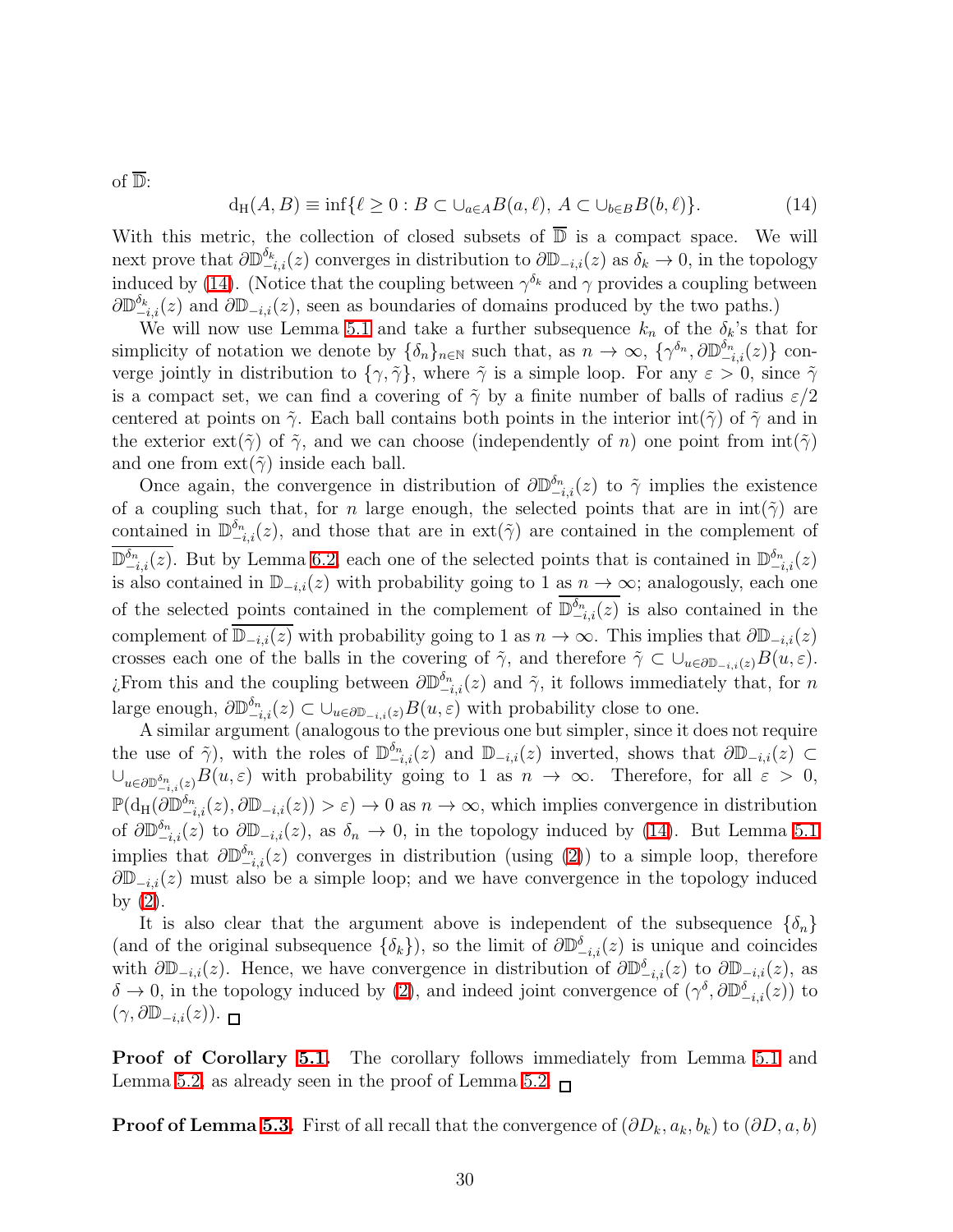in distribution implies the existence of coupled versions of  $(\partial D_k, a_k, b_k)$  and  $(\partial D, a, b)$  on some probability space  $(\Omega', \mathcal{B}', \mathbb{P}')$  such that  $d(\partial D(\omega'), \partial D_k(\omega')) \to 0, a_k(\omega') \to a(\omega'),$  $b_k(\omega') \to b(\omega')$  for all  $\omega'$  as  $k \to \infty$  (see, for example, Corollary 1 of [9]). This immediately implies that the conditions to apply Radó's theorem (see Theorem  $4$  of Section [2.5\)](#page-9-2) are satisfied. Let  $f_k$  be the conformal map that takes the unit disc  $\mathbb D$  onto  $D_k$  with  $f_k(0) = 0$ and  $f'_k(0) > 0$ , and let f be the conformal map from  $D$  onto D with  $f(0) = 0$  and  $f'(0) > 0$ . Then, by Theorem [4,](#page-9-0)  $f_k$  converges to f uniformly in  $\overline{\mathbb{D}}$ , as  $k \to \infty$ .

Let  $\gamma$  (resp.,  $\gamma_k$ ) be the chordal  $SLE_6$  inside D (resp.,  $D_k$ ) from a to b (resp., from  $a_k$  to  $(b_k)$ ,  $\tilde{\gamma} = f^{-1}(\gamma)$ ,  $\tilde{a} = f^{-1}(a)$ ,  $\tilde{b} = f^{-1}(b)$ , and  $\tilde{\gamma}_k = f_k^{-1}(\gamma_k)$ ,  $\tilde{a}_k = f_k^{-1}(a_k)$ ,  $\tilde{b}_k = f_k^{-1}(b_k)$ . We note that, because of the conformal invariance of chordal  $SLE_6$ ,  $\tilde{\gamma}$  (resp.,  $\tilde{\gamma}_k$ ) is distributed as chordal  $SLE_6$  in  $\mathbb D$  from  $\tilde{a}$  to b (resp., from  $\tilde{a}_k$  to  $b_k$ ). Since  $|a - a_k| \to 0$ and  $|b - b_k| \to 0$  for all  $\omega'$ , and  $f_k \to f$  uniformly in  $\overline{\mathbb{D}}$ , we conclude that  $|\tilde{a} - \tilde{a}_k| \to 0$  and  $|\tilde{b} - \tilde{b}_k| \to 0$  for all  $\omega'$ .

Later we will prove a "continuity" property of  $SLE_6$  (Lemma [6.3\)](#page-30-0) that allows us to conclude that, under these conditions,  $\tilde{\gamma}_k$  converges in distribution to  $\tilde{\gamma}$  in the uniform metric [\(2\)](#page-7-0) on continuous curves. Once again, this implies the existence of coupled versions of  $\tilde{\gamma}_k$  and  $\tilde{\gamma}$  on some probability space  $(\Omega', \mathcal{B}', \mathbb{P}')$  such that  $d(\tilde{\gamma}(\omega'), \tilde{\gamma}_k(\omega')) \to 0$ , for all  $\omega'$  as  $k \to \infty$ . Therefore, thanks to the convergence of  $f_k$  to f uniformly in  $\overline{\mathbb{D}}$ ,  $d(f(\tilde{\gamma}(\omega')), f_k(\tilde{\gamma}_k(\omega'))) \to 0$ , for all  $\omega'$  as  $k \to \infty$ . But since  $f(\tilde{\gamma}_k)$  is distributed as  $\gamma_{D_k,a_k,b_k}$  and  $f(\tilde{\gamma})$  is distributed as  $\gamma_{D,a,b}$ , we conclude that, as  $k \to \infty$ ,  $\gamma_{D_k,a_k,b_k}$  converges in distribution to  $\gamma_{D,a,b}$  in the uniform metric [\(2\)](#page-7-0) on continuous curves.

We now note that (S) implies that, as  $\delta \to 0$ ,  $\gamma_{D_k,a_k,b_k}^{\delta}$  converges in distribution to  $\gamma_{D_k,a_k,b_k}$  uniformly in k, for k large enough. Therefore, as  $k \to \infty$ ,  $\gamma_{D_k}^{\delta_k}$  $b_{k,a_k,b_k}^{\delta_k}$  converges in distribution to  $\gamma_{D,a,b}$ , and the proof is concluded.

<span id="page-30-0"></span>**Lemma 6.3.** Let  $\mathbb{D} \subset \mathbb{C}$  be the unit disc, a and b two distinct points on its boundary, and  $\gamma$  the trace of chordal  $SLE_6$  inside  $\mathbb D$  from a to b. Let  $\{a_k\}$  and  $\{b_k\}$  be two sequences of points in  $\partial \mathbb{D}$  such that  $a_k \to a$  and  $b_k \to b$ . Then, as  $k \to \infty$ , the trace  $\gamma_k$  of chordal  $SLE_6$  inside  $\mathbb D$  from  $a_k$  to  $b_k$  converges in distribution to  $\gamma$  in the uniform topology [\(2\)](#page-7-0) on continuous curves.

**Proof.** Let  $f_k(z) = e^{i\alpha_k} \frac{z-z_k}{1-\overline{z}_k}$  $\frac{z-z_k}{1-\bar{z}_kz}$  be the (unique) linear fractional transformation that takes the unit disc D onto itself, mapping a to  $a_k$ , b to  $b_k$ , and a third point  $c \in \partial \mathbb{D}$  distinct from a and b to itself.  $\alpha_k$  and  $z_k$  depend continuously on  $a_k$  and  $b_k$ . As  $k \to \infty$ , since  $a_k \to a$  and  $b_k \to b$ ,  $f_k$  converges uniformly to the identity in  $\mathbb{D}$ .

Using the conformal invariance of chordal  $SLE_6$ , we couple  $\gamma_k$  and  $\gamma$  by writing  $\gamma_k = f_k(\gamma)$ . The uniform convergence of  $f_k$  to the identity implies that  $d(\gamma, \gamma_k) \to 0$ as  $k \to \infty$ , which is enough to conclude that  $\gamma_k$  converges to  $\gamma$  in distribution.  $\Box$ 

**Proof of Theorem [5.](#page-22-1)** Let us prove the second part of the theorem first. We will do this for the original version of the discrete construction, but essentially the same proof works for the reorganized version we will describe below, as we will explain later. Suppose that at step k of this discrete construction an exploration process  $\gamma_k^{\delta}$  is run inside a domain  $D_{k-1}^{\delta}$ , and write  $D_{k-1}^{\delta} \setminus \Gamma(\gamma_k^{\delta}) = \bigcup_j D_{k,j}^{\delta}$ , where  $\{D_{k,j}^{\delta}\}$  are the maximal connected domains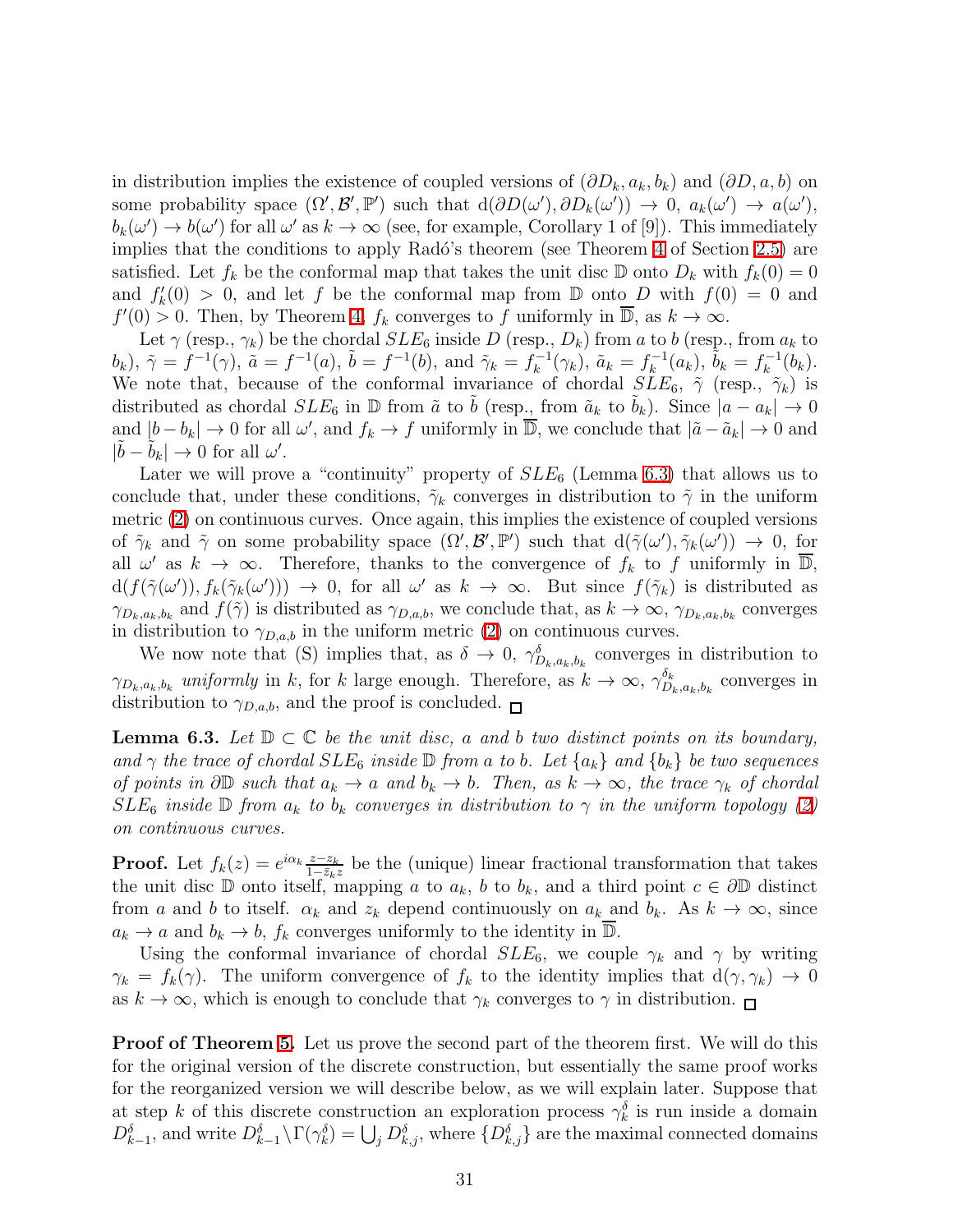of unexplored hexagons into which  $D_{k-1}^{\delta}$  is split by removing the set  $\Gamma(\gamma_k^{\delta})$  of hexagons explored by  $\gamma_k^{\delta}$ .

Let  $d_x(D_{k-1}^{\delta})$  and  $d_y(D_{k-1}^{\delta})$  be respectively the maximal x- and y-distances between pairs of points in  $\partial D_{k-1}^{\delta}$ . Suppose, without loss of generality, that  $d_x(D_{k-1}^{\delta}) \geq d_y(D_{k-1}^{\delta})$ , and consider the rectangle  $R$  (see Figure [11\)](#page-31-0) whose vertical sides are aligned to the y-axis, have length  $d_x(D_{k-1}^{\delta})$ , and are each placed at x-distance  $\frac{1}{3} d_x(D_{k-1}^{\delta})$  from points of  $\partial D_{k-1}^{\delta}$ with minimal or maximal x-coordinate in such a way that the horizontal sides of  $R$  have length  $\frac{1}{3} d_x(D_{k-1}^{\delta})$ ; the bottom and top sides of R are placed in such a way that they are at equal y-distance from the points of  $\partial D_{k-1}^{\delta}$  with minimal or maximal y-coordinate, respectively.



<span id="page-31-0"></span>Figure 11: Schematic drawing of a domain D with  $d_x(D) \geq d_y(D)$  and the associated rectangle R.

It follows from the Russo-Seymour-Welsh lemma [31, 34] (see also [16, 20]) that the probability to have two vertical  $\mathcal T$ -crossings of  $\mathcal R$  of different colors is bounded away from zero by a positive constant  $p_0$  that does not depend on  $\delta$  (for  $\delta$  small enough). If that happens, then  $\max_j d_x(D_{k,j}^{\delta}) \leq \frac{2}{3}$  $\frac{2}{3}d_x(D_{k-1}^{\delta})$ . The same argument of course applies to the maximal y-distance when  $d_y(D_{k-1}^{\delta}) \geq d_x(D_{k-1}^{\delta})$ . We can summarize the above observation in the following lemma.

<span id="page-31-1"></span>**Lemma 6.4.** Suppose that at step k of the full discrete construction an exploration process  $\gamma_k^{\delta}$  is run inside a domain  $D_{k-1}^{\delta}$ . If  $d_x(D_{k-1}^{\delta}) \geq d_y(D_{k-1}^{\delta})$ , then for  $\delta$  small enough (i.e.,  $\delta \leq C \, \mathrm{d}_x(D^{\delta}_{k-1})$  for some constant C),  $\max_j \mathrm{d}_x(D^{\delta}_{k,j}) \leq \frac{2}{3}$  $\frac{2}{3}d_x(D_{k-1}^{\delta})$  with probability at least  $p_0$  independent of  $\delta$ . The same holds for the maximal y-distances when  $d_y(D_{k-1}^{\delta}) \ge$  $d_x(D_{k-1}^{\delta}).$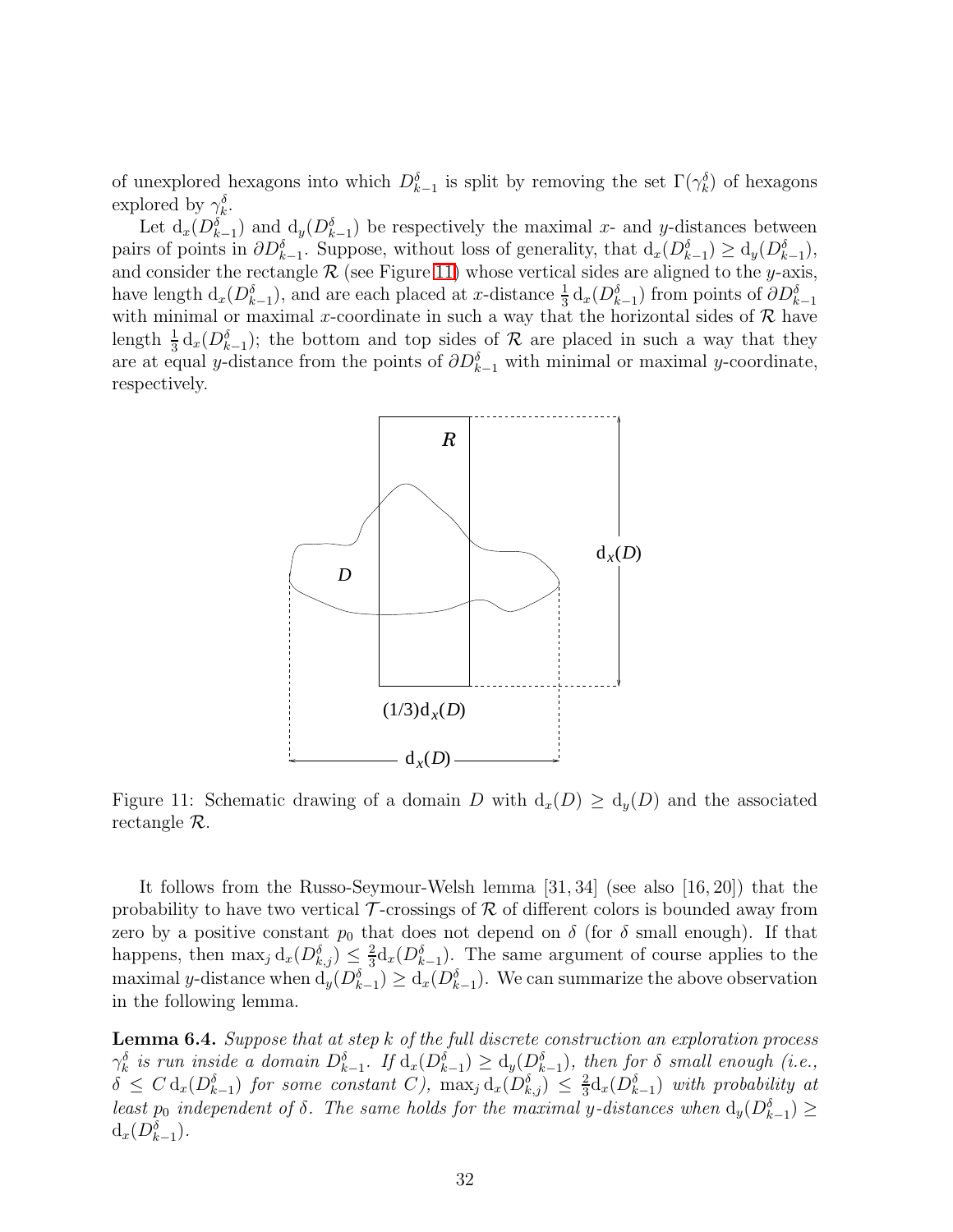Here is another lemma that will be useful later on. (For an example of the phenomenon described in the lemma, see Figure [6,](#page-16-0) and assume that the unexplored hexagons there are all blue; then the s-boundary of the small domain made of a single blue hexagon and that of the blue domain to the northeast share exactly two adjacent yellow hexagons.)

<span id="page-32-0"></span>**Lemma 6.5.** Two "daughter" subdomains,  $D_{k,j}^{\delta}$  and  $D_{k,j'}^{\delta}$ , either have disjoint s-boundaries, or else their common s-boundary consists of exactly two adjacent hexagons (of the same color) where the exploration path  $\gamma_k^{\delta}$  came within 2 hexagons of touching itself just when completing the s-boundary of one of the two subdomains.

**Proof.** Suppose that the two daughter subdomains have s-boundaries  $\Delta D_{k,j}^{\delta}$  and  $\Delta D_{k,j'}^{\delta}$ that are not disjoint and let  $S = \{\xi_1, \ldots, \xi_i\}$  be the set of (sites of  $\mathcal{T}$  that are the centers of the) hexagons that belong to both s-boundaries. S can be partitioned into subsets consisting of single hexagons that are not adjacent to any another hexagon in S and groups of hexagons that form simple  $\mathcal{T}\text{-paths}$  (because the s-boundaries of the two subdomains are simple  $\mathcal{T}$ -loops). Let  $\{\xi_l, \ldots, \xi_m\}$  be such a subset of hexagons of S that form a simple  $\mathcal{T}$ -path  $\pi_0 = (\xi_1, \ldots, \xi_m)$ . Then there is a  $\mathcal{T}$ -path  $\pi_1$  of hexagons in  $\Delta D_{k,j}^{\delta}$ that goes from  $\xi_l$  to  $\xi_m$  without using any other hexagon of  $\pi_0$  and a different  $\mathcal{T}\text{-path}$  $\pi_2$  in  $\Delta D_{k,j'}^{\delta}$  that goes from  $\xi_m$  to  $\xi_l$  without using any other hexagon of  $\pi_0$ . But then, all the hexagons in  $\pi_0$  other than  $\xi_l$  and  $\xi_m$  are "surrounded" by  $\pi_1 \cup \pi_2$  and therefore cannot have been explored by the exploration process that produced  $D_{k,j}^{\delta}$  and  $D_{k,j'}^{\delta}$ , and cannot belong to  $\Delta D_{k,j}^{\delta}$  or  $\Delta D_{k,j'}^{\delta}$ , leading to a contradiction, unless  $\pi_0 = (\xi_l, \xi_m)$ . Similar arguments lead to a contradiction if S is partitioned into more than one subset.

If  $\xi_i \in S$  is not adjacent to any other hexagon in S, then it is adjacent to two other hexagons of  $\Delta D_{k,j}^{\delta}$  and two hexagons of  $\Delta D_{k,j'}^{\delta}$ . Since  $\xi_i$  has only six neighbors and neither the two hexagons of  $\Delta D_{k,j}^{\delta}$  adjacent to  $\xi_i$  nor those of  $\Delta D_{k,j'}^{\delta}$  can be adjacent to each other, each hexagon of  $\Delta D_{k,j}^{\delta}$  is adjacent to one of  $\Delta D_{k,j'}^{\delta}$ . But then, as before,  $\xi_i$ is "surrounded" by  $\{\Delta D_{k,j}^{\delta} \cup \Delta D_{k,j'}^{\delta}\}\$   $\xi_i$  and therefore cannot have been explored by the exploration process that produced  $D_{k,j}^{\delta}$  and  $D_{k,j'}^{\delta}$ , and cannot belong to  $\Delta D_{k,j}^{\delta}$  or  $\Delta D_{k,j'}^{\delta}$ , leading once again to a contradiction. The proof is now complete, since the only case remaining is the one where S consists of a single pair of adjacent hexagons as stated in the lemma.  $\Box$ 

With these lemmas, we can now proceed with the proof of the second part of the theorem. Lemma [6.4](#page-31-1) tells us that large domains are "chopped" with bounded away from zero probability ( $\geq p_0 > 0$ ), but we need to keep track of domains of diameter larger than  $\varepsilon$  in such a way as to avoid "double counting" as the lattice construction proceeds. More accurately, we will keep track of domains  $\tilde{D}^{\delta}$  having  $d_m(\tilde{D}^{\delta}) \geq \frac{1}{\sqrt{n}}$  $\frac{1}{2}\varepsilon$ , since only these can have diameter larger than  $\varepsilon$ . To do so, we will associate with each domain  $\tilde{D}^{\delta}$  having  $\text{d}_m(\tilde{D}^\delta) \geq \frac{1}{\sqrt{\delta}}$  $\frac{1}{2} \varepsilon$  that we encounter as we do the lattice construction a non-negative integer label. The first domain is  $D_0^{\delta} = \mathbb{D}^{\delta}$  (see the beginning of Section [4.3\)](#page-18-1) and this gets label 1. After each exploration process in a domain  $\tilde{D}^{\delta}$  with  $d_m(\tilde{D}^{\delta}) \geq \frac{1}{\sqrt{\delta}}$  $\frac{1}{2}\varepsilon$ , if the number  $\tilde{m}$ of "daughter" subdomains  $\tilde{D}_j^{\delta}$  with  $d_m(\tilde{D}_j^{\delta}) \geq \frac{1}{\sqrt{n}}$  $\frac{1}{2} \varepsilon$  is 0, then the label of  $\tilde{D}^{\delta}$  is no longer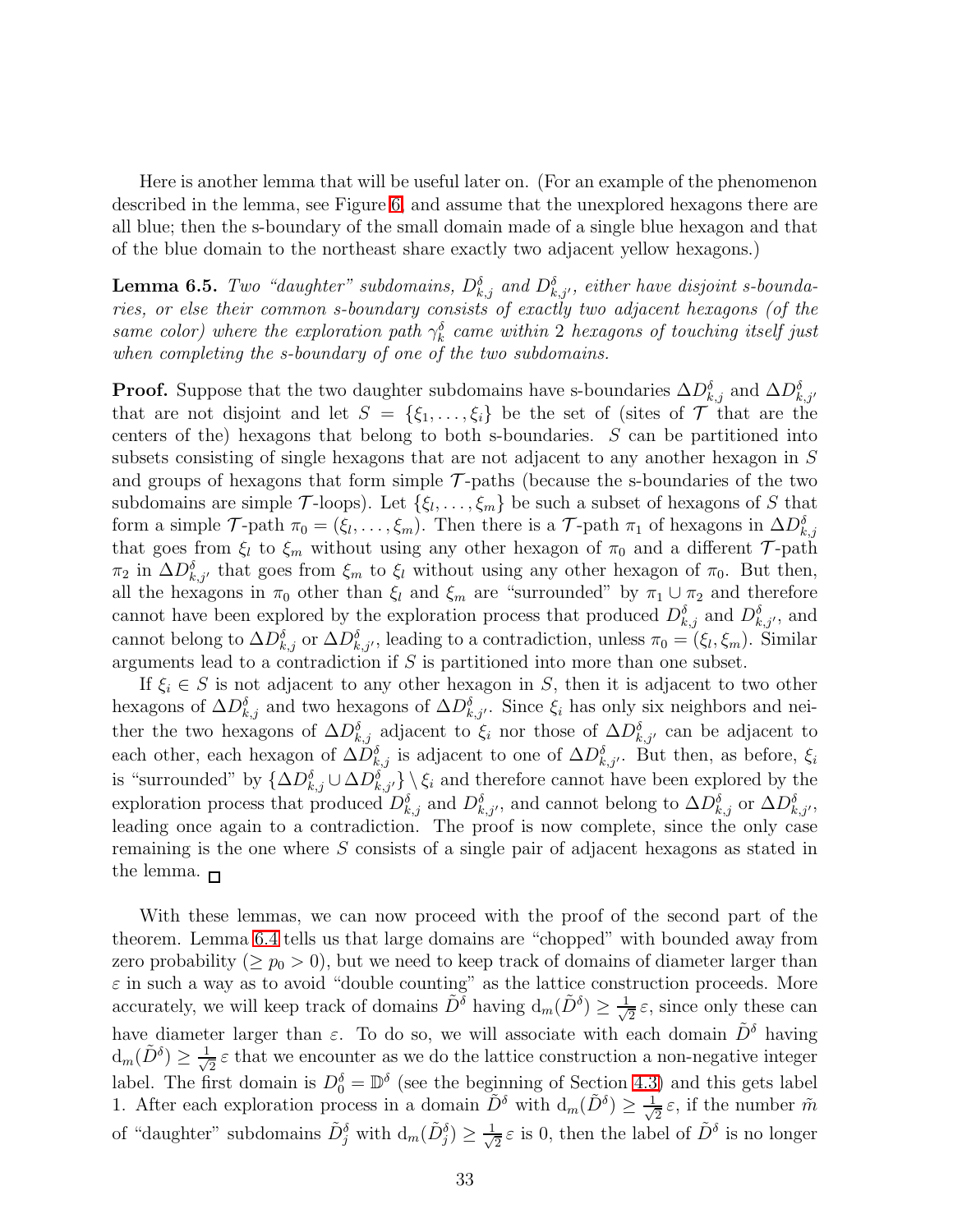used, if instead  $\tilde{m} \geq 1$ , then one of these  $\tilde{m}$  subdomains (chosen by any procedure – e.g., the one with the highest priority for further exploration) is assigned the same label as  $\tilde{D}^{\delta}$  and the rest are assigned the next  $\tilde{m} - 1$  integers that have never before been used as labels. Note that once all domains have  $d_m < \frac{1}{\sqrt{2}}$  $\frac{1}{2}\varepsilon$ , there are no more labelled domains.

<span id="page-33-0"></span>**Lemma 6.6.** Let  $M_{\varepsilon}^{\delta}$  denote the total number of labels used in the above procedure; then for any fixed  $\varepsilon > 0$ ,  $M_{\varepsilon}^{\delta}$  is bounded in probability as  $\delta \to 0$ ; i.e.,  $\lim_{M \to \infty} \limsup_{\delta \to 0} \mathbb{P}(M_{\varepsilon}^{\delta} >$  $M$ ) = 0.

**Proof.** Except for  $D_0^{\delta}$ , every domain comes with (at least) a "physically correct" monochromatic "half-boundary" (notice that we are considering s-boundaries and that a halfboundary coming from the "artificially colored" boundary of  $D_0^{\delta}$  is not considered a physically correct monochromatic half-boundary). Let us assume, without loss of generality, that  $M_{\varepsilon}^{\delta} > 1$ . If we associate with each label the "last" (in terms of steps of the discrete construction) domain which used that label (its daughter subdomains all had  $d_m < \frac{1}{\sqrt{2}}$  $\frac{1}{2}$   $\varepsilon$ ), then we claim that it follows from Lemma [6.5](#page-32-0) that (with high probability) any two such last domains that are labelled have disjoint s-boundaries. This is a consequence of the fact that the two domains are subdomains of two "ancestors" that are distinct daughter subdomains of the *same* domain (possibly  $D_0^{\delta}$ ) and whose s-boundaries are therefore (by Lemma [6.5\)](#page-32-0) either disjoint or else overlap at a pair of hexagons where an exploration path had a close encounter of distance two hexagons with itself. But since we are dealing only with macroscopic domains (of diameter at least order  $\varepsilon$ ), such a close encounter would imply, like in Lemmas [5.1](#page-21-2) and [5.2,](#page-21-3) the existence of six crossings, not all of the same color, of an annulus whose outer radius can be kept fixed while the inner radius is sent to zero together with  $\delta$ . The probability of such an event goes to zero as  $\delta \to 0$  and hence the unit disc  $\mathbb D$  contains, with high probability, at least  $M_{\varepsilon}^{\delta}$  disjoint monochromatic  $\mathcal T$ -paths of diameter at least  $\frac{1}{\sqrt{2}}$  $\frac{1}{2}\varepsilon$ , corresponding to the physically correct half-boundaries of the  $M_{\varepsilon}^{\delta}$  labelled domains.

Now take the collection of squares  $s_j$  of side length  $\varepsilon' > 0$  centered at the sites  $c_j$  of a scaled square lattice  $\varepsilon' \mathbb{Z}^2$  of mesh size  $\varepsilon'$ , and let  $N(\varepsilon')$  be the number of squares of side  $\varepsilon'$  needed to cover the unit disc. Let  $\varepsilon' < \varepsilon/2$  and consider the event  $\{M_{\varepsilon}^{\delta} \geq 6 N(\varepsilon')\},\$ which implies that, with high probability, the unit disc contains at least  $6 N(\epsilon')$  disjoint monochromatic  $\mathcal{T}$ -paths of diameter at least  $\frac{1}{\sqrt{2}}$  $\frac{1}{2} \varepsilon$  and that, for at least one  $j = j_0$ , the square  $s_{j_0}$  intersects at least six disjoint monochromatic  $\mathcal{T}$ -paths of diameter larger that  $\frac{1}{\sqrt{2}}$  $\frac{1}{2}\varepsilon$ , so that the "annulus"  $B(c_{j_0}, \frac{1}{2y})$  $\frac{1}{2\sqrt{2}}\epsilon$   $\setminus$   $s_{j_0}$  is crossed by at least six disjoint monochromatic  $\mathcal{T}$ -paths contained inside the unit disc.

If all these  $\mathcal{T}$ -paths crossing  $B(c_{j_0}, \frac{1}{2\sqrt{N}})$  $(\frac{1}{2\sqrt{2}}\varepsilon)\setminus s_{j_0}$  have the same color, say blue, then since they are portions of boundaries of domains discovered by exploration processes, they are "shadowed" by exploration paths and therefore between at least one pair of blue  $\mathcal{T}\text{-paths}$ , there is at least one yellow  $\mathcal{T}$ -path crossing  $B(c_{j_0}, \frac{1}{2\sqrt{N}})$  $\frac{1}{2\sqrt{2}}\epsilon$   $\setminus$   $s_{j_0}$ . Therefore, whether the original monochromatic  ${\cal T}$ -paths are all of the same color or not,  $B(c_{j_0}, \frac{1}{2\sqrt{N}})$  $\frac{1}{2\sqrt{2}}\epsilon) \backslash s_{j_0}$  is crossed by at least six disjoint monochromatic  $\mathcal{T}\text{-paths}$  not all of the same color contained in the unit disc. Let  $g(\varepsilon, \varepsilon')$  denote the lim sup as  $\delta \to 0$  of the probability that such an event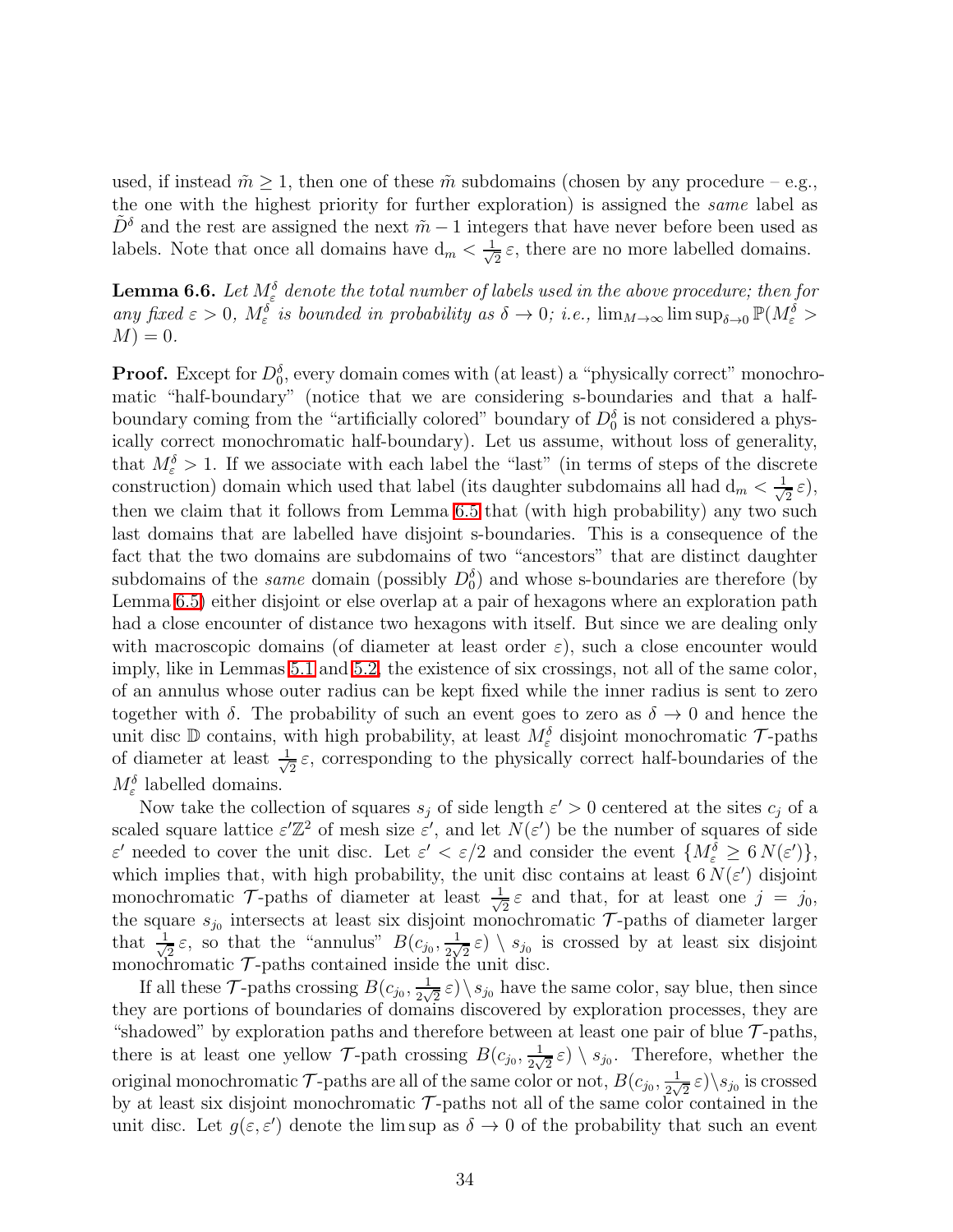happens anywhere inside the unit disc. We have shown that the event  ${M_{\varepsilon}^{\delta} \ge 6 N(\varepsilon')}$ implies a "six-arms" event unless not all labelled domains have disjoint s-boundaries. But the latter also implies a "six-arms" event, as discussed before; therefore

$$
\limsup_{\delta \to 0} \mathbb{P}(M_{\varepsilon}^{\delta} \ge 6 N(\varepsilon')) \le 2 g(\varepsilon, \varepsilon'). \tag{15}
$$

Since  $B(c_{j_0}, \frac{1}{2\sqrt{N}})$  $\frac{1}{2\sqrt{2}}\,\varepsilon)\setminus B(c_{j_0},\frac{1}{\sqrt{2}})$  $(\frac{1}{2} \varepsilon') \subset B(c_{j_0}, \frac{1}{2\sqrt{j_0}})$  $\frac{1}{2\sqrt{2}}\epsilon$   $\setminus$   $s_{j_0}$ , bounds in [21] imply that, for  $\epsilon$ fixed,  $g(\varepsilon, \varepsilon') \to 0$  as  $\varepsilon' \to 0$ , which shows that

$$
\lim_{M \to \infty} \limsup_{\delta \to 0} \mathbb{P}(M_{\varepsilon}^{\delta} > M) = 0
$$
\n(16)

and concludes the proof of the lemma.  $\Box$ 

Now, let  $N_i^{\delta}$  denote the number of distinct domains that had label i (this is equal to the number of steps that label i survived). Let us also define  $H(\varepsilon)$  to be the smallest integer  $h \geq 1$  such that  $(\frac{2}{3})^h < \frac{1}{\sqrt{2}}$  $\frac{1}{2} \varepsilon$  and  $G_h$  to be the random variable corresponding to how many Bernoulli trials (with probability  $p_0$  of success) it takes to have h successes. Then, we may apply (sequentially) Lemma [6.4](#page-31-1) to conclude that for any i

$$
\mathbb{P}(N_i^{\delta} \ge k+1) \le \mathbb{P}(G_{H(\varepsilon)} + G'_{H(\varepsilon)} \ge k),\tag{17}
$$

where  $G'_{h}$  is an independent copy of  $G_{h}$ .

Now let  $\tilde{N}_1(\varepsilon), \tilde{N}_2(\varepsilon), \ldots$  be i.i.d. random variables equidistributed with  $G_{H(\varepsilon)} + G'_{H(\varepsilon)}$ . Let  $\tilde{K}_\delta(\varepsilon)$  be the number of steps needed so that all domains left to explore have  $d_m < \frac{1}{\sqrt{\delta}}$  $\frac{1}{2}$   $\varepsilon$ . Then, for any positive integer M,

$$
\mathbb{P}(\tilde{K}_{\delta}(\varepsilon) > C) \le \mathbb{P}(M_{\varepsilon}^{\delta} \ge M + 1) + \mathbb{P}(\tilde{N}_1(\varepsilon) + \dots + \tilde{N}_M(\varepsilon) \ge C). \tag{18}
$$

Notice that, for fixed  $M$ ,  $\mathbb{P}(\tilde{N}_1(\varepsilon) + \ldots + \tilde{N}_M(\varepsilon) \ge C) \to 0$  as  $C \to \infty$ . Moreover, for any  $\hat{\varepsilon} > 0$ , by Lemma [6.6,](#page-33-0) we can choose  $M_0 = M_0(\hat{\varepsilon})$  large enough so that  $\limsup_{\delta \to 0} \mathbb{P}(M_{\varepsilon}^{\delta} >$  $M_0$ )  $< \hat{\varepsilon}$ . So, for any  $\hat{\varepsilon} > 0$ , it follows that

$$
\limsup_{C \to \infty} \limsup_{\delta \to 0} \mathbb{P}(\tilde{K}_{\delta}(\varepsilon) > C) < \hat{\varepsilon},\tag{19}
$$

which implies that

$$
\lim_{C \to \infty} \limsup_{\delta \to 0} \mathbb{P}(\tilde{K}_{\delta}(\varepsilon) > C) = 0.
$$
\n(20)

To conclude this part of the proof, notice that the discrete construction cannot "skip" a contour and move on to explore its interior, so that all the contours with diameter larger than  $\varepsilon$  must have been found by step k if all the domains present at that step have diameter smaller than  $\varepsilon$ . Therefore,  $K_{\delta}(\varepsilon) \leq \tilde{K}_{\delta}(\varepsilon)$ , which shows that  $K_{\delta}(\varepsilon)$  is bounded in probability as  $\delta \to 0$ .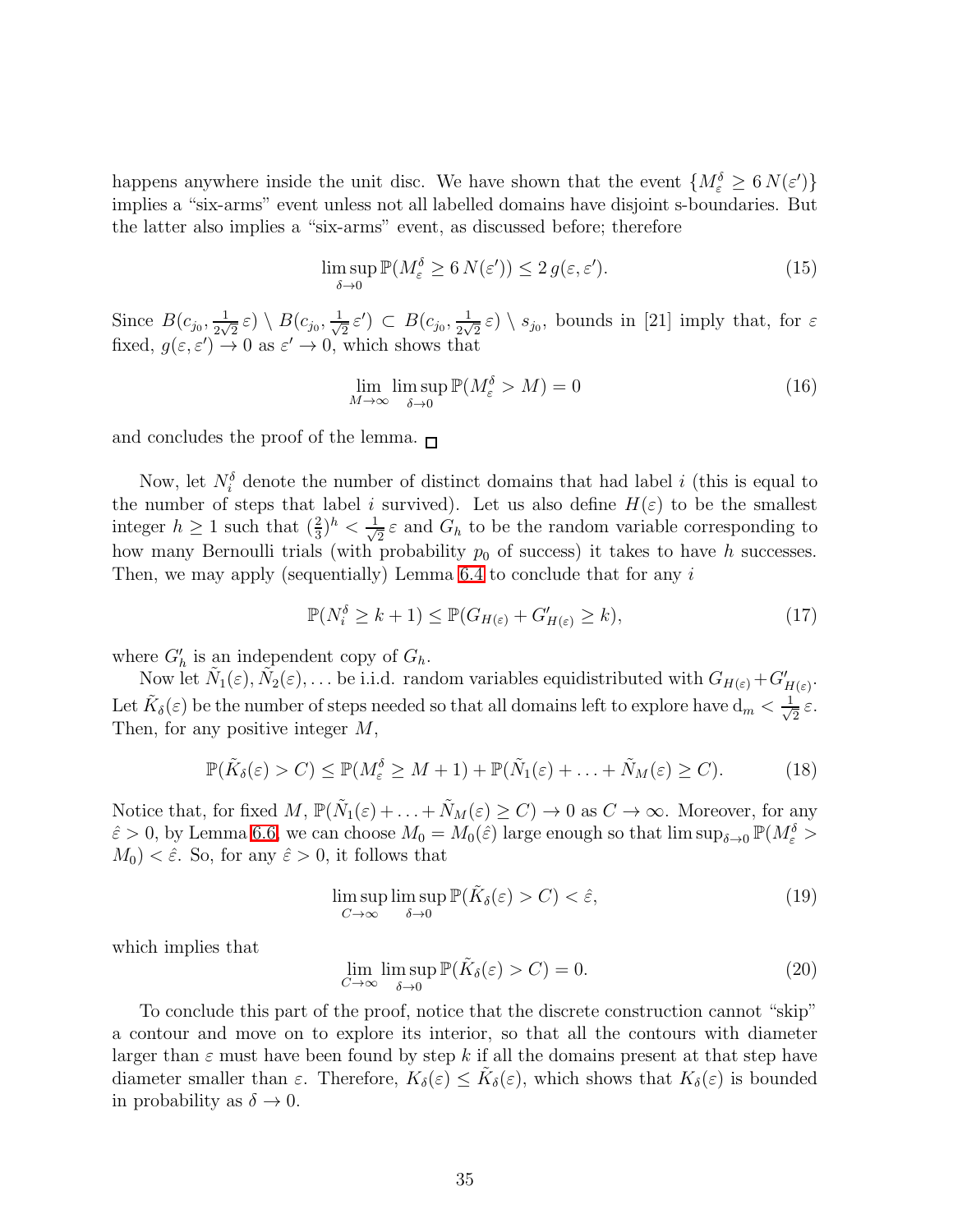For the first part of the theorem, we need to prove, for any fixed  $k \in \mathbb{N}$ , joint convergence in distribution of the first  $k$  steps of a suitably reorganized discrete construction to the first  $k$  steps of the continuum one. Later we will explain why this reorganized con-struction has the same scaling limit as the one defined in Section [4.3.](#page-18-1) For each  $k$ , the first k steps of the reorganized discrete construction will be coupled to the first  $k$  steps of the continuum one with suitable couplings in order to obtain the convergence in distribution of those steps of the discrete construction to the analogous steps of the continuum one; the proof will proceed by induction in  $k$ . We will explain how to reorganize the discrete construction as we go along; in order to explain the idea of the proof, we will consider first the cases  $k = 1, 2$  and 3, and then extend to all  $k > 3$ .

k = 1. The first step of the continuum construction consists of an  $SLE_6$   $\gamma_1$  from  $-i$ to i inside  $D$ . Correspondingly, the first step of the discrete construction consists of an exploration path  $\gamma_1^{\delta}$  inside  $\mathbb{D}^{\delta}$  from the e-vertex closest to  $-i$  to the e-vertex closest to i. The convergence in distribution of  $\gamma_1^{\delta}$  to  $\gamma_1$  is covered by statement (S).

 $k = 2$ . The convergence in distribution of the percolation exploration path to chordal  $SLE_6$  implies that we can couple  $\gamma_1^{\delta}$  and  $\gamma_1$  generating them as random variables on some probability space  $(\Omega', \mathcal{B}', \mathbb{P}')$  such that  $d(\gamma_1(\omega'), \gamma_1(\omega')) \to 0$  for all  $\omega'$  as  $k \to \infty$  (see, for example, Corollary 1 of [9]).

Now, let  $D_1$  be the domain generated by  $\gamma_1$  that is chosen for the second step of the continuum construction, and let  $c_1 \in \mathcal{P}$  be the highest ranking point of  $\mathcal P$  contained in  $D_1$ . For  $\delta$  small enough,  $c_1$  is also contained in  $\mathbb{D}^{\delta}$ ; let  $D_1^{\delta} = D_1^{\delta}(c_1)$  be the unique connected component of the set  $\mathbb{D}^{\delta} \setminus \Gamma(\gamma_1^{\delta})$  containing  $c_1$  (this is well-defined with probability close to 1 for small  $\delta$ );  $D_1^{\delta}$  is the domain where the second exploration process is to be carried out. ¿From the proof of Lemma [5.2,](#page-21-3) we know that the boundaries  $\partial D_1^{\delta}$  and  $\partial D_1$  of the domains  $D_1^{\delta}$  and  $D_1$  produced respectively by the path  $\gamma_1^{\delta}$  and  $\gamma_1$  are close with probability close to one for  $\delta$  small enough.

For the next step of the discrete construction, we choose the two e-vertices  $x_1$  and  $y_1$ in  $\partial D_1^{\delta}$  that are closest to the points  $a_1$  and  $b_1$  of  $\partial D_1$  selected for the coupled continuum construction (if the choice is not unique, we can select the e-vertices with any rule to break the tie) and call  $\gamma_2^{\delta}$  the percolation exploration path inside  $D_1^{\delta}$  from  $x_1$  to  $y_1$ . It follows from [3] that  $\{\gamma_1^{\delta}, \partial D_1^{\delta}, \gamma_2^{\delta}\}$  converge jointly in distribution along some subsequence to some limit  $\{\tilde{\gamma}_1, \partial \tilde{D}_1, \tilde{\gamma}_2\}$ . We already know that  $\tilde{\gamma}_1$  is distributed like  $\gamma_1$  and we can deduce from the joint convergence in distribution of  $(\gamma_1^{\delta}, \partial D_1^{\delta})$  to  $(\gamma_1, \partial D_1)$  (Lemma [5.2\)](#page-21-3), that  $\partial \tilde{D}_1$  is distributed like  $\partial D_1$ . Therefore, if we call  $\gamma_2$  the  $SLE_6$  path inside  $D_1$  from  $a_1$  to  $b_1$ , Lemma [5.3](#page-21-0) implies that  $\tilde{\gamma}_2$  is distributed like  $\gamma_2$  and indeed that, as  $\delta \to 0$ ,  $\{\gamma_1^{\delta}, \partial D_1^{\delta}, \gamma_2^{\delta}\}\)$  converge jointly in distribution to  $\{\gamma_1, \partial D_1, \gamma_2\}.$ 

 $k = 3$ . So far, we have proved the convergence in distribution of the (paths and boundaries produced in the) first two steps of the discrete construction to the (paths and boundaries produced in the) first two steps of the discrete construction. The third step of the continuum construction consists of an  $SLE_6$  path  $\gamma_3$  from  $a_2 \in \partial D_2$  to  $b_2 \in \partial D_2$ , inside the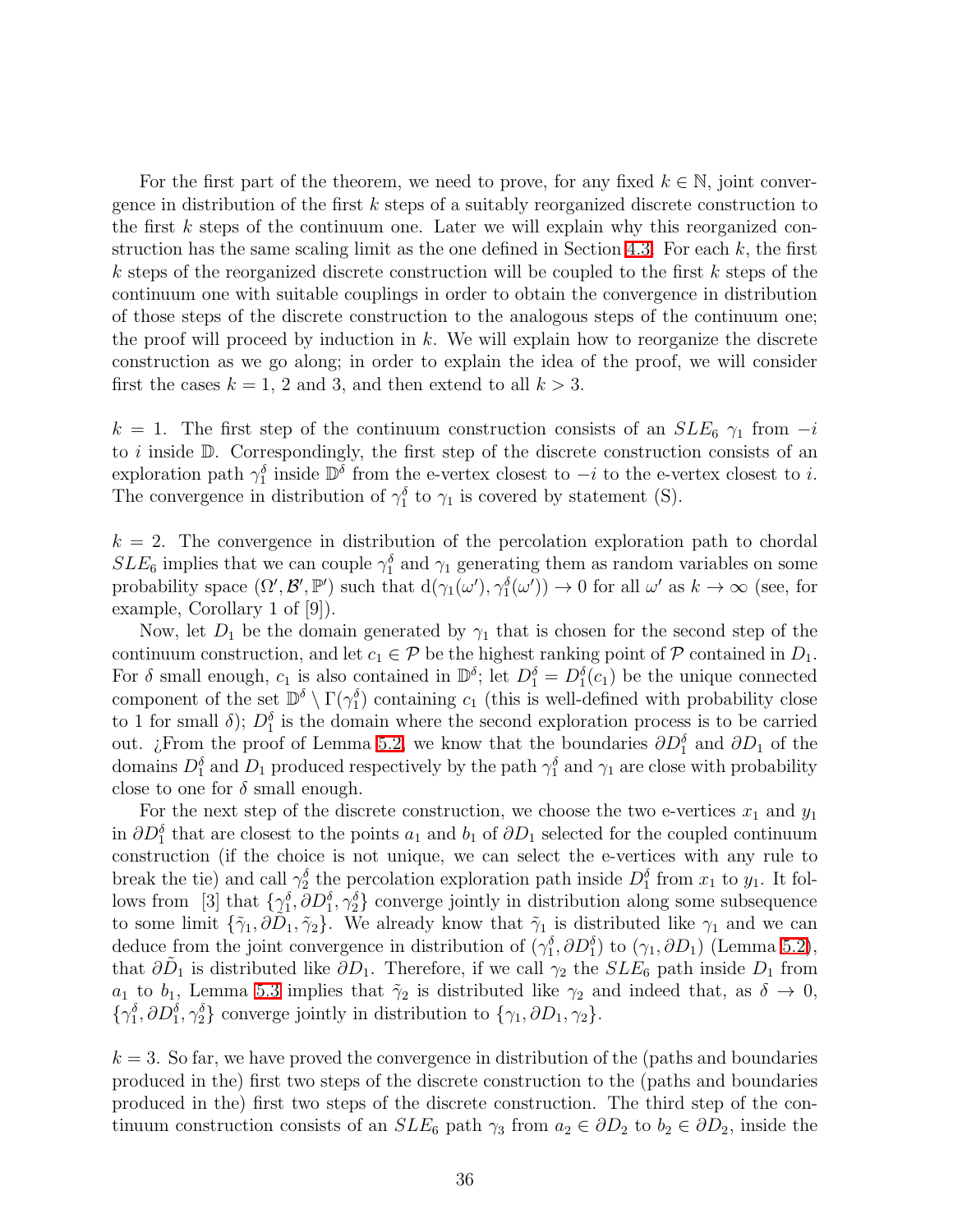domain  $D_2$  with highest priority after the second step has been completed. Let  $c_2 \in \mathcal{P}$  be the highest ranking point of  $P$  contained in  $D_2$ ,  $D_2^{\delta}$  the domain of the discrete construction containing  $c_2$  after the second step of the discrete construction has been completed (this is well defined with probability close to 1 for small  $\delta$ ), and choose the two e-vertices  $x_2$  and  $y_2$  in  $\partial D_2^{\delta}$  that are closest to the points  $a_2$  and  $b_2$  of  $\partial D_2$  selected for the coupled continuum construction (if the choice is not unique, we can select the e-vertices with any rule to break the tie). The third step of the discrete construction consists of an exploration path  $\gamma_3^{\delta}$  from  $x_2$  to  $y_2$  inside  $D_2^{\delta}$ .

It follows from [3] that  $\{\gamma_1^{\delta}, \partial D_1^{\delta}, \gamma_2^{\delta}, \partial D_2^{\delta}, \gamma_2^{\delta}\}\)$  converge jointly in distribution along some subsequence to some limit  $\{\tilde{\gamma}_1, \partial \tilde{D}_1, \tilde{\gamma}_2, \partial \tilde{D}_2, \tilde{\gamma}_3\}$ . We already know that  $\tilde{\gamma}_1$  is distributed like  $\gamma_1$ ,  $\partial \tilde{D}_1$  like  $\partial D_1$  and  $\tilde{\gamma}_2$  like  $\gamma_2$ , and we would like to apply Lemma [5.3](#page-21-0) to conclude that  $\tilde{\gamma}_3$  is distributed like  $\gamma_3$  and indeed that, as  $\delta \to 0$ ,  $(\gamma_1^{\delta}, \partial D_1^{\delta}, \gamma_2^{\delta}, \partial D_2^{\delta}, \gamma_3^{\delta})$ converges in distribution to  $(\gamma_1, \partial D_1, \gamma_2, \partial D_2, \gamma_3)$ . In order to do so, we have to first show that  $\partial \tilde{D}_2$  is distributed like  $\partial D_2$ . If  $D_2^{\delta}$  is a subset of  $\mathbb{D}^{\delta} \setminus \Gamma(\gamma_1^{\delta})$ , this follows from Lemma [5.2,](#page-21-3) as in the previous case, but if the s-boundary of  $D_2^{\delta}$  contains hexagons of  $\Gamma(\gamma_2^{\delta})$ , then we cannot use Lemma [5.2](#page-21-3) directly, although the proof of the lemma can be easily adapted to the present case, as we now explain.

Indeed, the only difference is in the proof of claim  $(C)$  and is due to the fact that, when dealing with a domain of type 1 or 2, we cannot use the bound on the probability of three disjoint crossings of a semi-annulus because the domains we are dealing with may not be convex (like the unit disc). On the other hand, the discrete domains like  $D_1^{\delta}$  and  $D_2^{\delta}$ where we have to run exploration processes at various steps of the discrete construction are themselves generated by previous exploration processes, so that any hexagon of the s-boundary of such a domain has three adjacent hexagons which are the starting points of three disjoint  $\mathcal{T}$ -paths (two of one color and one of the other). Two of these  $\mathcal{T}$ paths belong to the s-boundary of the domain, while the third belongs to the adjacent percolation cluster (see Figure [12\)](#page-37-0). This allows us to use the bound on the probability of six disjoint crossings of an annulus.

To see this, let  $\pi_1, \pi_2$  be the  $\mathcal T$ -paths contained in the s-boundary of the discrete domain (i.e.,  $D_1^{\delta}$  in the present context) and  $\pi_3$  the  $\mathcal{T}$ -path belonging to the adjacent cluster, all starting from hexagons adjacent to some hexagon  $\xi$  (centered at u) in the s-boundary of  $D_1^{\delta}$ . For  $0 < \varepsilon' < \varepsilon$  and  $\delta$  small enough, let  $\mathcal{A}_u(\varepsilon, \varepsilon')$  be the event that the exploration path  $\gamma_2^{\delta}$  enters the ball  $B(u,\varepsilon')$  without touching  $\partial D_1^{\delta}$  inside the larger ball  $B(u,\varepsilon)$ .  $\mathcal{A}_u(\varepsilon,\varepsilon')$ implies having (at least) three disjoint  $\mathcal{T}\text{-paths}$  (two of one color and one of the other),  $\pi_4$ ,  $\pi_5$  and  $\pi_6$ , contained in  $D_1^{\delta}$  and crossing the annulus  $B(u,\varepsilon) \setminus B(u,\varepsilon')$ , with  $\pi_4$ ,  $\pi_5$  and  $\pi_6$  disjoint from  $\pi_1$ ,  $\pi_2$  and  $\pi_3$ . Hence,  $\mathcal{A}_u(\varepsilon,\varepsilon')$  implies the event that there are (at least) six disjoint crossings (not all of the same color) of the annulus  $B(u, \varepsilon) \setminus B(u, \varepsilon')$ .

Once claim (C) is proved, the rest of the proof of Lemma [5.2](#page-21-3) applies to the present case. Therefore, we have convergence in distribution of  $\partial D_2^{\delta}$  to  $\partial D_2$ , which allows us to use Lemma [5.3](#page-21-0) and conclude that  $(\gamma_1^{\delta}, \gamma_2^{\delta}, \gamma_3^{\delta})$  converges in distribution to  $(\gamma_1, \gamma_2, \gamma_3)$ .

 $k > 3$ . We proceed by induction in k, iterating the steps explained above; there are no new difficulties; all steps for  $k \geq 4$  are analogous to the case  $k = 3$ .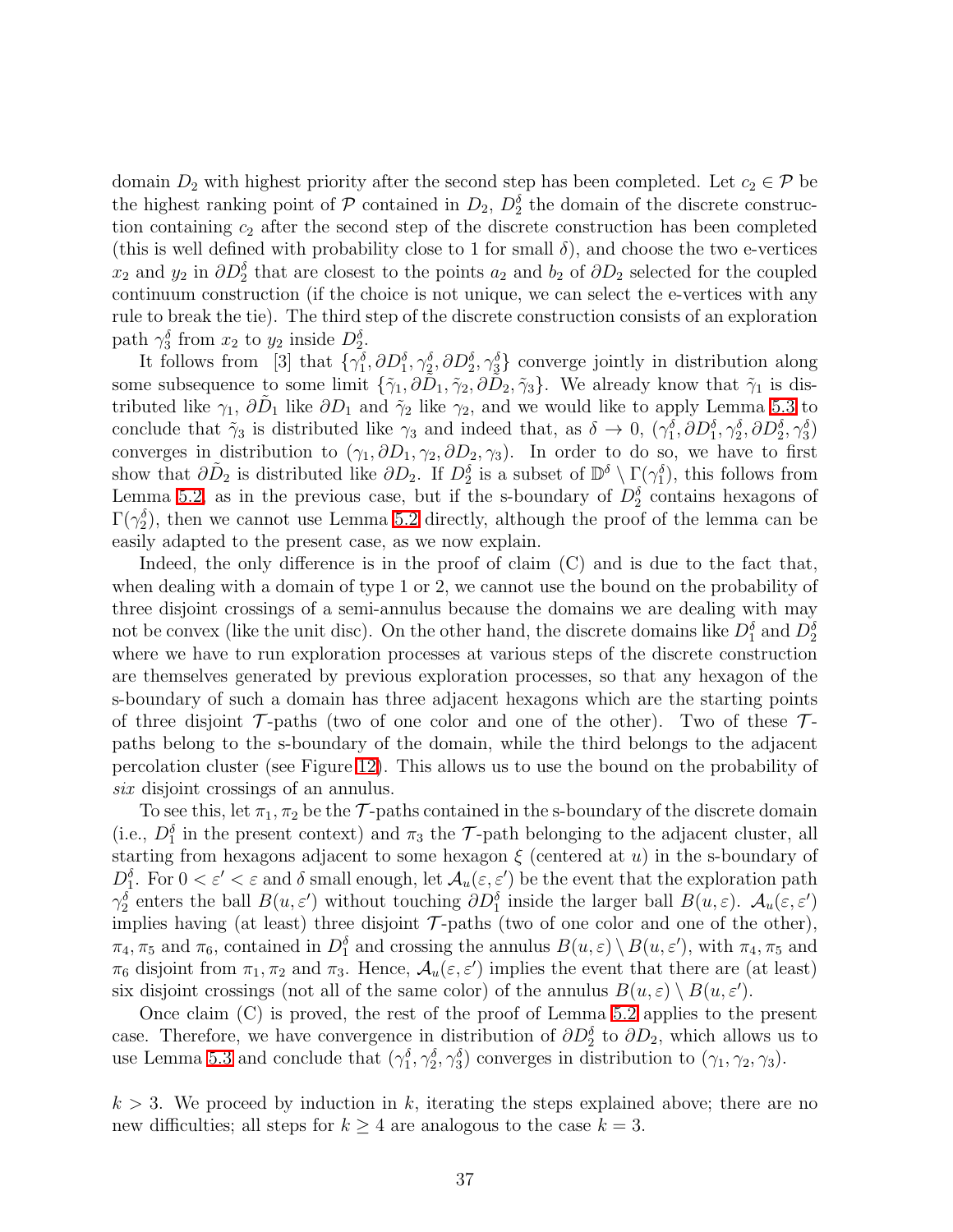

<span id="page-37-0"></span>Figure 12: Hexagon X, in the s-boundary of the domain  $D_j^{\delta}$  to the left of the exploration path indicated by a heavy line, has three neighbors that are the starting points of two disjoint yellow  $\mathcal{T}$ -paths (denoted 1 and 2) belonging to the s-boundary of  $D_j^{\delta}$  and one blue  $\mathcal{T}$ -path (denoted 3) belonging to the adjacent percolation cluster.

To conclude the proof of the theorem, we need to show that the scaling limit of the original full discrete construction defined in Section [4.3](#page-18-1) is the same as that of the reorganized one just used in the proof of the first part of the theorem. In order to do so, we can couple the two constructions by using the same percolation configuration for both, so that the two constructions have at their disposal the same set of loops to discover. We proved above that the original discrete construction finds all the "macroscopic" loops, so we have to show that this is true also for the reorganized version of the discrete construction. This is what we will do next, using essentially the same arguments as those employed for the original discrete construction; we present these arguments for the sake of completeness since there are some changes.

Consider the reorganized discrete construction described above, where the starting and ending points of the exploration processes at each step are chosen to be close to those of the corresponding (coupled) continuum construction. Suppose that at step  $k$  of this discrete construction an exploration process  $\gamma_k^{\delta}$  is run inside a domain  $D_{k-1}^{\delta}$ , and write  $D_{k-1}^{\delta} \setminus \Gamma(\gamma_k^{\delta}) = \bigcup_j D_{k,j}^{\delta}$ , where  $\{D_{k,j}^{\delta}\}$  are the connected domains into which  $D_{k-1}^{\delta}$  is split by the set  $\Gamma(\gamma_k^{\delta})$  of hexagons explored by  $\gamma_k^{\delta}$ .

Let  $d_x(D_{k-1})$  (resp.,  $d_x(D_{k-1}^{\delta})$ ) and  $d_y(D_{k-1})$  (resp.,  $d_y(D_{k-1}^{\delta})$ ) be respectively the maximal x- and y-distance between pairs of points in  $\partial D_{k-1}$  (resp.,  $\partial D_{k-1}^{\delta}$ ). If  $d_x(D_{k-1}^{\delta}) \ge$  $d_y(D_{k-1}^{\delta})$  and the e-vertices on  $\partial D_{k-1}^{\delta}$  are chosen to be closest to two points of  $\partial D_{k-1}$ with maximal  $x$ -distance, then the same construction and argument spelled out earlier in the first part of the proof (corresponding to the second part of the theorem) show that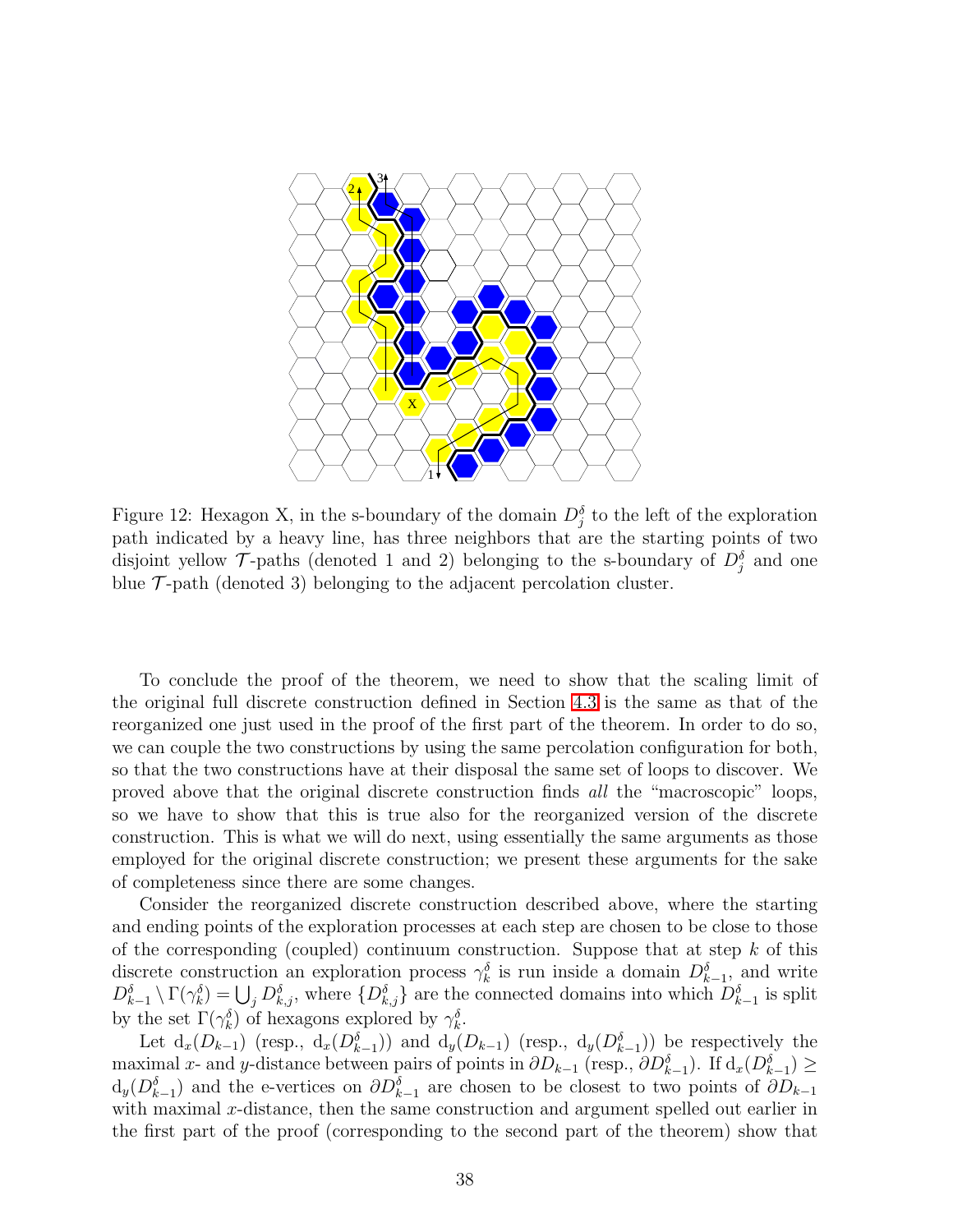$\max_j \mathrm{d}_x(D_{k,j}^{\delta}) \leq \frac{2}{3}$  $\frac{2}{3}d_x(D_{k-1}^{\delta})$  with bounded away from zero probability.

If the e-vertices on  $\partial D_{k-1}^{\delta}$  are chosen to be closest to two points of  $\partial D_{k-1}$  with maximal x-distance but  $d_x(D_{k-1}^{\delta}) \leq d_y(D_{k-1}^{\delta})$ , then consider the rectangle  $\mathcal{R}'$  whose vertical sides are aligned to the y-axis, have length  $d_y(D_{k-1}^{\delta})$ , and are each placed at the same x-distance from the points of  $\partial D_{k-1}^{\delta}$  with minimal or maximal x-coordinate in such a way that the horizontal sides of  $\mathcal{R}'$  have length  $\frac{1}{3} d_y(D_{k-1}^{\delta})$ ; the bottom and top sides of  $\mathcal{R}'$  are placed in such a way that they touch the points of  $\partial D_{k-1}^{\delta}$  with minimal or maximal y-coordinate, respectively. Notice that, because of the coupling between the continuum and discrete constructions, for any  $\tilde{\varepsilon} > 0$ , for k large enough,  $|d_x(D_{k-1}^{\delta}) - d_x(D_{k-1})| \leq \tilde{\varepsilon}$  and  $|d_y(D_{k-1}^{\delta}) - d_x(D_{k-1}^{\delta})|$  $d_y(D_{k-1}) \leq \tilde{\varepsilon}$ . Since in the case under consideration we have  $d_y(D_{k-1}^{\delta}) \geq d_x(D_{k-1}^{\delta})$  and  $d_x(D_{k-1}) \ge d_y(D_{k-1}),$  for  $\delta$  large enough, we must also have  $|d_y(D_{k-1}^{\delta}) - d_x(D_{k-1}^{\delta})| \le 2 \tilde{\varepsilon}.$ Once again, it follows from the Russo-Seymour-Welsh lemma that the probability to have two vertical  $\mathcal T$ -crossings of  $\mathcal R'$  of different colors is bounded away from zero by a positive constant that does not depend on  $\delta$  (for  $\delta$  small enough). If that happens, then  $\max_j \mathrm{d}_x(D_{k,j}^{\delta}) \leq \frac{2}{3}$  $\frac{2}{3}d_x(D_{k-1}^{\delta})+\frac{1}{3}\tilde{\varepsilon}.$ 

All other cases are handled in the same way, implying that the maximal  $x$ - and  $y$ distances of domains that appear in the discrete construction have a positive probability (bounded away from zero) to decrease by (approximately) a factor 2/3 at each step of the discrete construction in which an exploration process is run in that domain.

With this result at our disposal, the rest of the proof, that for any  $\varepsilon > 0$  the number of steps needed to find all the loops of diameter larger than  $\varepsilon$  is bounded in probability as  $\delta \to 0$  (which implies that *all* the "macroscopic" loops are discovered), proceeds exactly like for the original discrete construction.  $\Box$ 

**Proof of Theorem [6.](#page-22-0)** First of all, we want to show that  $P^D \equiv \hat{I}_D P_R$  does not depend on R, provided D is strictly contained in  $\mathbb{D}_R$  and  $\partial D \cap \partial \mathbb{D}_R = \emptyset$ . In order to do this, we assume that the above conditions are satisfied for the pair D, R and show that  $I_D P_R = I_D P_{R'}$  for all  $R' > R$ .

Take two copies of the scaled hexagonal lattice,  $\delta \mathcal{H}$  and  $\delta \mathcal{H}'$ , their dual lattices  $\delta \mathcal{T}$ and  $\delta \mathcal{T}'$ , and two percolation configurations,  $\sigma_{\mathbb{D}_R}$  and  $\sigma'_{\mathbb{D}_{R'}}$ , both with blue boundary conditions and coupled in such a way that  $\sigma_{\mathbb{D}_R} = \sigma'_{\mathbb{D}_R}$ . The laws of the boundaries of  $\sigma$  and  $\sigma'$  are also coupled, in such a way that the boundaries or portions of boundaries contained inside D are identical for all small enough  $\delta$ . Therefore, letting  $\delta \to 0$  and using the convergence of the percolation boundaries inside  $\mathbb{D}_R$  and  $\mathbb{D}_{R'}$  to the continuum nonsimple loop processes  $P_R$  and  $P_{R'}$  respectively, we conclude that  $\hat{I}_D P_R = \hat{I}_D P_{R'}$ .

¿From what we have just proved, it follows that the probability measures  $P^{\mathbb{D}_R}$  on  $(\Omega_R, \mathcal{B}_R)$ , for  $R \in \mathbb{R}_+$ , satisfy the consistency conditions  $P^{\mathbb{D}_{R_1}} = \hat{I}_{\mathbb{D}_{R_1}} P^{\mathbb{D}_{R_2}}$  for all  $R_1 \leq R_2$ . Since  $\Omega_R$ ,  $\Omega$  are complete separable metric spaces, the measurable spaces  $(\Omega_R, \mathcal{B}_R)$ ,  $(\Omega, \mathcal{B})$ are standard Borel spaces and so we can apply Kolmogorov's extension theorem (see, for example, [15]) and conclude that there exists a unique probability measure on  $(\Omega, \mathcal{B})$  with  $P^{\mathbb{D}_R} = \hat{I}_{\mathbb{D}_R} P$  for all  $R \in \mathbb{R}_+$ . It follows that, for  $R' > R$  and all D strictly contained in  $\mathbb{D}_R$ and such that  $\partial D \cap \partial \mathbb{D}_R = \emptyset$ ,  $\hat{I}_D P_R = P^D = \hat{I}_D P_{R'} = \hat{I}_D \hat{I}_{\mathbb{D}_R} P_R = \hat{I}_D P^{\mathbb{D}_R} = \hat{I}_D \hat{I}_{\mathbb{D}_R} P =$  $I<sub>D</sub>P$ , which concludes the proof.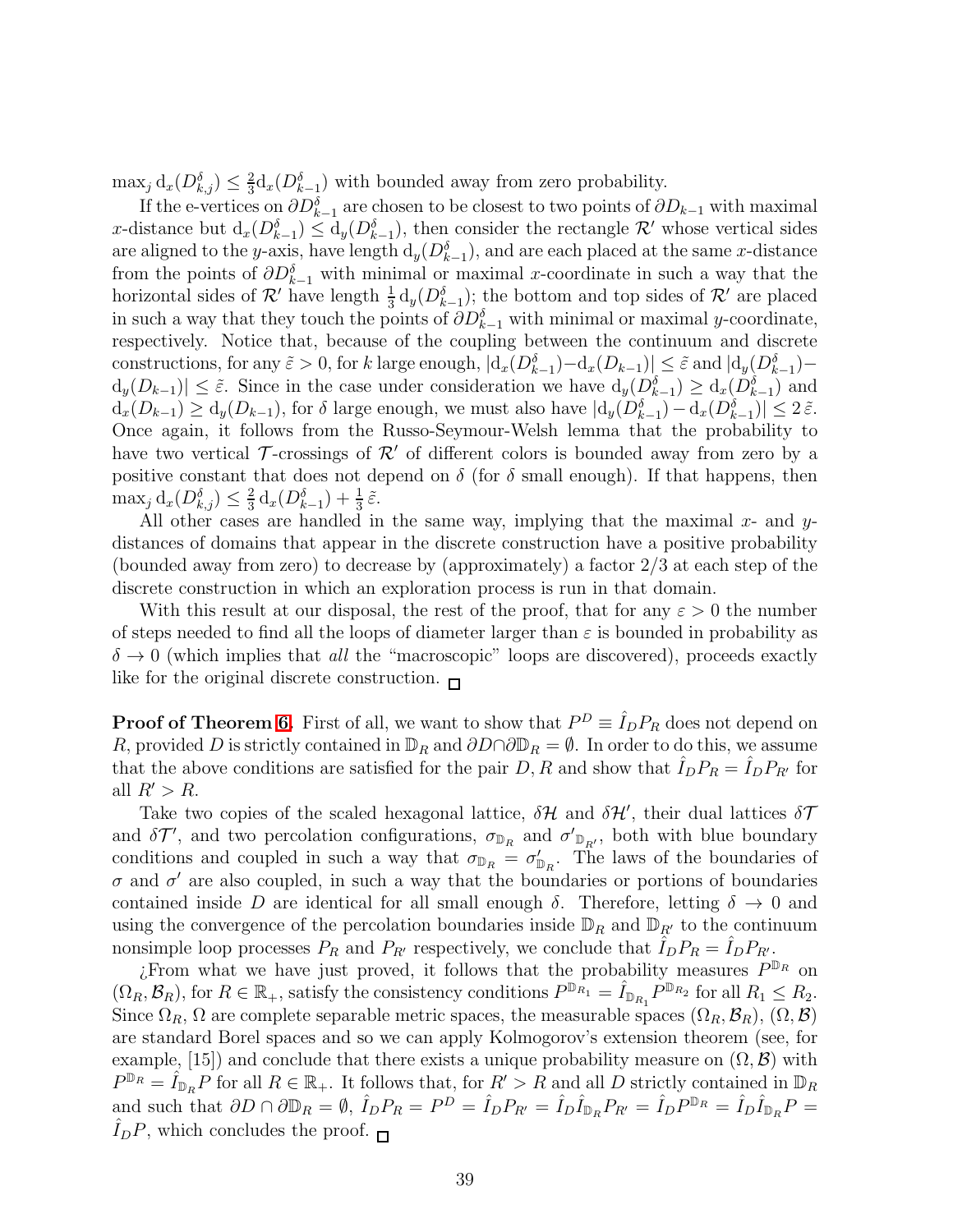Proof of Theorems [1](#page-3-1) and [3.](#page-4-0) These are immediate consequences of Theorems [5](#page-22-1) and [6,](#page-22-0) where the full scaling limit is intended in the topology induced by  $(5)$ .

**Proof of Theorem [2.](#page-3-2)** 1. The fact that the Continuum Nonsimple Loop process is a random collection of noncrossing continuous loops is a direct consequence of its definition. The fact that the loops touch themselves is a consequence of their being constructed out of  $SLE_6$ , while the fact that they touch each other follows from the observation that a chordal  $SLE_6$  path  $\gamma_{D,a,b}$  touches  $\partial D$  with probability one. Therefore, each new loop in the continuum construction touches one or more previous ones (many times).

The nonexistence of triple points follows directly from Lemma 5 of [21] on the number of crossings of an annulus, combined with Theorem [1,](#page-3-1) which allows to transport discrete results to the continuum case. In fact, a triple point would imply, for discrete percolation, at least six crossings (not all of the same color) of an annulus whose ratio of inner to outer radius goes to zero in the scaling limit, leading to a contradiction.

2. This follows from straightforward Russo-Seymour-Welsh type arguments for percolation (for more details, see, for example, Lemma 3 of [21]), combined with Theorem [1.](#page-3-1)

3. Combining Russo-Seymour-Welsh type arguments for percolation (see, for example, Lemma 3 of  $[21]$ ) with Theorem [1,](#page-3-1) we know that P-a.s. there exists a (random)  $R^* = R^*(R)$ , with  $R^* < \infty$ , such that  $\mathbb{D}_R$  is surrounded by a continuum nonsimple loop contained in  $\mathbb{D}_{R^*}$ . ¿From (the proof of) Theorem [6,](#page-22-0) we also know that  $\hat{I}_{\mathbb{D}_{R''}}P = P^{\mathbb{D}_{R''}} = I_{\mathbb{D}_{R''}}P_{R'}$  for all  $R' > R''$ . This implies that by taking R' large enough and performing the continuum construction inside  $\mathbb{D}_{R'}$ , we have a positive probability of generating a loop  $\lambda$  contained in the annulus  $\mathbb{D}_{R''} \setminus \mathbb{D}_R$ , with  $R' > R'' > R$ . If that is the case, all the loops contained inside  $\mathbb{D}_R$  are connected, by construction, to the loop  $\lambda$  surrounding  $\mathbb{D}_R$  by a finite sequence (a "path") of loops (remember that in the continuum construction each loop is generated by pasting together portions of  $SLE_6$  paths inside domains whose boundaries are determined by previously formed loops or excursions). Therefore, any two loops contained inside  $\mathbb{D}_R$  are connected to each other by a "path" of loops.

Using again the fact that  $\hat{I}_{\mathbb{D}_{R''}}P = P^{\mathbb{D}_{R''}} = I_{\mathbb{D}_{R''}}P_{R'}$  for all  $R' > R''$ , and letting first R' and then R'' go to  $\infty$ , we see from the discussion above (with  $R \to \infty$  as well) that any two loops are connected by a finite "path" of intermediate loops,  $P$ -a.s.  $\Box$ 

Proof of Theorem [7.](#page-23-0) Combining Russo-Seymour-Welsh type arguments for percolation (see, for example, Lemma 3 of  $[21]$ ) with Theorem [1,](#page-3-1) we know that P-a.s. there exists a bounded continuum nonsimple loop that surrounds both  $\lambda_1$  and  $\lambda_2$ , so that  $\tilde{D}_1$  and  $\tilde{D}_2$ are both bounded. We can then take  $R < \infty$  such that  $\lambda_1$  and  $\lambda_2$  (and therefore  $\tilde{D}_1$  and  $\tilde{D}_2$  are both contained in the disc  $\mathbb{D}_R$  with probability tending to 1 as  $R \to \infty$ .

Consider now the continuum construction inside the disc  $\mathbb{D}_R$  for some large R. Let  $\lambda'_1$ (resp.,  $\lambda_2'$ ) be the smallest loop surrounding  $D_1$  (resp.,  $D_2$ ) produced by the construction and let  $\tilde{D}'_1$  (resp.,  $\tilde{D}'_2$ ) be the connected component of  $\mathbb{R}^2 \setminus \lambda'_1$  (resp.,  $\mathbb{R}^2 \setminus \lambda'_2$ ) that contains  $D_1$  (resp.,  $D_2$ ). It follows from the previous observation and from (the proof of) Theorem [6](#page-22-0)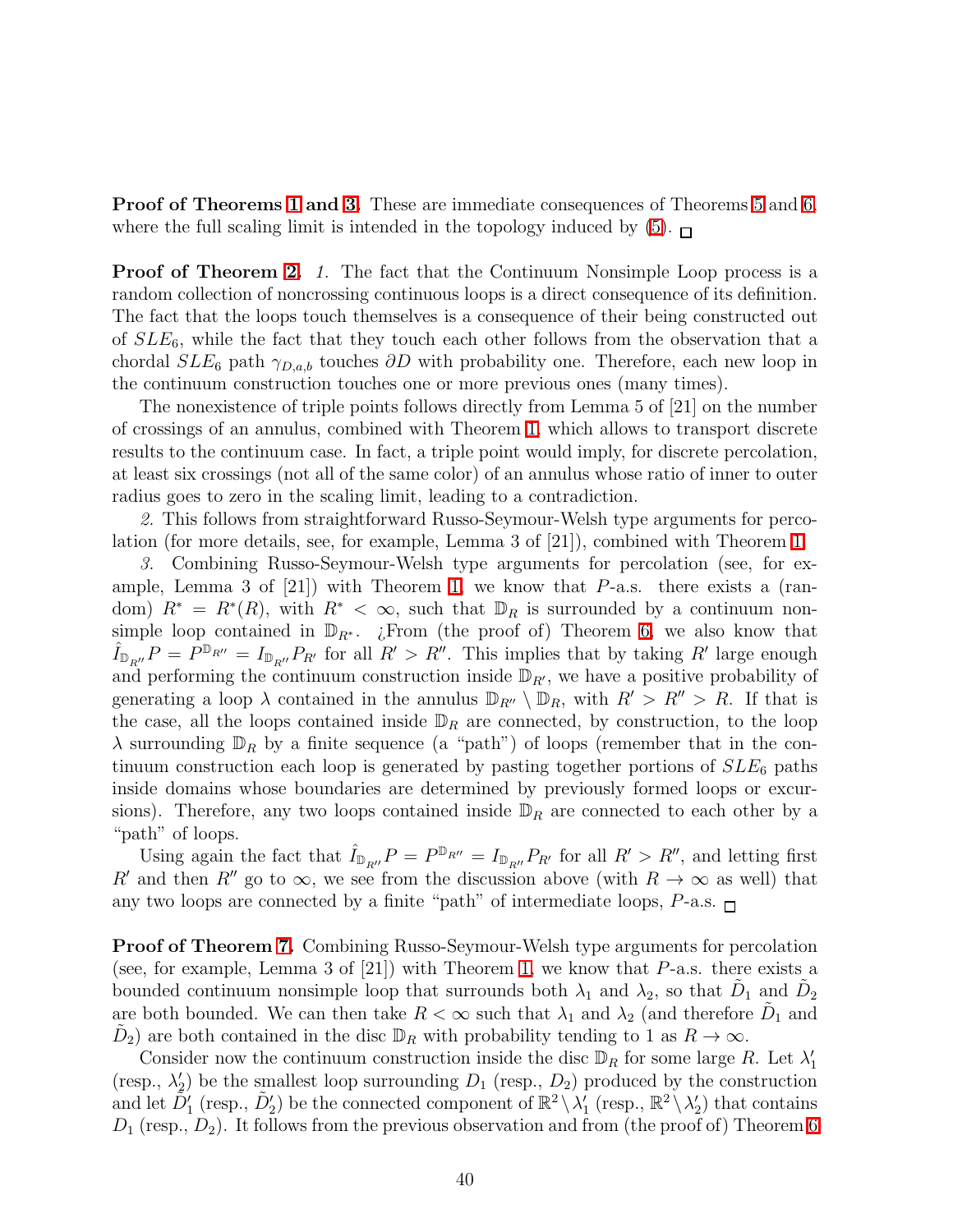that as  $R \to \infty$ ,  $\tilde{D}'_1$  (resp.,  $\tilde{D}'_2$ ) is (with probability tending to 1) distributed like  $\tilde{D}_1$  (resp.,  $(\tilde{D}_2)$  and moreover the loop configuration inside  $(\tilde{D}'_1$  (resp.,  $(\tilde{D}'_2)$ ) is distributed by  $P_{\tilde{D}_1}$  (resp.,  $P_{\tilde{D}_2}$ ).

This already proves the first claim of the theorem, since it is clear from the continuum construction inside  $\mathbb{D}_R$  that the loop configurations inside  $\tilde{D}'_1$  and  $\tilde{D}'_2$  are independent. It also means that in order to complete the proof of theorem, it suffices to prove the second claim for the case of the continuum construction inside  $\mathbb{D}_R$ , for all large R. In order to do that, we consider a modified discrete construction inside  $\mathbb{D}_R$ , as explained below. In view of the above observations, we take R large and condition on the existence inside  $\mathbb{D}_R$ of two disjoint loops,  $\lambda_1^{\delta}$  and  $\lambda_2^{\delta}$ , surrounding  $D_1$  and  $D_2$  respectively, and let  $\tilde{D}_1^{\delta}$  (resp.,  $\tilde{D}_2^{\delta}$  be the domain of  $\mathbb{D}_R^{\delta} \setminus \Gamma(\lambda_1^{\delta})$  (resp.,  $\mathbb{D}_R^{\delta} \setminus \Gamma(\lambda_2^{\delta})$ ) containing  $D_1$  (resp.,  $D_2$ ).

The modified discrete construction inside  $\mathbb{D}_R$  is analogous to the "ordinary" one except inside the domains  $\tilde{D}_1^{\delta}$  and  $\tilde{D}_2^{\delta}$ , where the the exploration paths are coupled to a continuum construction inside the unit disc in the following way. Roughly speaking, the discrete construction inside  $\tilde{D}_1^{\delta}$  is one in which the  $(x, y)$  pairs (the starting and ending points of the exploration paths) at each step are chosen to be closest to the  $(\phi_{\delta}(a), \phi_{\delta}(b))$  points in  $\tilde{D}_1^{\delta}$  mapped from the unit disc  $\mathbb{D}$  via  $\phi_{\delta}$ , where the pairs  $(a, b)$  are those that appear at the corresponding steps of the continuum construction inside  $\mathbb{D}$  and  $\phi_{\delta}$  is a certain conformal map from  $\mathbb{D}$  onto  $\tilde{D}_1^{\delta}$ , as specified below. The discrete construction inside  $\tilde{D}_2^{\delta}$  is coupled in the same way to the same continuum construction inside D via a certain conformal map  $\psi_{\delta}$  from  $\mathbb{D}$  onto  $\tilde{D}_{2}^{\delta}$ .

The conformal map  $\phi_{\delta}$  will be defined for  $\delta$  sufficiently small and is specified in the following way. We fix a point  $z_0$  in  $\tilde{D}'_1$  and denote by  $\phi$  the unique conformal map from  $\mathbb D$ onto  $\tilde{D}'_1$  such that  $\phi(0) = z_0$  and  $\phi'(0) > 0$ . For  $\delta$  sufficiently small, so that  $z_0$  is contained in  $\tilde{D}_1^{\delta}$ , we let  $\phi_{\delta}$  be the unique conformal map from  $\mathbb{D}$  onto  $\tilde{D}_1^{\delta}$  such that  $\phi_{\delta}(0) = z_0$  and  $\phi'_{\delta}(0) > 0.$ 

We also denote by  $\psi$  the unique conformal map from  $\mathbb D$  onto  $\tilde{D}'_2$  such that  $\psi(0)$  =  $g(z_0)$  and  $sign(\psi'(0)) = sign(g'(z_0))$ , where g is any fixed conformal map from  $\tilde{D}'_1$  to  $\tilde{D}'_2$ . Note that, by the uniqueness part of Riemann's mapping theorem, we can conclude that  $\psi = g \circ \phi$ . For  $\delta$  sufficiently small, so that  $g(z_0)$  is contained in  $\tilde{D}_2^{\delta}$ , we let  $\psi_{\delta}$  be the unique conformal map from  $\mathbb{D}$  onto  $\tilde{D}_2^{\delta}$  such that  $\psi_{\delta}(0) = g(z_0)$  and  $sign(\psi'_{\delta}(0)) = sign(g'(z_0)).$ 

As  $\delta \to 0$ ,  $\tilde{D}_1^{\delta} \to \tilde{D}_1'$  and  $\tilde{D}_2^{\delta} \to \tilde{D}_2'$ , and by an application of Radó's theorem (Theo-rem [4\)](#page-9-0), (the continuous extensions of)  $\phi_{\delta}$  and  $\psi_{\delta}$  converge uniformly in  $\overline{\mathbb{D}}$  to the (continuous extensions of)  $\phi$  and  $\psi$  respectively.

We now describe more precisely the modified construction inside  $\tilde{D}_1^{\delta}$ . Let  $\gamma_1$  be the first  $SLE_6$  path in  $\mathbb D$  from  $a_1$  to  $b_1$ ; because of the conformal invariance of  $SLE_6$ , the image  $\phi_{\delta}(\gamma_1)$  of  $\gamma_1$  under  $\phi_{\delta}$  is a path distributed as the trace of chordal  $SLE_6$  in  $\tilde{D}_1^{\delta}$  from  $\phi_{\delta}(a_1)$  to  $\phi_{\delta}(b_1)$ . The uniform convergence of  $\phi_{\delta}$  to  $\phi$  and statement (S) imply that the exploration path  $\gamma_1^{\delta}$  inside  $\tilde{D}_1^{\delta}$  from  $x_1$  to  $y_1$ , chosen to be closest to  $\phi_{\delta}(a_1)$  and  $\phi_{\delta}(b_1)$ respectively, converges in distribution to  $\phi(\gamma_1)$ , as  $\delta \to 0$ , which means that there exists a coupling so that the paths  $\gamma_1^{\delta}$  and  $\phi_{\delta}(\gamma_1)$  stay close for  $\delta$  small.

One can use the same strategy as in the proof of the first part of Theorem [5,](#page-22-1) and obtain a discrete construction whose exploration paths are coupled to the  $SLE_6$  paths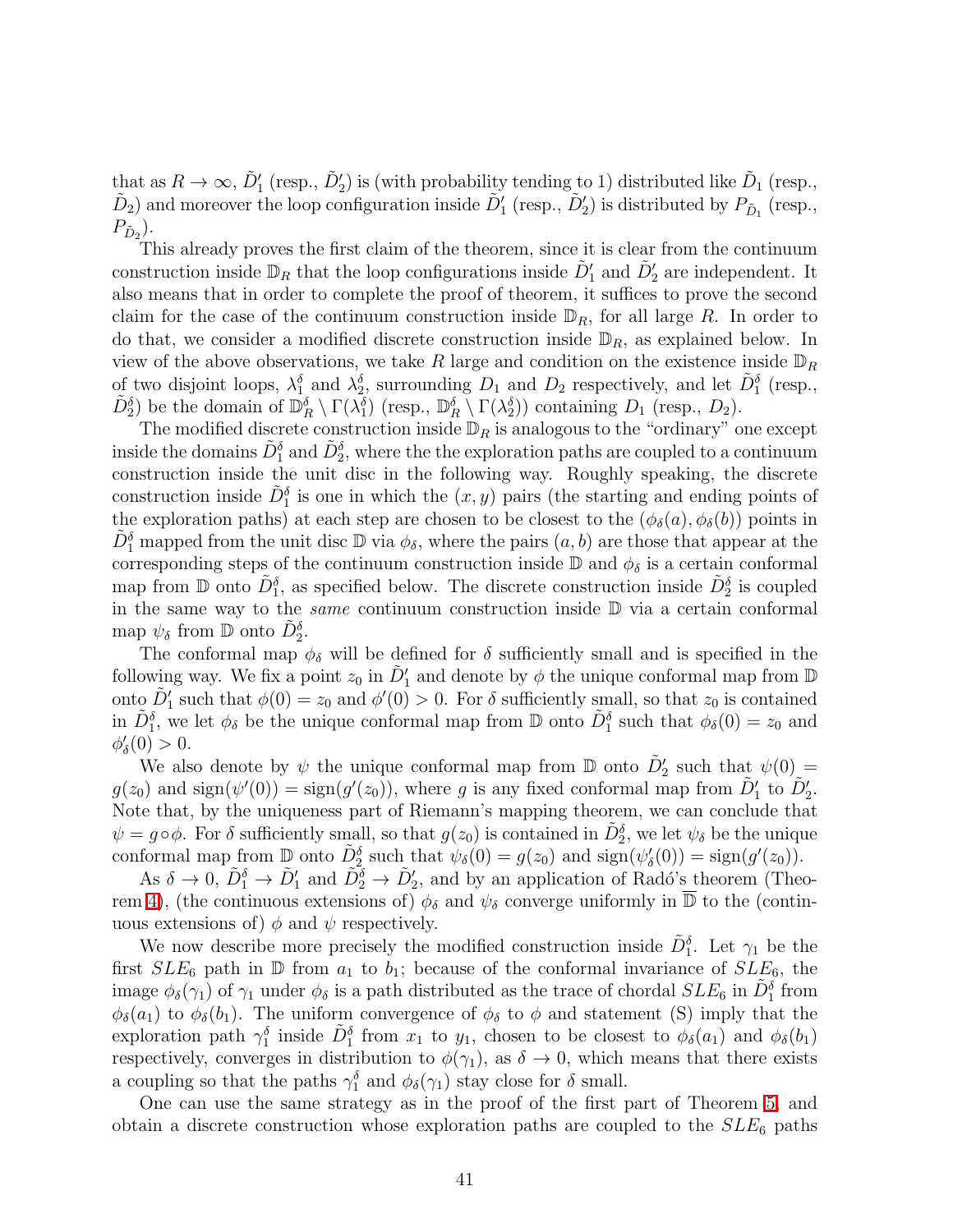$\phi_{\delta}(\gamma_k)$  that are the images of the paths  $\gamma_k$  in D. Then, for this discrete construction inside  $\tilde{D}_1^{\delta}$ , the scaling limit of the exploration paths will be paths inside  $\tilde{D}'_1$  distributed as the images of the  $SLE_6$  paths in D under the conformal map  $\phi$ .

Analogously, for the discrete construction inside  $\tilde{D}_2^{\delta}$ , the scaling limit of the exploration paths will be paths inside  $\tilde{D}'_2$  distributed as the images of the  $SLE_6$  paths in  $\mathbb D$  under the (continuous extension of the) conformal map  $\psi : \mathbb{D} \to \tilde{D}'_2$  which is the uniform limit of  $\psi_{\delta}$  as  $\delta \rightarrow 0$ .

Therefore, the path inside  $\tilde{D}'_2$  obtained as the scaling limit of an exploration path at a given step of the construction inside  $\tilde{D}_2^{\delta}$  is the image under the conformal map  $g = \psi \circ \phi^{-1} : \tilde{D}'_1 \to \tilde{D}'_2$  of the path inside  $\tilde{D}'_1$  obtained as the scaling limit of the exploration path at corresponding step of the construction inside  $\tilde{D}_1^{\delta}$ .

In order to conclude the proof, we have to show that the discrete constructions inside  $\tilde{D}_1^{\delta}$  and  $\tilde{D}_2^{\delta}$  defined above find all the boundaries (with diameter greater than  $\varepsilon$ ) in a number of steps that is bounded in probability as  $\delta \to 0$ . This is as in the second part of Theorem [5,](#page-22-1) but since we are now dealing with a modified construction inside general Jordan domains, we need to show that we can reach the same conclusion. In order to do so, we will use the fact that the modified construction is coupled to an "ordinary" continuum construction in the unit disc. We work out the details only for  $\tilde{D}_1^{\delta}$ , since the proof is the same for  $\tilde{D}_2^{\delta}$ .

 $\zeta$ From the second part of Theorem [5](#page-22-1) it follows that, for any fixed  $\varepsilon > 0$  and  $M <$  $\infty$ , the probability that the number of steps of the continuum construction in  $\mathbb D$  that are necessary to ensure that only domains with diameter less than  $\varepsilon/M$  are present is larger than C, goes to zero as  $C \to \infty$ . Since  $\phi_{\delta}$  (can be extended to a function that) is continuous in the compact set  $\overline{\mathbb{D}}$ ,  $\phi_{\delta}$  is uniformly continuous and so we can choose  $M_{\delta} = M(\phi_{\delta}) < \infty$  such that any subdomain of D of diameter at most  $\varepsilon/M_{\delta}$  is mapped by  $\phi_{\delta}$  to a subdomain of  $\tilde{D}_{1}^{\delta}$  of diameter at most  $\varepsilon$ .

Since  $\phi_{\delta} \to \phi$ , as  $\delta \to 0$ , where  $\phi$  (can be extended to a function that) is continuous in the compact set  $\overline{\mathbb{D}}$  and is therefore uniformly continuous, we can choose  $M_0 = M(\phi) < \infty$ such that any subdomain of  $\mathbb D$  of diameter at most  $\varepsilon/M_0$  is mapped by  $\phi_\delta$  to a subdomain of  $\tilde{D}'_1$  of diameter at most  $\varepsilon$ , and moreover such that  $\limsup_{\delta \to 0} M_\delta \leq M_0$ .

This, combined with the coupling between  $SLE_6$  paths and exploration paths inside  $\tilde{D}^{\delta}$ , assures that the number of steps necessary for the new discrete construction inside  $\tilde{D}_1^{\delta}$  to find all the loops of diameter at least  $\varepsilon$  is bounded in probability as  $\delta \to 0$ .

Therefore, the scaling limit, as  $\delta \to 0$ , of the modified discrete constructions for  $\tilde{D}_1^{\delta}$ and  $\tilde{D}_2^{\delta}$  give the measures  $P_{\tilde{D}'_1}$  and  $P_{\tilde{D}'_2}$ , and it follows by construction that  $P_{\tilde{D}'_2} = g * P_{\tilde{D}'_1}$ for any conformal map g from  $\tilde{D}'_1$  onto  $\tilde{D}'_2$ . Since this is true for all large R, by letting  $R \to \infty$  we can conclude that  $P_{\tilde{D}_2} = f * P_{\tilde{D}_1}$ .

Acknowledgements. We are grateful to Greg Lawler, Oded Schramm and Wendelin Werner for various interesting and useful conversations and to Stas Smirnov for communications about a paper in preparation. F. C. thanks Wendelin Werner for an invitation to Université Paris-Sud 11, and Vincent Beffara and Luiz Renato Fontes for many helpful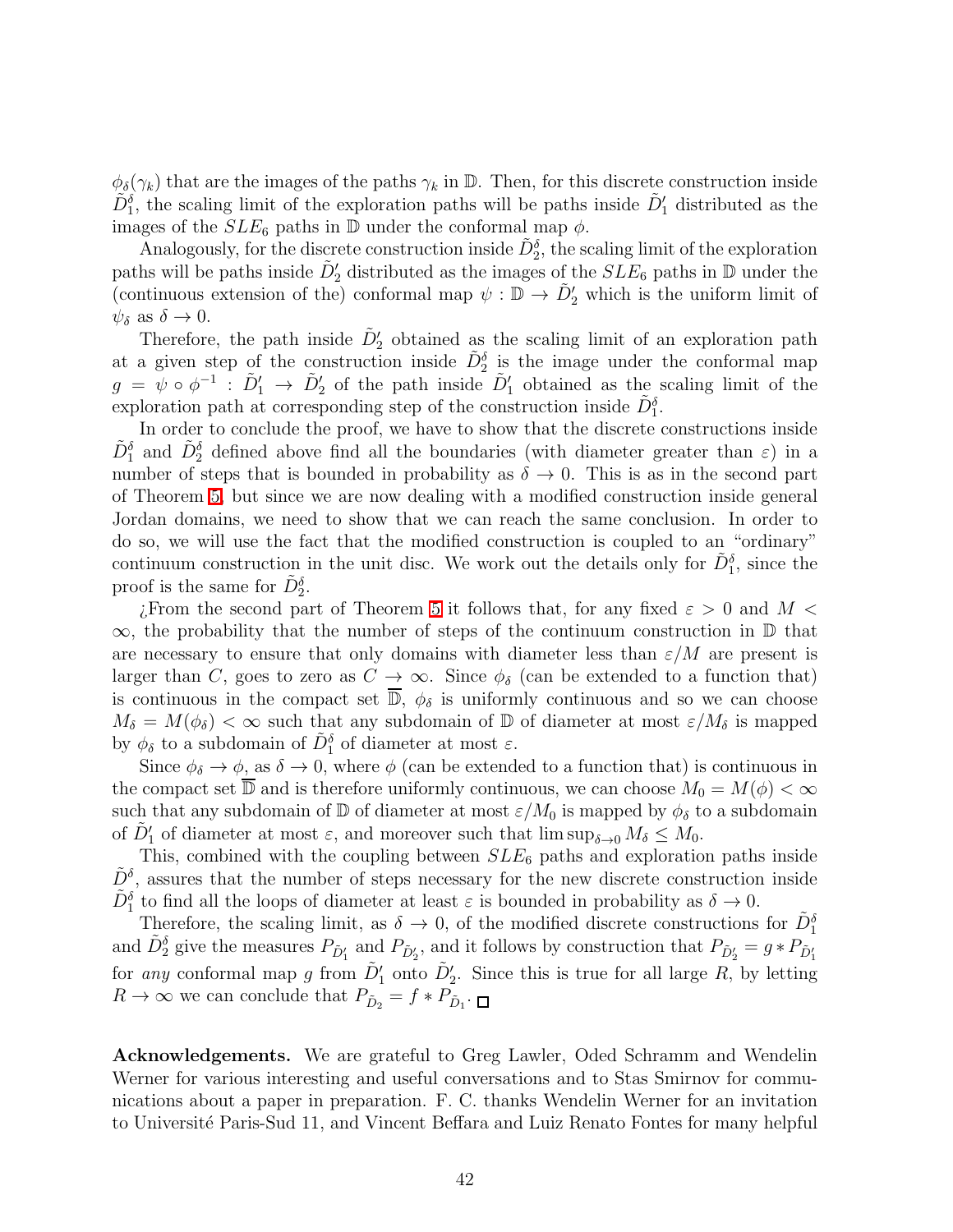discussions. We thank Michael Aizenman, Lai-Sang Young and an anonymous referee for comments about the presentation of our results. F. C. and C. M. N. acknowledge respectively the kind hospitality of the Courant Institute and of the Vrije Universiteit Amsterdam where part of this and related work was done.

# References

- [1] M. Aizenman, The geometry of critical percolation and conformal invariance, in STATPHYS 19, Proceeding Xiamen 1995 (H. Bai-lin, ed.), World Scientific (1995).
- [2] M. Aizenman, Scaling limit for the incipient spanning clusters, in Mathematics of Multiscale Materials; the IMA Volumes in Mathematics and its Applications (K. Golden, G. Grimmett, R. James, G. Milton and P. Sen, eds.), Springer (1998).
- [3] M. Aizenman and A. Burchard, Hölder regularity and dimension bounds for random curves, Duke Math. J. 99, 419-453 (1999).
- [4] M. Aizenman, A. Burchard, C. M. Newman, and D. B. Wilson, Scaling limits for minimal and random spanning trees in two dimensions,  $Ran$ . Structures Alg. 15, 316-367 (1999).
- [5] M. Aizenman, B. Duplantier and A. Aharony, Connectivity exponents and the external perimeter in 2D independent percolation, *Phys. Rev. Lett.* **83**, 1359-1362 (1999).
- [6] A. A. Belavin, A. M. Polyakov and A. B. Zamolodchikov, Infinite conformal symmetry of critical fluctuations in two dimensions, J. Stat. Phys. 34, 763-774 (1984).
- [7] A. A. Belavin, A. M. Polyakov and A. B. Zamolodchikov, Infinite conformal symmetry in two-dimensional quantum field theory, *Nucl. Phys. B* 241, 333-380 (1984).
- [8] I. Benjamini, O. Schramm, Conformal invariance of Voronoi percolation, Comm. Math. Phys. 197, 75-107 (1998).
- [9] P. Billingsley, Weak Convergence of Measures: Applications in Probability, Section 3, Society for Industrial and Applied Mathematics, Philadelphia (1971).
- [10] F. Camia and C. M. Newman, Continuum Nonsimple Loops and 2D Critical Percolation, *J. Stat. Phys.* **116**, 157-173  $(2004)$ .
- [11] F. Camia and C. M. Newman, The Full Scaling Limit of Two-Dimensional Critical Percolation (original preprint version of this paper and reference [12]), available at [arXiv:math.PR/0504036](http://arxiv.org/abs/math/0504036) (2005).
- [12] F. Camia and C. M. Newman, Critical Percolation Exploration Path and  $SLE_6$ : a Proof of Convergence, available at [arXiv:math.PR/0604487](http://arxiv.org/abs/math/0604487) (2006).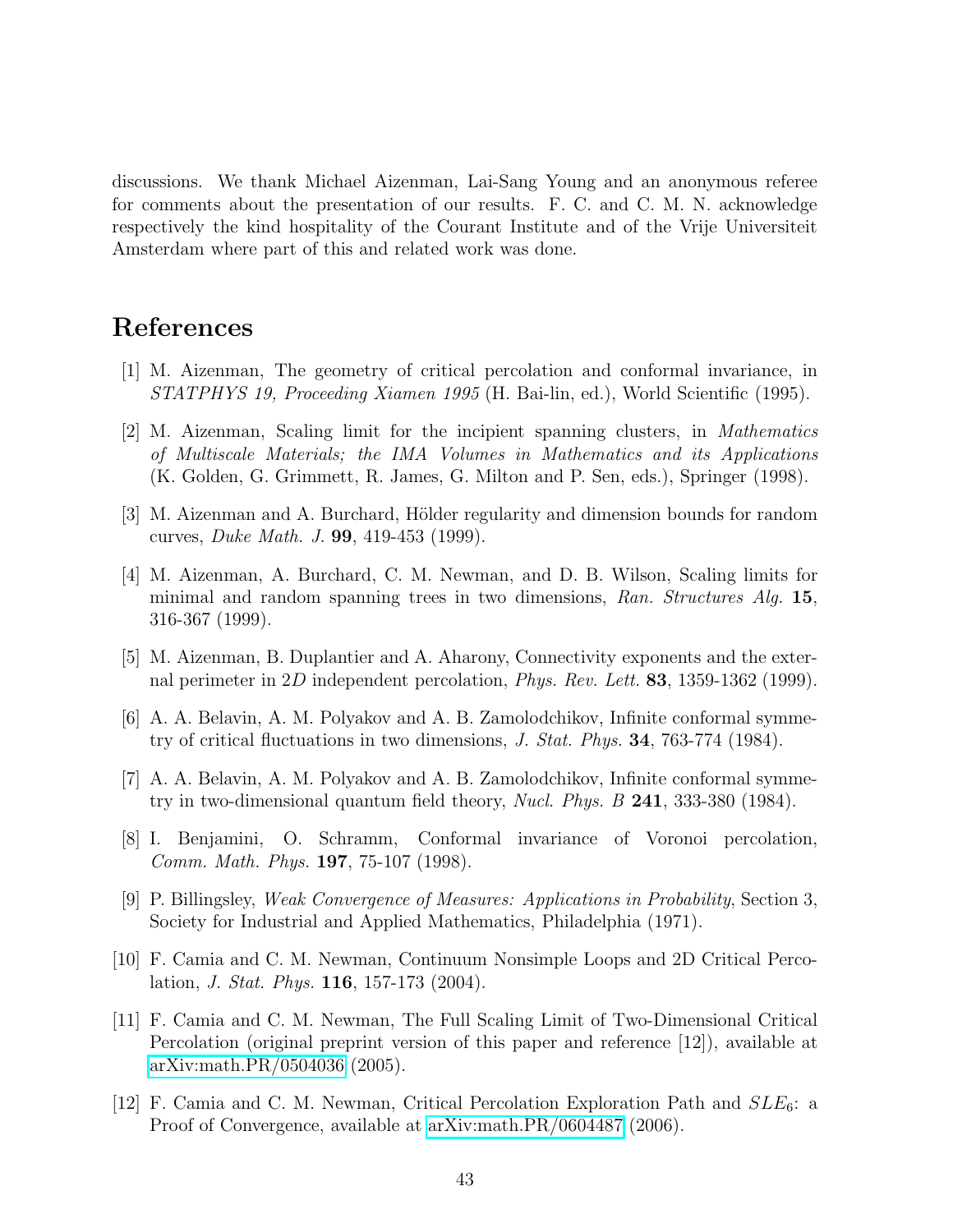- [13] J. L. Cardy, Critical percolation in finite geometries, J. Phys. A 25, L201-L206 (1992).
- [14] J. Cardy, Lectures on Conformal Invariance and Percolation, available at [arXiv:math-ph/0103018](http://arxiv.org/abs/math-ph/0103018) (2001).
- [15] R. Durrett, Probability: Theory and Examples, Third Edition, Duxbury Advanced Series (2004).
- [16] G. R. Grimmett, Percolation, Second Edition, Springer, Berlin (1999).
- [17] W. Kager and B. Nienhuis, A Guide to Stochastic Löwner Evolution and Its Applications, J. Phys. A 115, 1149-1229 (2004).
- [18] R. Kenyon, Conformal invariance of domino tiling, J. Math. Phys. 41, 1338-1363  $(2000).$
- [19] R. Kenyon, Conformal invariance of domino tiling, Ann. Probab. 28, 759-795 (2000).
- [20] H. Kesten, *Percolation Theory for Mathematicians*, Birkhäuser, Boston (1982).
- [21] H. Kesten, V. Sidoravicius and Y. Zhang, Almost all words are seen in critical site percolation on the triangular lattice, Electr. J. Probab. 3, paper no. 10 (1998).
- [22] R. Langlands, P. Pouliot, Y. Saint-Aubin, Conformal invariance for two-dimensional percolation, Bull. Am. Math. Soc. 30, 1-61 (1994).
- [23] G. Lawler, Conformally Invariant Processes in the Plane, in Lecture notes for the 2002 ICTP School and Conference on Probability, ICTP Lecture Notes Series, Vol. XVII (2004).
- [24] G. F. Lawler, Conformally Invariant Processes in the Plane, Mathematical Surveys and Monographs, 114, American Mathematical Society, Providence, RI (2005).
- [25] G. Lawler, O. Schramm and W. Werner, Values of Brownian intersection exponents I: Half-plane exponents, Acta Math. 187, 237-273 (2001).
- [26] G. Lawler, O. Schramm and W. Werner, One arm exponent for critical 2D percolation, *Electronic J. Probab.* 7, paper no.  $2$   $(2002)$ .
- [27] A. M. Polyakov, Conformal symmetry of critical fluctuations, JETP Letters 12, 381- 383 (1970).
- [28] Ch. Pommerenke, Boundary Behaviour of Conformal Maps, Springer-Verlag, Berlin (1992).
- [29] T. Radó, Sur la représentation conforme de domaines variables, Acta Sci. Math. (Szeged) 1, 180-186 (1923).